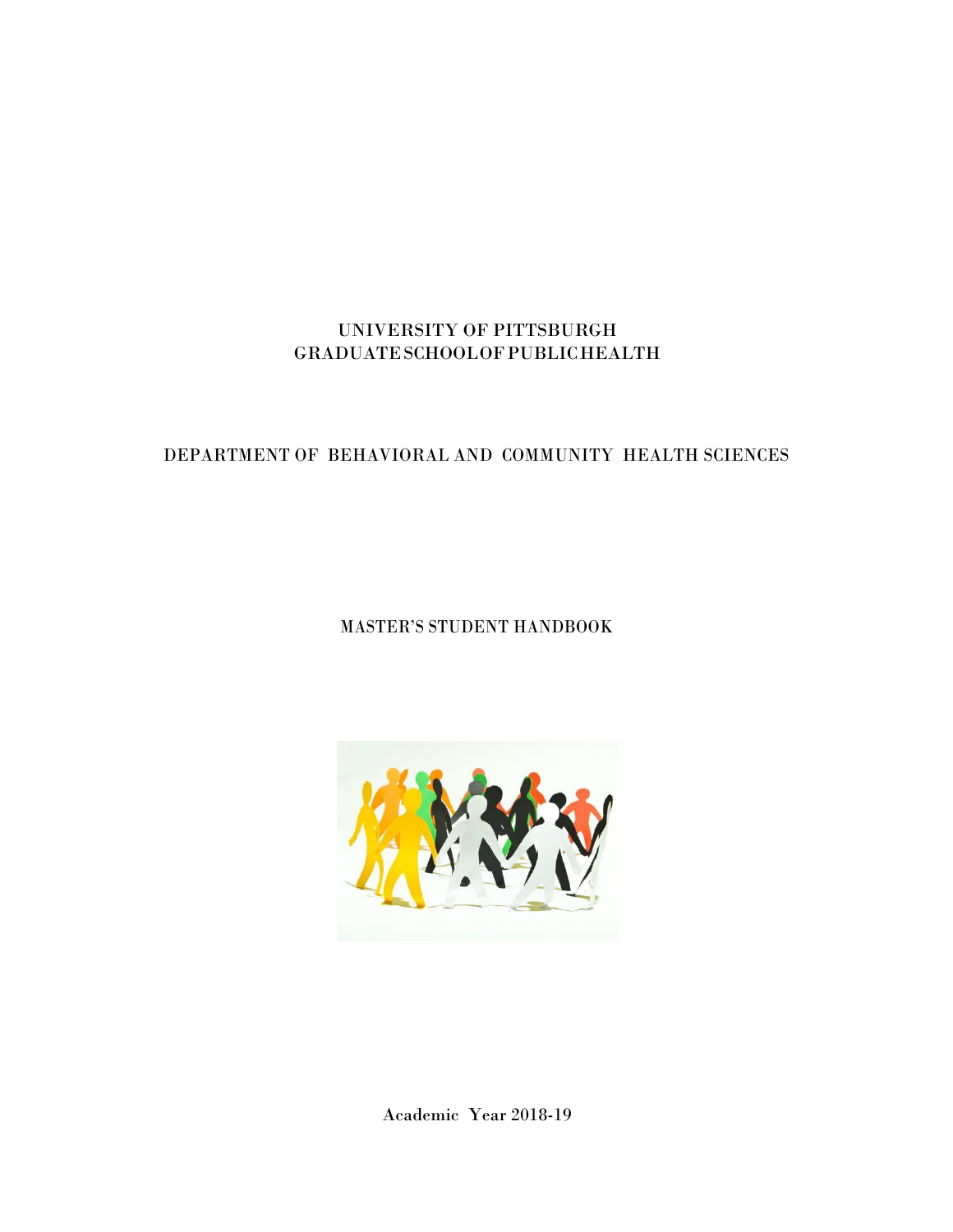For more information about the Department of Behavioral and Community Health Sciences, including an on-line copy of this handbook, go to [www.bchs.pitt.edu.](http://www.bchs.pitt.edu/)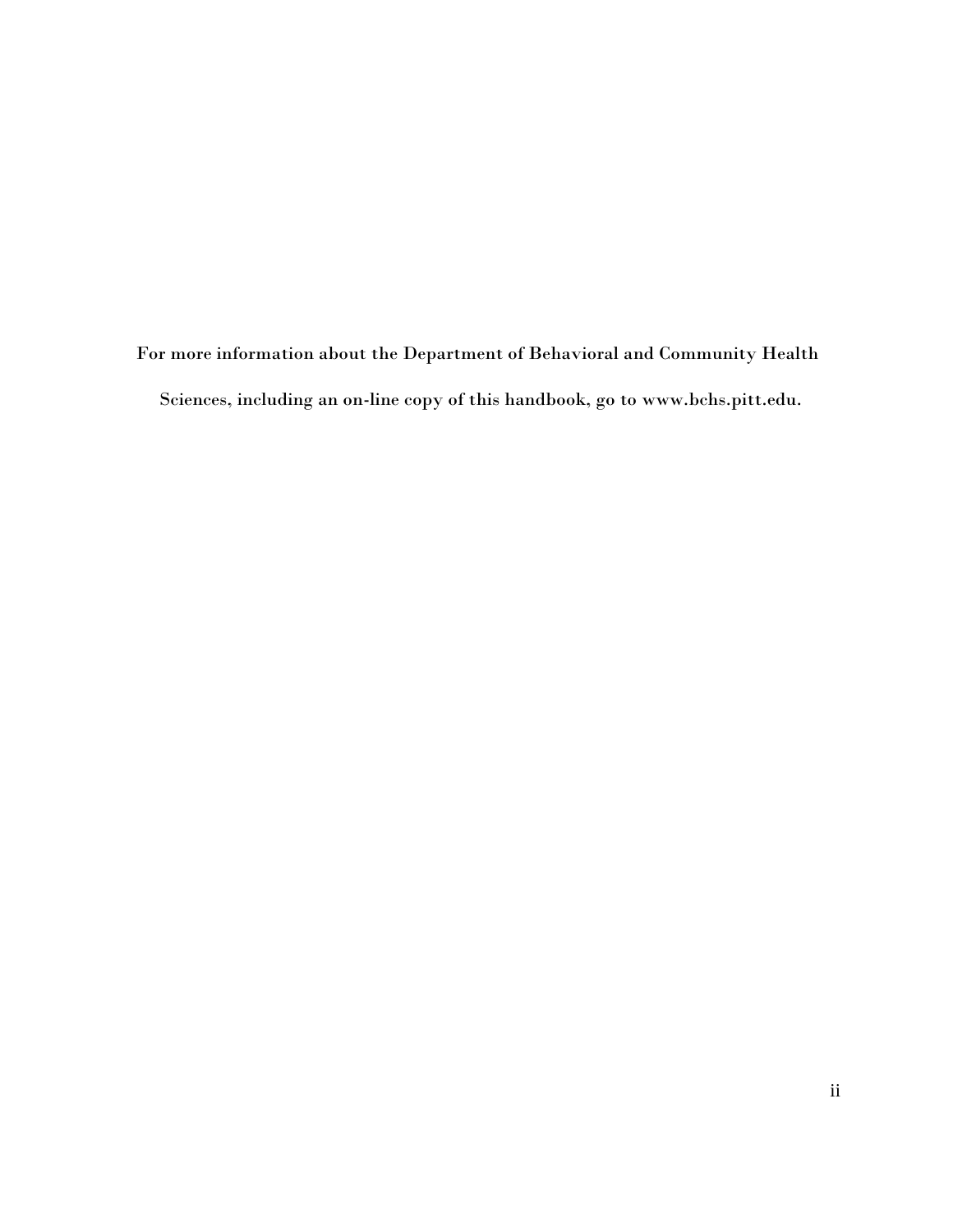# TABLE OF CONTENTS

# I. DEPARTMENTAL OVERVIEW

|     | A.        |                                                  |
|-----|-----------|--------------------------------------------------|
|     | <b>B.</b> |                                                  |
|     | C.        |                                                  |
|     | D.        |                                                  |
|     | Е.        |                                                  |
| II. |           | MASTER OF PUBLIC HEALTH PROGRAM                  |
|     | A.        |                                                  |
|     | <b>B.</b> |                                                  |
|     | C.        | ADMISSIONS AND STUDENT PERFORMANCE COMMITTEE 14  |
|     | D.        |                                                  |
|     | Ε.        |                                                  |
|     | F.        |                                                  |
|     | G.        |                                                  |
|     | H.        | POLICIES AND PROCEDURES FOR PITT PUBLIC HEALTH20 |
|     | I.        | POLICIES AND PROCEDURES FOR THE MPH PROGRAM 23   |
| Ш.  |           | FOR YOUR INFORMATION (FYI)                       |
|     | A.        |                                                  |
|     | <b>B.</b> |                                                  |
|     | C.        |                                                  |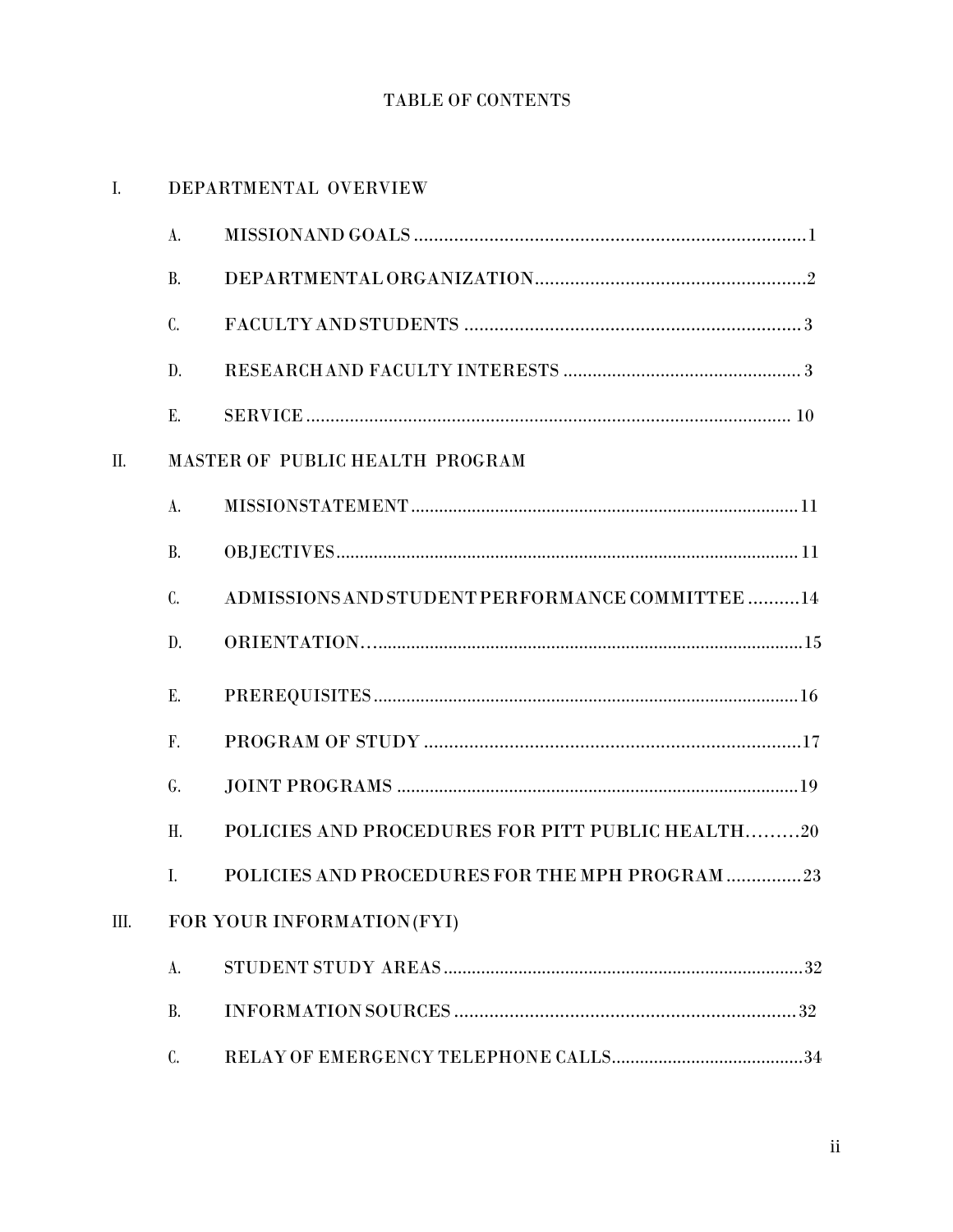#### IV. FINANCIAL AID

|             | Α.        |  |
|-------------|-----------|--|
|             | <b>B.</b> |  |
| $V_{\cdot}$ |           |  |
|             |           |  |
| VII.        |           |  |
|             |           |  |
|             |           |  |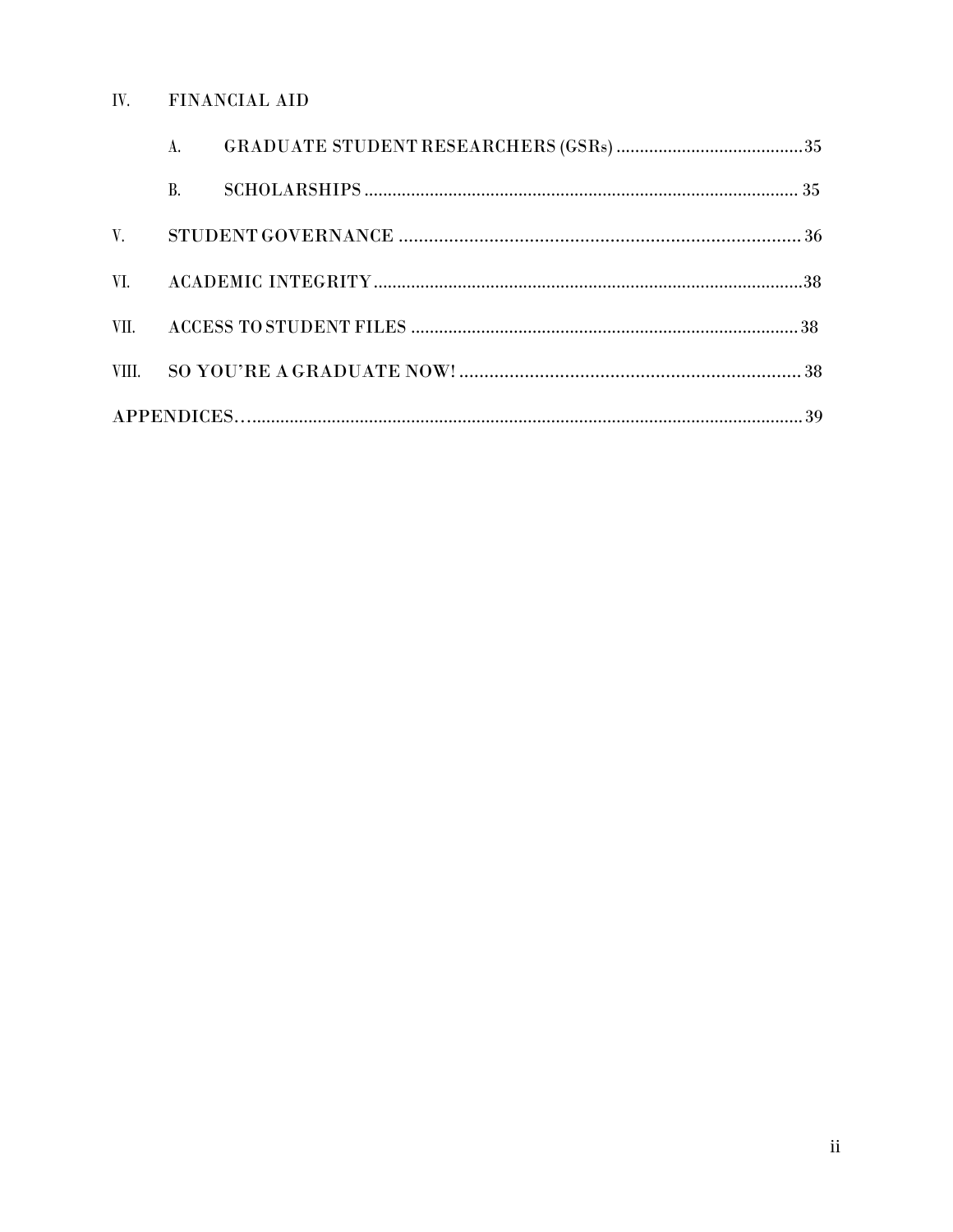## APPENDICES

| <b>APPENDIX I:</b>    |                                                                  |  |
|-----------------------|------------------------------------------------------------------|--|
| APPENDIX II:          |                                                                  |  |
| <b>APPENDIX III:</b>  |                                                                  |  |
| <b>APPENDIX IV:</b>   |                                                                  |  |
| <b>APPENDIX V:</b>    | Request for Exemption from PITT PUBLIC HEALTH Core Courses<br>53 |  |
| <b>APPENDIX VI:</b>   |                                                                  |  |
| APPENDIX VII:         |                                                                  |  |
| <b>APPENDIX VIII:</b> |                                                                  |  |
| <b>APPENDIX VIX:</b>  |                                                                  |  |
| <b>APPENDIX X:</b>    | School-Wide MPH Essay/ Thesis Completion Policy  66              |  |

## LIST OF FIGURES

# FIGURE 1: FRAMEWORK FOR SOCIAL/BEHAVIORAL SCIENCES IN PUBLIC HEALTH FOR THE MASTER OF PUBLIC HEALTH PROGRAM ............................ 15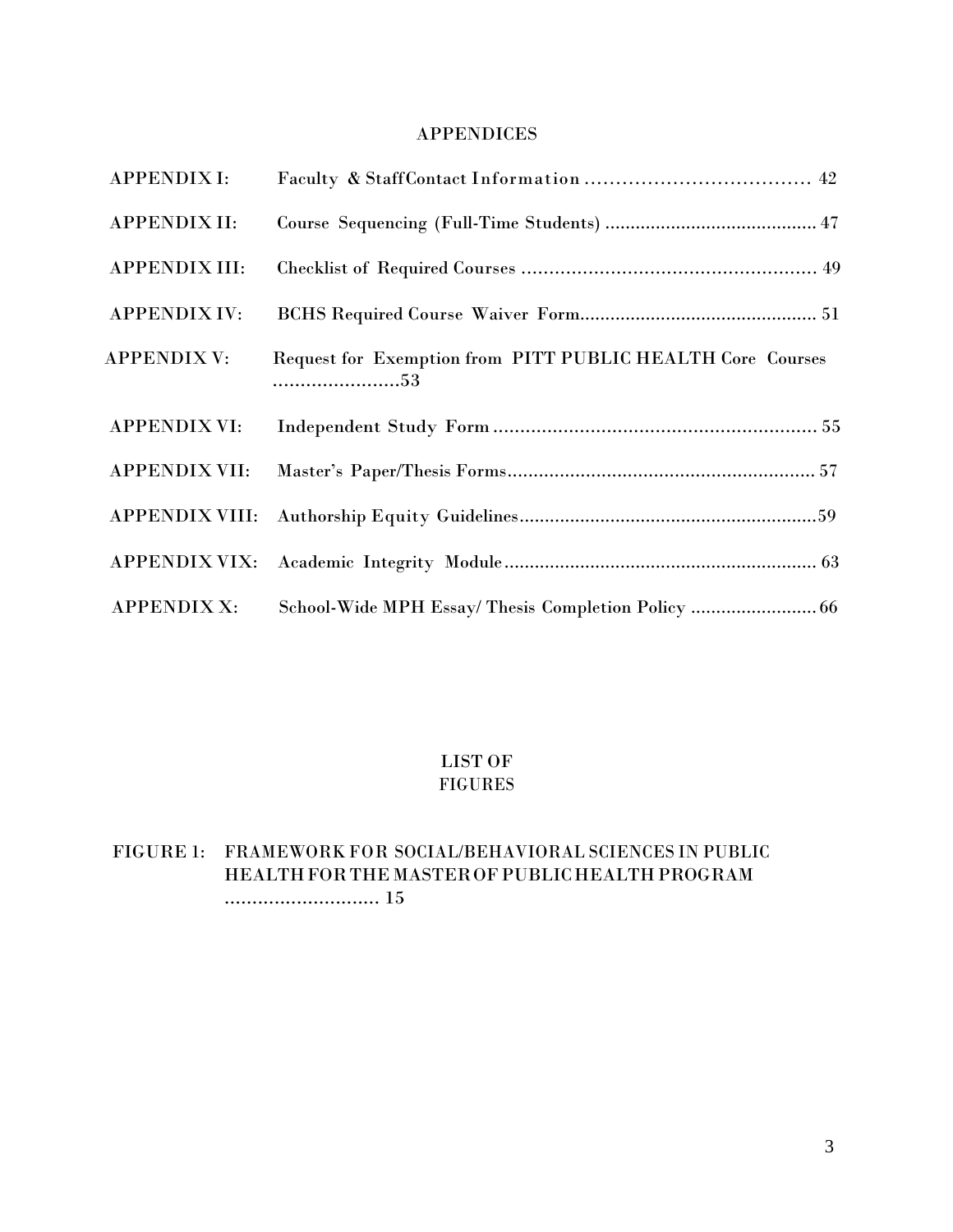#### *I. DEPARTMENTAL OVERVIEW*

## A. MISSIONAND GOALSOF THEDEPARTMENTOFBEHAVIORAL AND COMMUNITY HEALTH SCIENCES

The mission of the Department of Behavioral and Community Health Sciences (BCHS) is to promote a science-based understanding of social and behavioral factors that influence the health of populations and to develop, implement and evaluate programs and policiesdesigned to improve the public's health. StudentsinBCHSlearn how to examine public health problems using social and behavioral sciences theory and information; select and apply appropriate qualitative research methods; evaluate programs; and use community engaged approachesto build a knowledge base and gain understanding of how to improve quality of life for all. The Department is firmly committed to competency-based education as developed by the Council on Education in Public Health (CEPH).

The educational programs of the Department are designed to prepare practitioners and researchers to apply social/behavioral theory, concepts and methods to the development, implementation and evaluation of public health interventions that prevent illness and promote health. The educational programs within the Department build on a common body of public health knowledge (Graduate School of Public Health core curriculum), and social/behavioral science concepts, theories and applied research methods (Department core curriculum) and offer students an opportunity to focus on specific public health issues. The academic programs in the Department are based on a strong theoretical and knowledge base in the social and behavioral sciences, with a particular emphasis on social ecology as anorganizing construct. Social ecology highlights the connection across the levels of human enterprise, including the genetic, biophysical, intrapersonal, interpersonal, family and social connections, groups, organizations, communities and policies.

The members of the Department have contributed in significant ways to the development of public health in the United States and internationally. Many of the graduates of this Department have assumed leadership roles in regional, state, national and international agencies and organizationsthat play a major role in the prevention of illness and promotion of health. Research conducted by our faculty and students has resulted in major changes in the provision of public health programs and policy.

#### B. DEPARTMENTAL ORGANIZATION

The Department maintains three educational programs: Master of Public Health in Behavioral and Community Health Sciences (MPH), Doctor of Public Health (DrPH) and Doctor of Philosophy (PhD). Additionally, the Department has joint programs with the School of Social Work, Graduate School of Public and International Affairs (GSPIA) and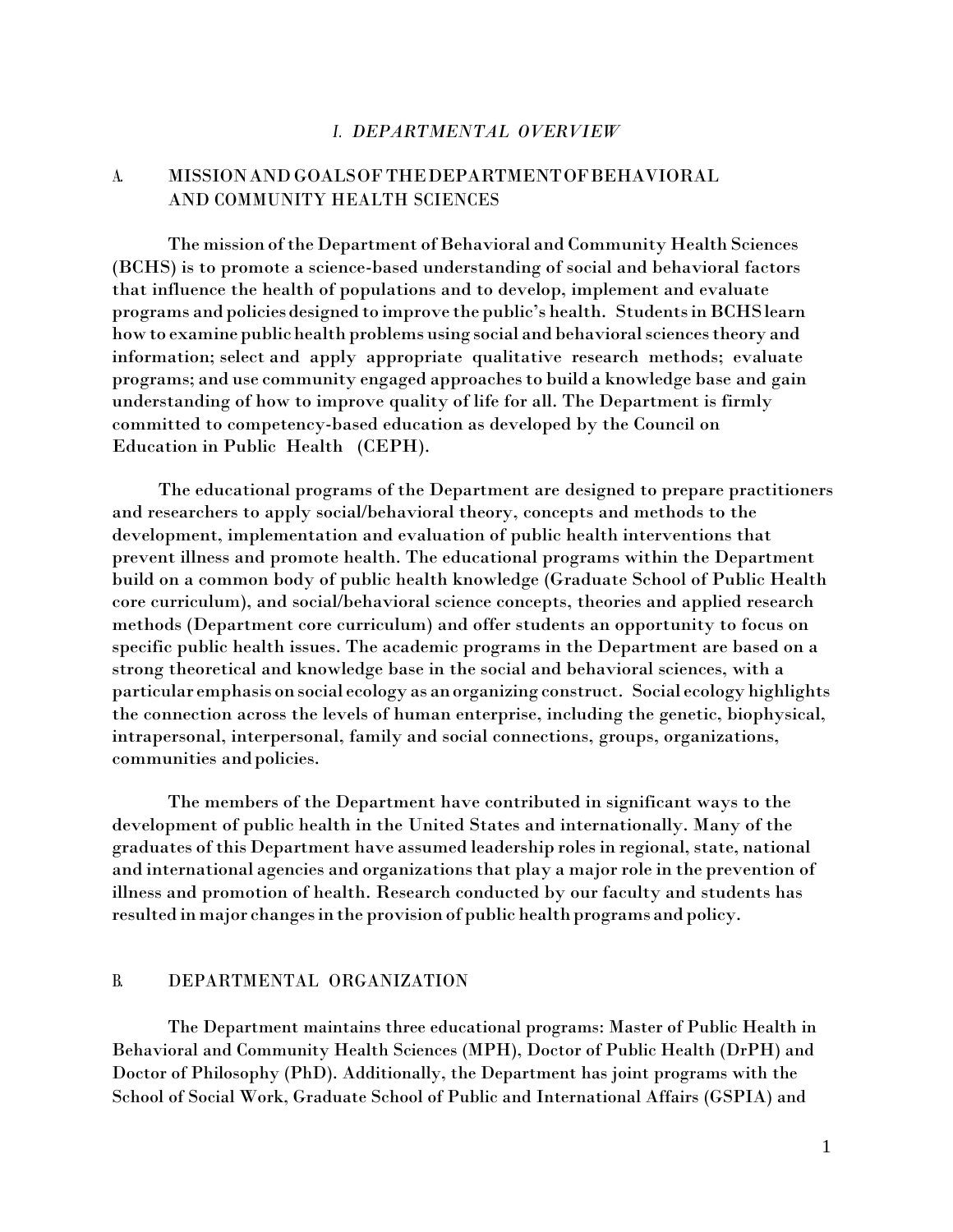the Department of Anthropology in the University's Kenneth P. Dietrich School of Arts and Sciences. The degrees earned are respectively, the MPH/PhD or MPH/MSW in Social Work, MPH/MID. MPH/MPIA or MPH/MPA in GSPIA, and the MPH/PhD in Anthropology. Students can also avail themselves of University and Pitt Public Health certificate programs. These include certificates in Latin American Studies, Eastern Asian Studies, and Women's Studies; and Global Health, Health Equity, [Evaluation](http://www.publichealth.pitt.edu/interior.php?pageID=82&amp%3B3) [of Public](http://www.publichealth.pitt.edu/interior.php?pageID=82&amp%3B3)  [Health Promotion and Health Education Programs,](http://www.publichealth.pitt.edu/interior.php?pageID=82&amp%3B3) and [Lesbian, Gay, Bisexual &](http://www.publichealth.pitt.edu/interior.php?pageID=82&amp%3B5)  [Transgender Individuals' Health and](http://www.publichealth.pitt.edu/interior.php?pageID=82&amp%3B5) [Wellness.](http://www.publichealth.pitt.edu/interior.php?pageID=82&amp%3B5)

The Department cooperates closely with the following Centers:

- 1) Center for Health Equity, Dr. Noble Maseru, Director
- 2) Center for Aging and Population Health, Dr. Anne B. Newman, Director
- 3) Center for Healthy Environments and Communities, Dr. Bruce Pitt, PhD, Interim Director
- 4) Evaluation Institute, Dr. Mary Hawk and Dr. Todd Bear, Co -Directors
- 5) Center for Public Health Practice, Dr. Wendy Braund, Director

General administration of the Department is carried out by the chairperson (Steven M. Albert), the Associate Chair for Science and Research (Mary Hawk), the Associate Chair for Administration (Jessica Burke) and the Department Administrator (Sue Cotter) in conjunction with the Executive Committee. Additional standing faculty committees are the Doctoral Committee, the MPH Admissions and Student Performance Committee, and the MPH Curriculum Committee. Extensive research is carried out by individuals and groups of faculty as well as through partnerships with other departments, schools, and universities and communities.

BCSH faculty and staff help support the Department's mission through University and Department committee work and through faculty and staff meetings. Students are asked to participate on Department, School, and University committees, as appropriate.

### C. Faculty and Students

The Department has 15 primary faculty members. Additionally, 24 faculty members hold secondary appointments in Behavioral and Community Health Sciences; 13 persons have adjunct appointments. Contact information for these faculty can be found in Appendix I and on our website at [www.bchs.pitt.edu.](http://www.bchs.pitt.edu/)

The Department has an approximate enrollment of 125 students in its programs. About 100 students are currently enrolled in the MPH program, including new, continuing and joint degree students, and another 22 are enrolled in the DrPH and PhD programs.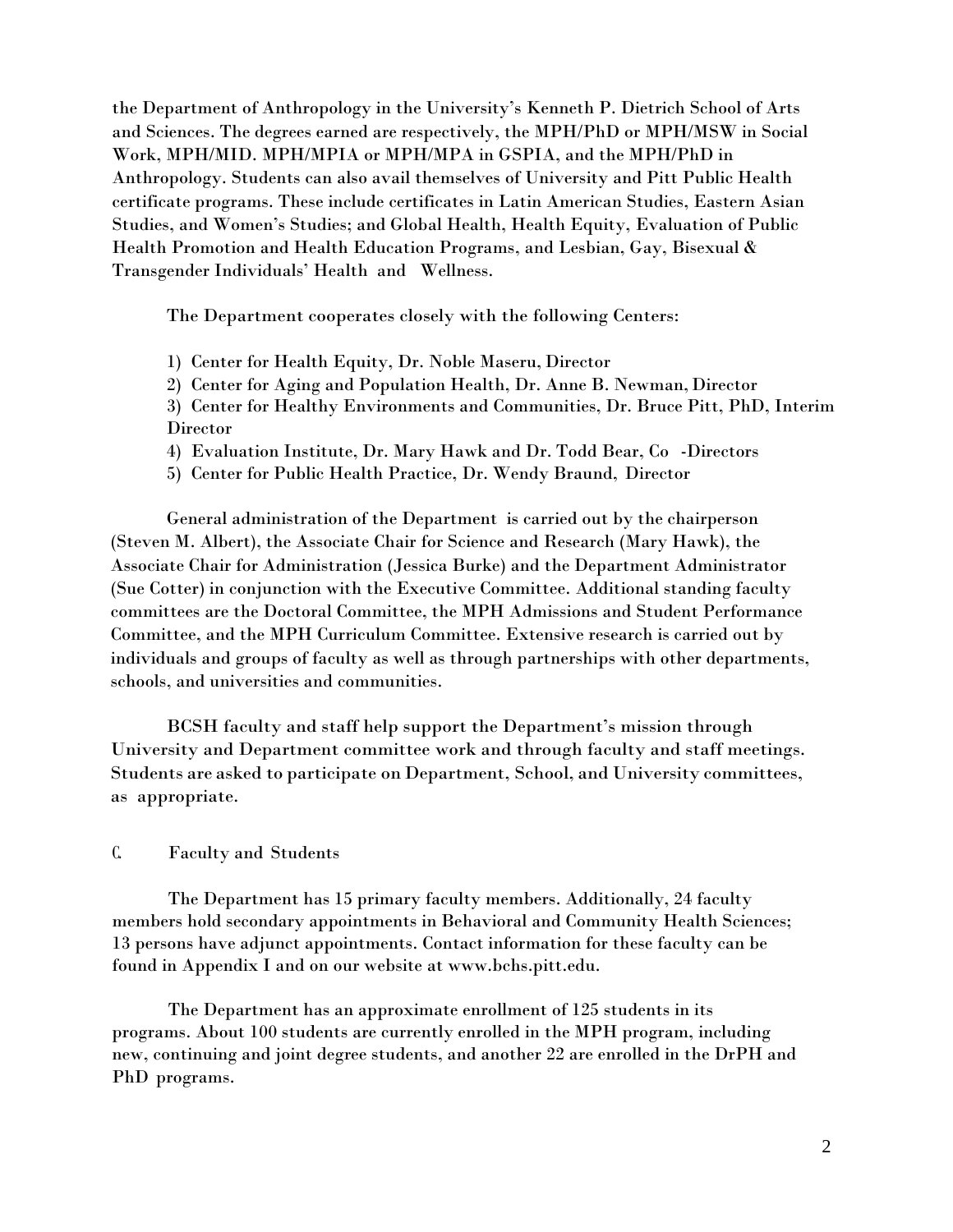#### D. RESEARCH AND FACULTY INTERESTS

Through their research, faculty are improving the public health knowledge base in such areas as assessing the needs of communities and populations for the purpose of guiding policy and program development; initiating a range of culturally appropriate community based chronic disease prevention and management initiatives; assessing health and welfare needs of the elderly and assisting local provider organizations in streamlining their services; and contributing to current understanding of LGBT health issues. Numerous agencies and foundations such as the National Institutes of Health (NIH), Centers for Disease Control and Prevention (CDC), Department of Health and Human Services (DHHS), Agency for Health Care Policy and Research, Substance Abuse and Mental Health Service Administration (SAMHSA), Allegheny County Health Department, Pennsylvania Department of Health and Pennsylvania Area Health Education Center, as well as several foundations provide major support for the research conducted by BCHS faculty.

Additionally, the Department has a state-of-the-art computer-assisted telephone interviewing system housed within its Institute for Evaluation Science in Community Health,whichis affiliatedwiththeUniversityCenterforSocial andUrban Research (UCSUR).

#### 1. FACULTY WITH PRIMARY APPOINTMENTS

#### Steven M. Albert, MSc, PhD

Dr. Albert is Professor in and Chair of the Department of Behavioral and Community Health Sciences and is director of the Aging Certificate. He is the Hallen Chair of Community Health and Social Justice. Dr. Albert completed post-doctoral training at Rutgers and Columbia. He received a Fulbright award to conduct fieldwork in Papua New Guinea and an NSF fellowship to apply anthropological methods to gerontologic research. He is a Fellow of the American Anthropological Association and Gerontological Society of America. Dr. Albert's research examines the impact of neurological deficits on health outcomes and patient reports of quality of life. He has carried his research forward in the areas of Alzheimer's disease, neuromuscular disease, falls prevention, firearm violence, and healthy aging. He has active international research collaborations in Sri Lanka and Israel.

#### Todd Bear, MPH, PhD

Dr. Todd Bear is an Assistant Professor in Behavioral and Community Health Sciences. His primary research interests include health survey surveillance and the study of adversity, including child maltreatment and exposure to violence, and its effects on health over the lifespan. His dissertation work was based on data collected as part of the 2009-2010 Allegheny County Health Survey and describes and evaluates the mental and physical health impacts of childhood adversity over the lifespan in a population-based sample of adults. He utilizes a life course perspective to study the behavioral and psychosocial pathways by which childhood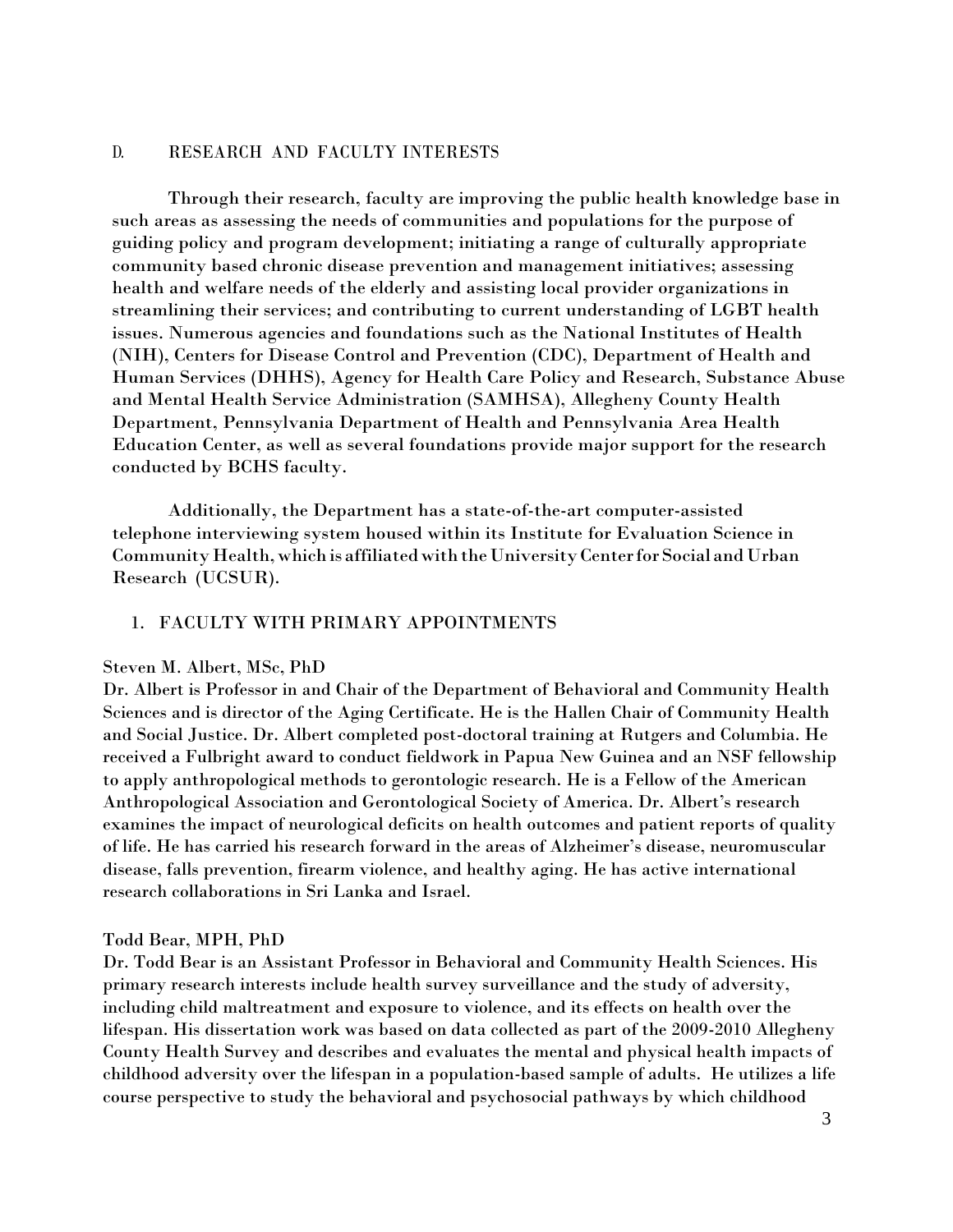adversity affects adolescent and adult health. Secondary research interests include the study of racial and socio-economic health equity as it relates to access and health service utilization.

Dr. Bear co-directs the Evaluation Institute for Public Health and directs the Office of Health Survey Research, which conducts numerous health surveys yearly at the local, regional, and national level. He currently teaches Health Survey Methods (BCHS 3002) and Measurement in Social and Behavioral Sciences (BCHS 3030), and provides support and guidance via practicum and independent study to students conducting survey based research.

### Andre L. Brown, MPH, PhD

Dr. Brown is a Visiting Assistant Professor in the Department of Behavioral and Community Health Sciences. His research examines the social and cultural factors influencing the mental health and sexual behaviors of Black men--especially Black men who have sex with men. He is interested in translating the findings from his research into policies and interventions that improve the health and life expectancy of Black men. He teaches BCHS 2520 Theories of Health Education and Health Behavior.

#### Jessica Burke, MHS, PhD

Dr. Burke is Professor and Associate Chair in the Department of Behavioral and Community Health Sciences and Director of the Community-Based Participatory Research and Practice Certificate. She completed her MHSand PhD atthe Johns Hopkins Bloomberg School of Public Health where she holds an adjunct faculty appointment in the Department of Population & Family Health Sciences. Dr. Burke is currently funded by the National Center on Minority Health & Health Disparities as a Health Disparities Scholar and has received training fellowships from HRSA's Maternal and Child Health Bureau and the National Institute of Mental Health at NIH. Dr. Burke's research interests focus on the reciprocal relationship among health, behavior and environment. Dr. Burke uses theory-driven, participant and community oriented approaches to exploring the cultural and contextual factors that influence the health status of women and children. Her current research uses ethnographic and social epidemiologic techniques to explore multiple levels of influences on maternal and child health outcomes such as intimate partner violence, youth violence, low birth weight and pre-term delivery. Dr.

Burke is also interested in the design, implementation and evaluation of comprehensive interventions that address important women's health issues such as HIV/AIDS.

### Robert Coulter, MPH, PhD

Dr. Coulter is an Assistant Professor in the Department of Behavioral and Community Health Sciences. His mission is to eliminate substance use and violence inequities for sexual and gender minority youth (SGMY; e.g., adolescents who identify as lesbian, gay, bisexual, transgender, queer [LGBTQ+]). To accomplish this, his research focuses on (1) examining the complex social mechanisms producing SGMY health inequities; and (2) designing, implementing, and evaluating interventions aimed at reducing violence and substance use inequities for SGMY. His studies use multiple methodologies, including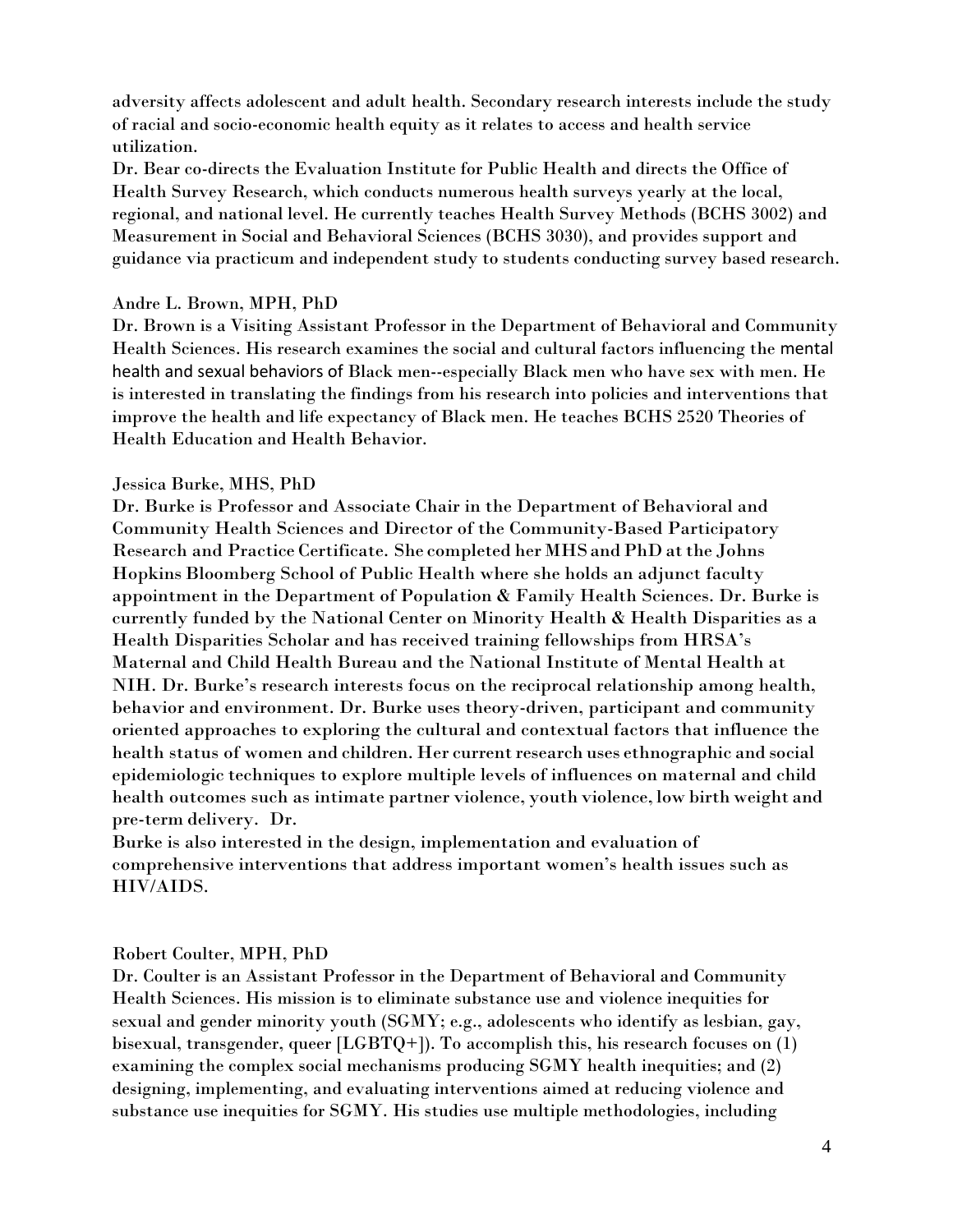quantitative, qualitative, human-centered design, systems science, and stakeholderengaged research. Jos research has been published in peer-reviewed journals, including *Addiction, American Journal of Public Health, Journal of Adolescent Health,* and*Prevention Science*, and these results were subsequently highlighted in various media outlets, including *Huffington Post, NPR,* and *Reuters*. He thrives on mentoring students and welcomes the opportunity to work with both undergraduate and graduate students who are interested in studying LGBTQ+ health and interventions using quantitative, qualitative, human-centered design, systems science, or stakeholderengaged research methods. He teaches BCHS 2991 Multilevel Analysis in Public Health; BCHS 2992 Systems Theories and Approaches and BCHS 3503 Prevention & Implementation Science: Translating Knowledge to Practice.

## Patricia I. Documét, MD, MPH, DrPH

Dr. Documet is an Associate Professor in the Department of Behavioral and Community Health Sciences, at the University of Pittsburgh. She was trained as a pediatrician in Peru and holds a Master's of Public Health, a Certificate in Latin American Studies, and a Doctor of Public Health degree. Education is an integral part of all that she does as a faculty member.

Her focus is on the influence of social relationships on health among disempowered minorities, especially Latinos. Her ultimate goals are 1) to increase health equity by using social network and participatory theories to train researchers and practitioners, especially those from disadvantaged groups, and 2) to empower communities. The research she conducts contributes to scientific development, and also enriches her in-class instruction. Over time, her studies have become increasingly participatory, enabling her to involve students in data collection and analysis as well as in collaborative design. Most of her current work involves peer support or community health workers (CHW). For nine years she has been associated with the Latino Engagement Group for *Salud* (LEGS), a coalition comprised of community members and organizations working with Latinos, focused on communitybased participatory initiatives.

Together, they have completed an assessment of the health of Latino immigrant men and have implemented a male *promotores* (CHW) network in Pittsburgh. Trained *promotores* have assisted participants in building community connections and obtain health services. The team continues working with the LEGS in new initiatives. In the same vein, she is collaborating with faculty across campus in implementing a CHW intervention to prevent obesity among Latino children. In another study, *Raices*, she teamed up with faculty of the School of Education to use quasi experimental methods to test a community health worker initiative for Latinos. Her research interests include social relationships, cancer, breastfeeding, racial and ethnic disparities, evaluation, violence and global health.

James Egan, PhD, MPH

Dr. Egan is an Assistant Professor in the Department of Behavioral and Community Health Sciences (BCHS). His current research centers on the health and wellbeing of LGBT populations, biobehavioral HIV prevention, and healthy aging for gay, bisexual, and other men who have sex with men (MSM). He is a co-investigator on the NIH funded Epi-PrEP project, a collaboration with Fenway Health in Boston, exploring short-term episodic dosing for PrEP to prevent HIV infection. He is also an investigator on a NIH-funded project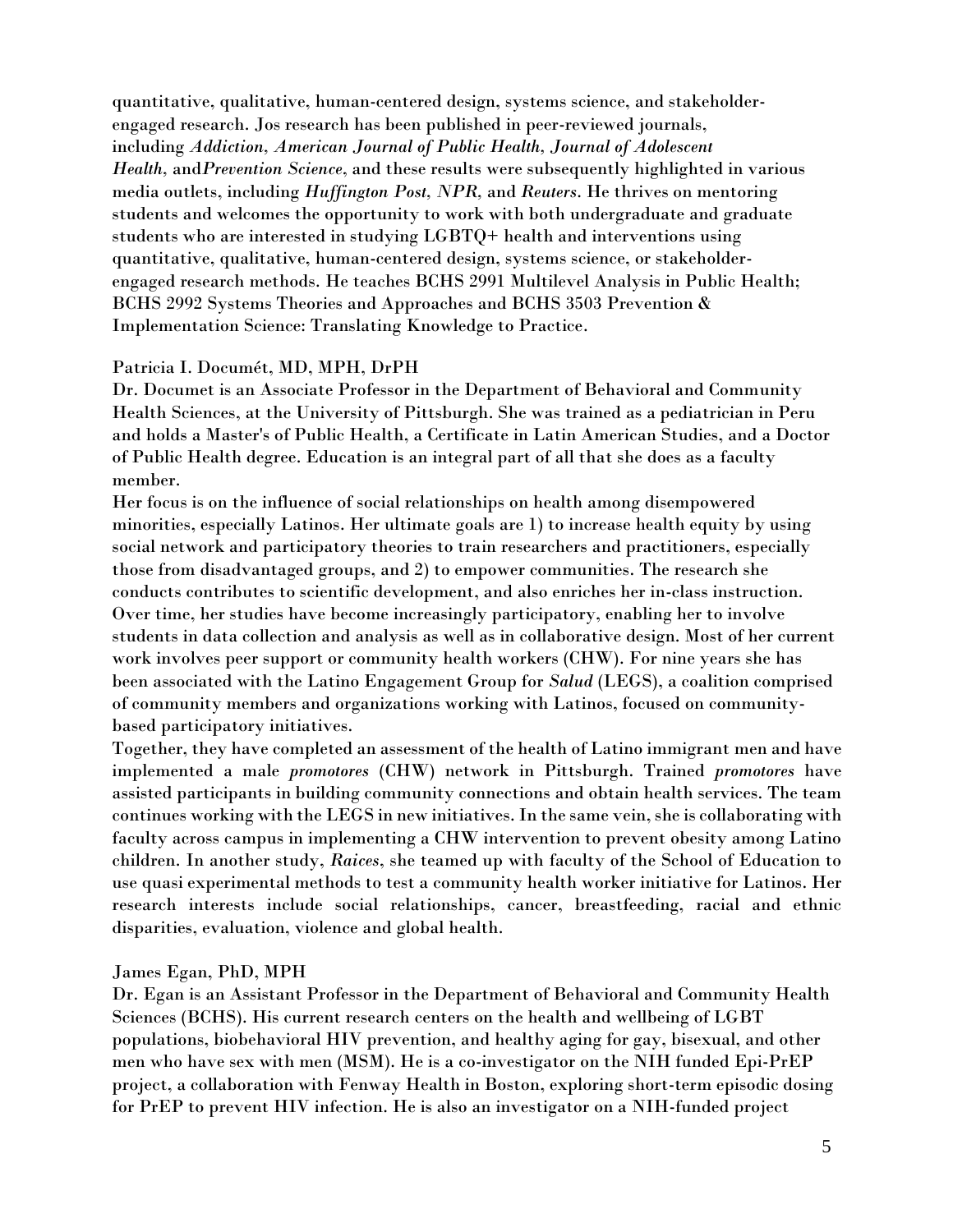examining resiliencies among older MSM in the Multicenter AIDS Cohort Study (MACS). In addition, Dr. Egan partners with other faculty on a qualitative study funded by the Dean's Pilot Grant Program to investigate Naloxone distribution to reduce opioid overdoses in Pittsburgh. James is also the Principal Investigator on an NIH R21 project to study the impact of a computer- based game on developing help seeking behaviors of LGBT youth.

### Thistle Elias, DrPH, MPA

Dr. Elias is an Assistant Professor in the Department of Behavioral and Community Health Sciences. Her research interests are in the areas of community-engaged evaluation and research, qualitative methods and health equity for populations by income, gender, ethnicity and dis/ability. She has worked on a variety of projects including evaluation of a two state child neglect prevention program with the American Academy of Pediatrics, a decade of local Early Head Start continuous quality improvement, a three year exploration of aging in public housing, and a CDC-funded, five year initiative to improve women's health. She conducts evaluative research with the Evaluation Institute for Public Health at GSPH and directs the Certificate for Health Program Evaluation in addition to advising students through their evaluation practicum. She sits on the Committee for the Certificate in Health Equity and is a faculty affiliate of the Center for Health Equity. She co-directs Bridging the Gaps-Pittsburgh, a multi-disciplinary, community health internship program in collaboration with the School of Medicine, that aims to train health professional students while providing critical support to organizations that work with vulnerable populations. She provides health literacy and cultural sensitivity trainings to several local health care organizations and health professional continuing education programs and has been a reviewer for the Journal of General Internal Medicine, Progress in Community Health Partnerships: Research, Education, and Action, and the Journal of Health Disparities Research and Practice.

## Elizabeth Felter, DrPH

Dr. Felter is an Assistant Professor in Behavioral and Community Health Sciences. She has been a Certified Health Education Specialist (CHES) since 2001 and leads the department's health communication/health risk communication curriculum. Her teaching portfolio has expanded to include development of infographics, preparation of public service announcements, and use of video for public health communication. Her classes, which include Overview of Health Communications, Risk Communication, Doctoral Seminar in Health Communications, and Worksite Health Promotion, involve interaction with community organizations and agencies throughout the county. Dr. Felter's research and practice-based work is focused mainly in the area of health education/ communications and worksite health promotion. She has worked on a number of research projects, including StairWELL to Better Health and the Garden Market Project at the Centers for Disease Control and Prevention, and assessments of worksite wellness committee function at PPG Industries. She also has provided research support for the Allegheny County Department of Health's Maternal and Child Health Division and health communications support to many local human service organizations. Dr. Felter is coauthoring a study guide for the CHES exam, slated for publication in 2018, and her scholarly efforts in health communication have appeared in key papers published in the *Journal of Occupational and Environmental Medicine*. She codirects the department's practicum program, serves as chair of the Professional Preparation and Practice committee for the Pennsylvania branch of Society for Public Health Education,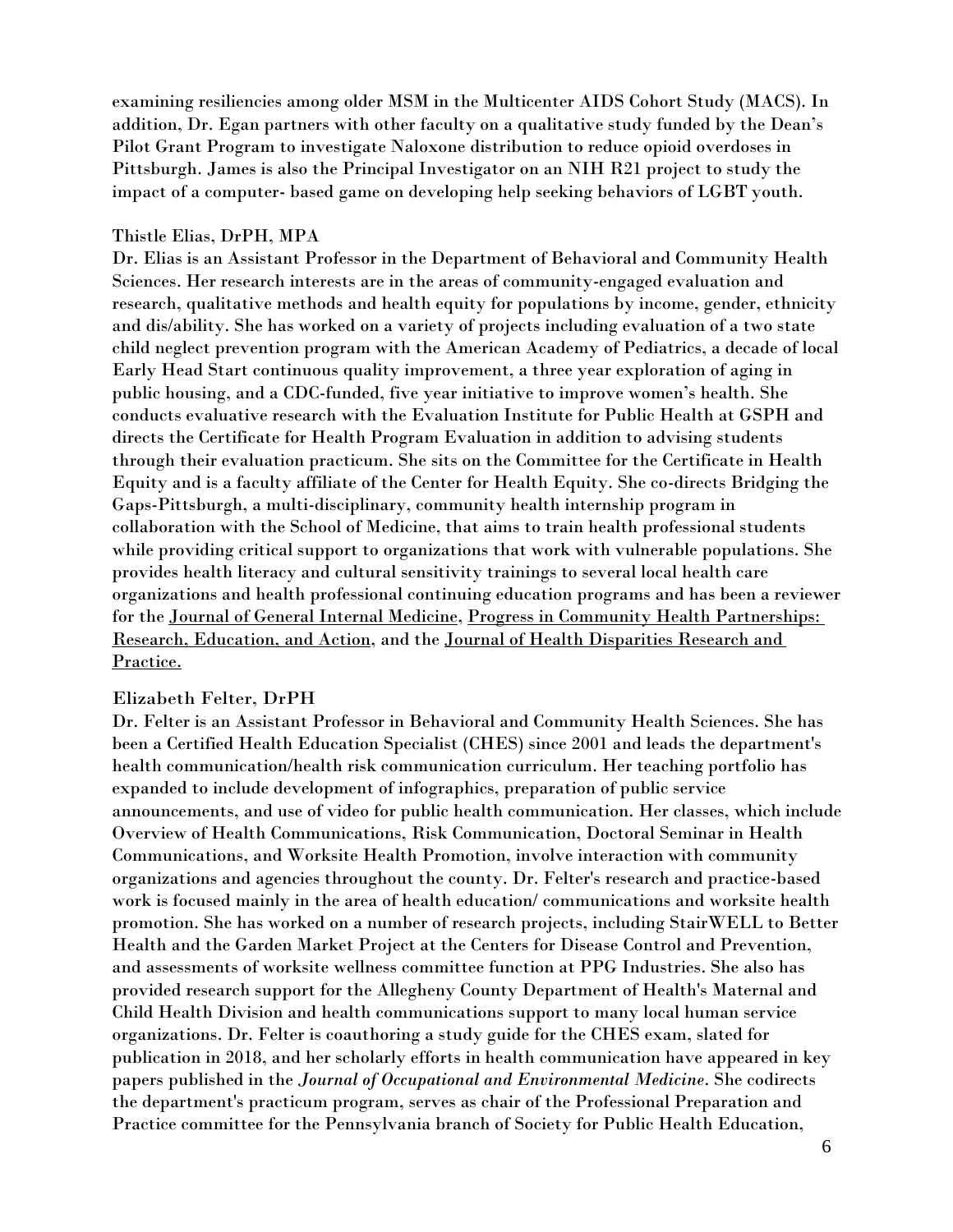organizes media efforts for the department, is a sought-after advisor, and serves on more than 10 MPH theses committees per year.

## Richard Garland, MSW

Mr. Garland is an Assistant Professor in BCHS. His research centers on working with troubled youth, especially those involved in gangs and gun violence. He works with police departments and community-based organizations throughout the state of Pennsylvania providing gun violence education and training. He is the Director of the BCHS Center for Health Equity's Violence Prevention Project where he oversees training, data collection and outreach efforts aimed at reducing crime and violence. The Center conducts a hospitalbased intervention project through which gunshot wound victims receiving treatment in four major trauma units are counseled in an effort to reduce emergency department recidivism.

The project provides case management services to attempt to alter the lifestyle of the victims with the goal of preventing further involvement with crime and violence.

# Tiffany Gary-Webb, PhD

Dr. Gary-Webb is a Professor of Behavioral and Community Health Sciences and Epidemiology at the University of Pittsburgh Graduate School of Public Health. She is most known for her community-based intervention work among urban African Americans with type 2 diabetes using a combined community and clinical approach. Dr. Gary-Webb's most recent work examines the social and environmental determinants of racial disparities in obesity, particularly for African Americans. She examines whether neighborhood SES and the built environment impact weight-related health behaviors and response to weightloss interventions. Her research program is divided into three defined areas: 1) the social determinants of diabetes and obesity, 2) interventions to improve diabetes outcomes for Minority populations, and 3) translation of research findings to practice and real-world evaluation. Dr. Gary-Webb holds leadership roles in several professional organizations including the American Public Health Association (APHA) and the American Diabetes Association (ADA).

## Mary Hawk, DrPH

Dr. Hawk is an Associate Professor in BCHS. Though originally trained as a social worker and experienced in services designed to mitigate the impact of HIV, she turned to the field of public health in recognition of the need to test and replicate structural interventions to improve HIV health disparities for marginalized populations including those who are unstably housed and have substance use disorders. Recent work includes a sequential exploratory mixed methods study to optimize naloxone distribution to reduce opioid overdose deaths. As the Co-Director of the Evaluation Institute for Public Health at the University of Pittsburgh, Dr. Hawk has led a number of program evaluation studies including a mixed methods study to evaluate service delivery in an HIV clinic. Through this work, she led an effort to operationalize and conceptualize harm reduction approaches for health care providers. Dr. Hawk is a founding board member of The Open Door, Inc., a harm reduction housing program in Pittsburgh, PA that serves chronically homeless people living with HIV/AIDS. She has used her work with The Open Door to inform "bottom up" public health programs, including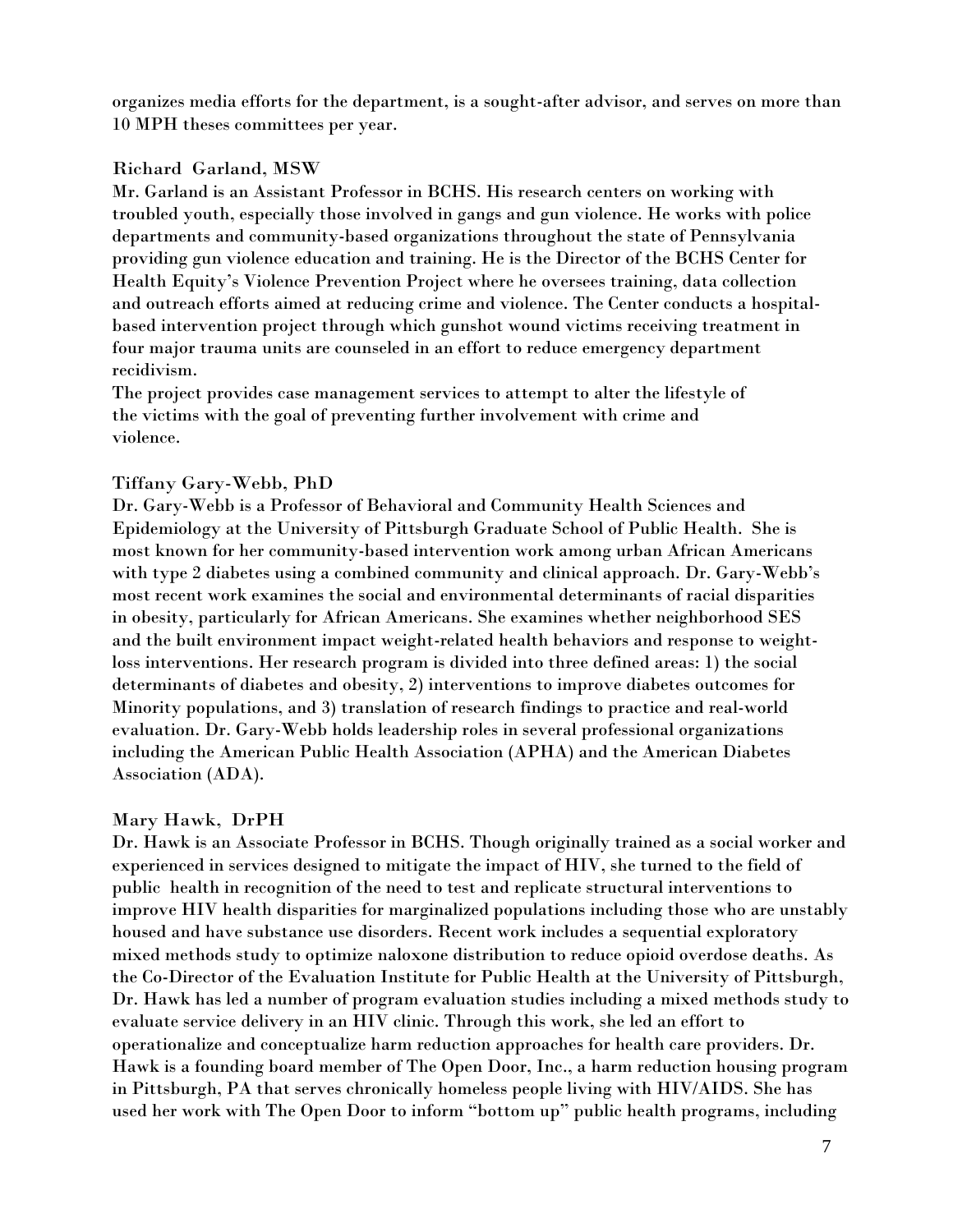the development of client- centered and harm reduction-informed financial management services to improve outcomes for people living with HIV/AIDS. In 2017, Dr. Hawk received funding from the National Institute of Mental Health under the R01 mechanism to test the impact of client-centered representative payee services on ART adherence among marginalized people living with HIV/AIDS.

### Christina Mair, PhD

Dr. Mair is a social epidemiologist and an Assistant Professor in the Department of Behavioral and Community Health Sciences. Her research focuses on the social ecology of substance use, model-based approaches to study drinking behaviors and related problems, and population- based analyses of alcohol-related problems such as violence. She is the Principal Investigator of an NIH NIAAA-funded R01 that uses small scale multi-methods approaches, including local survey and archival data, to assess four specific social mechanisms that may link over- concentrations of off-premise alcohol outlets in neighborhood areas to alcohol-related problems (e.g., violence and heavy drinking). She also leads an NIH project to generate behavioral risk models in an agent-based modeling framework to better understand and intervene to reduce alcohol-related problems in community contexts. In addition to her alcohol-focused research, she studies the spatial and social patterns of opioid use in Pennsylvania.

## Noble A-W Maseru, PhD, MPH

Dr. Maseru is a Professor in the Department of Behavioral and Community Health Sciences, Director of the Center for Health Equity, and Associate Dean of Diversity and Inclusion at the Graduate School of Public Health. Dr. Maseru served for more than a decade as health commissioner for the City of Cincinnati Health Department where he devoted his energies to achieving a healthier Cincinnati through establishing strategic partnerships with numerous public, private and grassroots, to address health equity issues. He served as director and health officer for the City of Detroit Department of Health and Wellness Promotion and the faculty at Clark Atlanta University School of Social Work. His work with the Public Health Sciences Institute at Morehouse College to promote academic and research collaboration between Historically Black Colleges and Universities (HBCUs) led to the establishment of the Academy of African American Public Health Programs. Maseru was also the founding director of the Morehouse School of Medicine's Master of Public Health Program. Maseru's primary research interests are public health policy issues associated with the socioeconomic development of municipalities as they relate to social determinants of health, the Health in All Policies perspective and the public sector's role in achieving health equity for its citizenry.

## Martha Ann Terry, PhD

Dr. Terry is an Associate Professor in the Department of Behavioral and Community Health Sciences, with secondary appointments in the Department of Anthropology, Gender, Sexuality and Women's Studies, and the School of Nursing, adjunct faculty in the Graduate School of Public and International Affairs and affiliated faculty in the Center for Latin American Studies and the Center for Health Equity, University of Pittsburgh. She is the director of the BCHS MPH program. Her research interests include reproductive decision making, women's health, community-based interventions and education, HIV/AIDS, sociocultural perspectives on sexuality, evaluation, and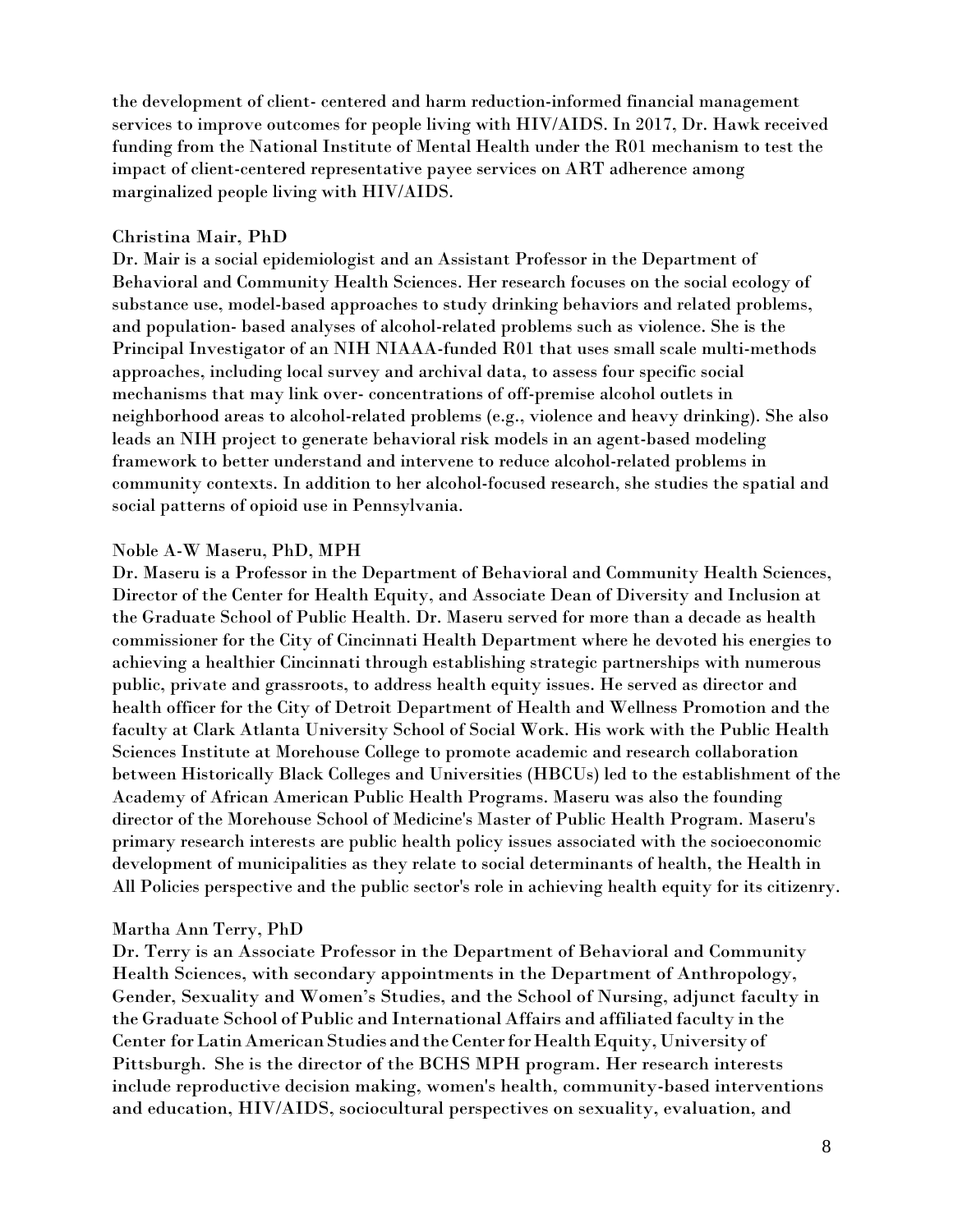qualitative methodologies. Dr. Terry has developed facilitator/recorder training for focus groups and periodically provides workshops for interested agencies. She is a member of the editorial board for AIDS Education and Prevention. She teaches Community Development and Focus Groups, Social and Behavioral Sciences in Public Health, Introduction to Community Health, Introduction to Population Problems, Seminarin Global FamilyPlanning, Seminar in Maternal and Child Health and Public Health Approaches to Public Health.

## 2. PROFESSORS EMERITI

#### Edmund M. Ricci, PhD

Dr. Ricci is Professor of Sociology in Public Health and Director of the Institute for Evaluation Science in Community Health and Director of the Evaluation Certificate. His primary technical areas are evaluation research and survey research methods. Most recently, his work has focused on the areas of minority health disparities, long-term care services and institutions, emergency and disaster medicine, and substance abuse intervention programs. Dr. Ricci has designed, directed and participated in more than 250 evaluation studies, assessing a wide range of behavioral health interventions and operational issues in health and human service programs and organizations. He has been a "visiting" faculty member at the Institute of Hygiene and Tropical Medicine, Lisbon, Portugal, the University of West Indies, Mona, Jamaica and the World Health Organization Center for Health Development in Kobe, Japan. He is a member of the Board of Examiners, Sir Venkateswara University, Andhra Pradesh, India, the Behavioral Sciences Council, Association of Schools of Public Health and the Scientific Advisory Committee for the International Resuscitation Research Center. He has served as member of the National Academy of Sciences/National Research Council, Committee on Emergency Medical Services. He is a member of the editorial boards of the Journal of Health and Social Policy and PreHospital and Disaster Medicine and recently served as Chair,HealthCareResearchTrainingStudySection,AgencyforHealthCareResearchAnd Quality (AHRQ, HHS).

#### Jeanette M. Trauth, PhD

Dr. Trauth is Associate Professor Emerita in the Department of Behavioral and Community Health Sciences. Her main area of research is the social determinants of health. She is interested in exploring this issue from the perspective of the framework laid out in the Robert Wood Johnson Foundation's Building a National Culture of Health, which focuses on four areas that support improved population health. One area, well- being and equity, is of particular interest to her—that is, creating healthier, more equitable communities. She was a recent recipient of three course development grants to travel to the UK, to learn about what researchers, local government officials, and community groups are doing to address problems like social isolation and loneliness by promoting social connections and thus create healthier communities.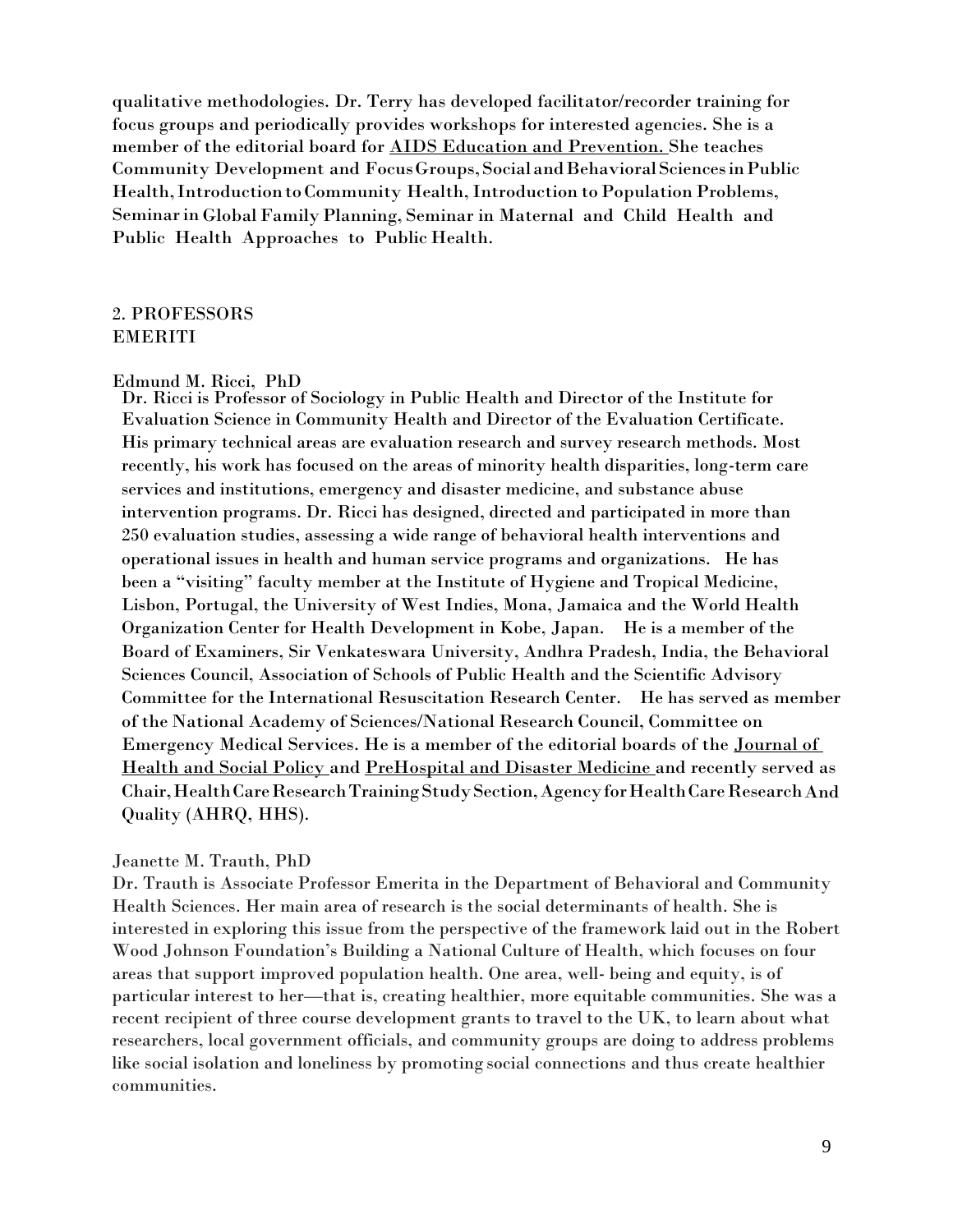## E. SERVICE

Service activities are integral to the educational and research programs of the Department. To meet the departmental obligations to public service, faculty and staff serve as members of organizational boards and/or expert committees of governmental, private and voluntary organizations, provide consultations to community agencies, serve as members of professional organizational boards and/or committees, and participate as speakers and panelists at conferences and as visiting lecturers in other schools. Faculty also indirectly provide community service through advising and monitoring students who are engaged in field work or community-based research.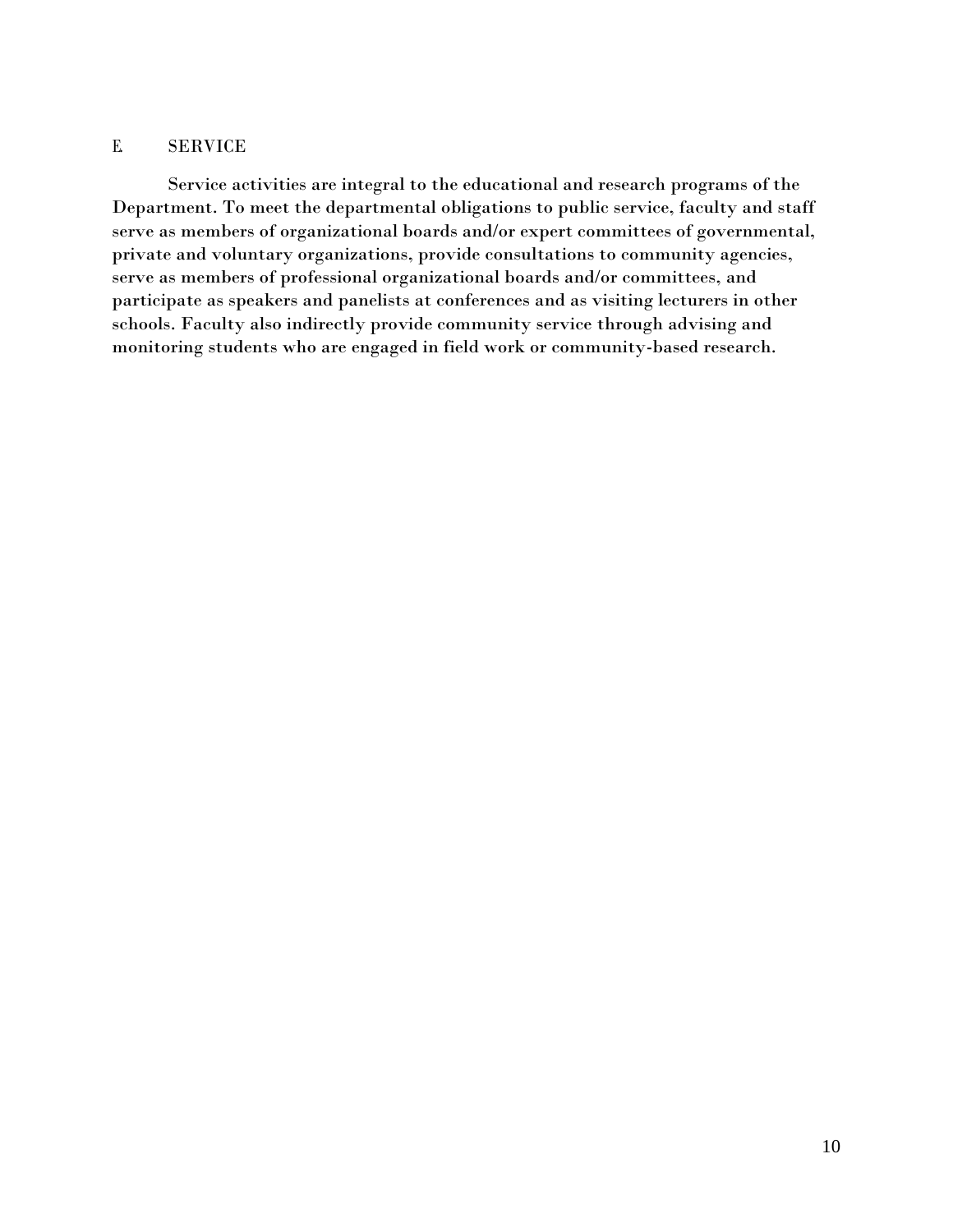### *II.* MASTER OF PUBLIC HEALTH PROGRAM

### A. MISSION STATEMENT

The MPH program trains students for applied research and practice careers in a variety of public, voluntary and private community health organizations. Students are prepared to use social and behavioral theories and concepts to assess the health status and needs of populations, select and apply social/behavioral science research methods to evaluate programs as well as develop recommendations for policy, and use communityengaged approaches to build community capacity. Students will learn and practice assessment and research skills in the context of social and behavioral change at the individual, organizational, and community levels (see Figure 1 for core functions).

Some students in the Department come from health professional fields. Other students have or are earning a degree in a health related profession, or they have been employed in the field of public health, and they want additional training in public health with a focus on research and/or practice in the social and behavioral health sciences, The MPH program also attracts international students who are health professionals in their own countries. Students also apply directly from undergraduate programs in such diverse disciplines as psychology, biology, journalism, anthropology, graphic arts, communications and English.

#### B. OBJECTIVES

Students in the BCHS MPH Program will learn to do the following:

- 1. Identify strategies for engaging communities and systems in advancing research and improving health through collaboration, partnerships and strengths-based approaches
- 2. Synthesize and apply established and novel social and behavioral methods and tools to advance research and improve population health
- 3. Apply health education and health promotion theories to the development of programs that take into account the context in which they will be implemented
- 4. Develop a mechanism-based causal framework that applies a systems science approach and integrates relevant theory.
- 5. Apply modeling and simulation to social processes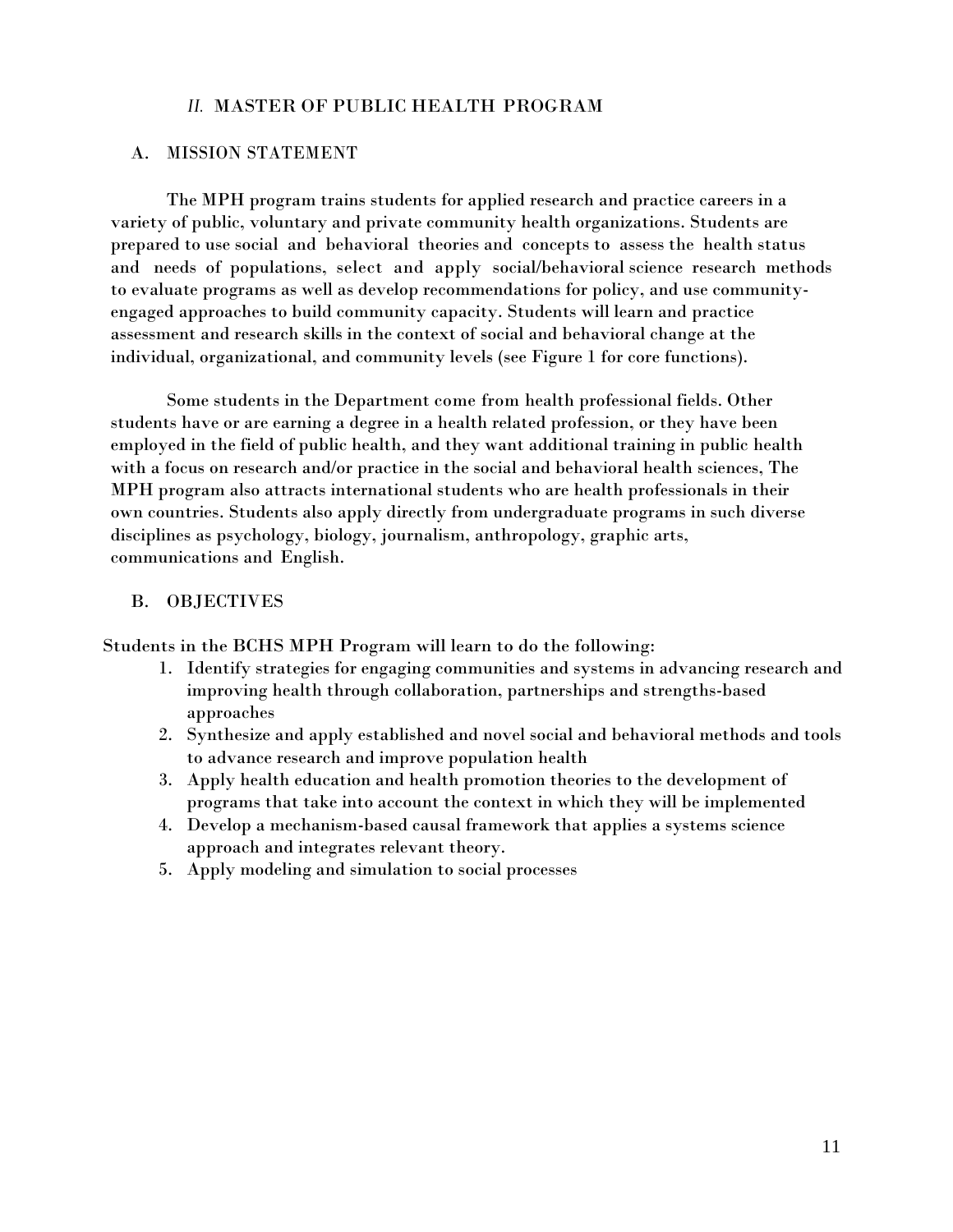#### FIGURE 1: FRAMEWORK FOR SOCIAL/BEHAVIORAL SCIENCES IN PUBLIC HEALTH FOR THE MASTER OF PUBLIC HEALTH PROGRAM DEPARTMENT OF BEHAVIORAL AND COMMUNITY HEATH SCIENCES, GRADUATE SCHOOL OF PUBLIC HEALTH, UNIVERSITY OF PITTSBURGH

| Core Functions of Public Health*                                                                        |                                                                                                                                                                                                                                                                                                                                                                                                                                                                                                                                                                                                                                                               |                                                                                                                                                                                                                                                                                                                                                                                                                                                                                                                                                                                                                          |                                                                                                                                                                                                                                                                                                                                                                                                                                        |  |  |
|---------------------------------------------------------------------------------------------------------|---------------------------------------------------------------------------------------------------------------------------------------------------------------------------------------------------------------------------------------------------------------------------------------------------------------------------------------------------------------------------------------------------------------------------------------------------------------------------------------------------------------------------------------------------------------------------------------------------------------------------------------------------------------|--------------------------------------------------------------------------------------------------------------------------------------------------------------------------------------------------------------------------------------------------------------------------------------------------------------------------------------------------------------------------------------------------------------------------------------------------------------------------------------------------------------------------------------------------------------------------------------------------------------------------|----------------------------------------------------------------------------------------------------------------------------------------------------------------------------------------------------------------------------------------------------------------------------------------------------------------------------------------------------------------------------------------------------------------------------------------|--|--|
|                                                                                                         | Assessment of Health/Illness<br>and<br><b>Need for Public Health</b><br>Programs                                                                                                                                                                                                                                                                                                                                                                                                                                                                                                                                                                              | Assurance and<br>Implementation of<br><b>Quality of Public Health</b><br>Programs                                                                                                                                                                                                                                                                                                                                                                                                                                                                                                                                        | <b>Community Health</b><br><b>Policy Formation</b>                                                                                                                                                                                                                                                                                                                                                                                     |  |  |
| Public<br>Health<br>Professional<br>Competenci<br>es Drawn<br>from<br>Social/Beha<br>vioral<br>Sciences | <b>Community Health</b><br>$\operatorname{Assessment}$<br>Ability to assess<br>community/population<br>health status and needs,<br>including:<br>- Identification of<br>social/behavioral factors<br>affecting health status of<br>population<br>- Incorporation of input<br>from community<br>groups<br>- Assessment of health<br>status of specific<br>community sub-groups<br>- Mapping of health<br>resources and community<br>assets<br>- Ability to use survey<br>methods, statistical<br>analysis, ethnographic<br>methods, demographic<br>methods<br>- Knowledge of primary<br>and secondary data<br>sources of health status<br>and health behavior. | Program design and<br>Implementation<br>- Ability to design and<br>implement behavior<br>change program on a<br>community/<br>population level.<br>- Ability to fit<br>intervention within<br>cultural context.<br>- Population-based<br>communication<br>techniques/social<br>marketing.<br>- Ability to develop<br>collaborative efforts.<br><b>Program Monitoring and</b><br><b>Evacuation</b><br>- Monitor and evaluate<br>structure, process,<br>outcome, cost<br>- Ability to set up<br>monitoring and<br>assessment systems.<br>- Ability to apply modern<br>information technology to<br>public health programs. | Understand legal and<br>political process and<br>procedures related to<br>public health program<br>structure and operation.<br>Ability to translate<br>scientific findings into<br>policy<br>recommendations.<br>Ability to communicate<br>scientific findings to lay<br>public and politicians.<br>Ability to document and<br>communicate needs,<br>resources to lay public, and<br>politicians.<br>Ability to develop<br>coalitions. |  |  |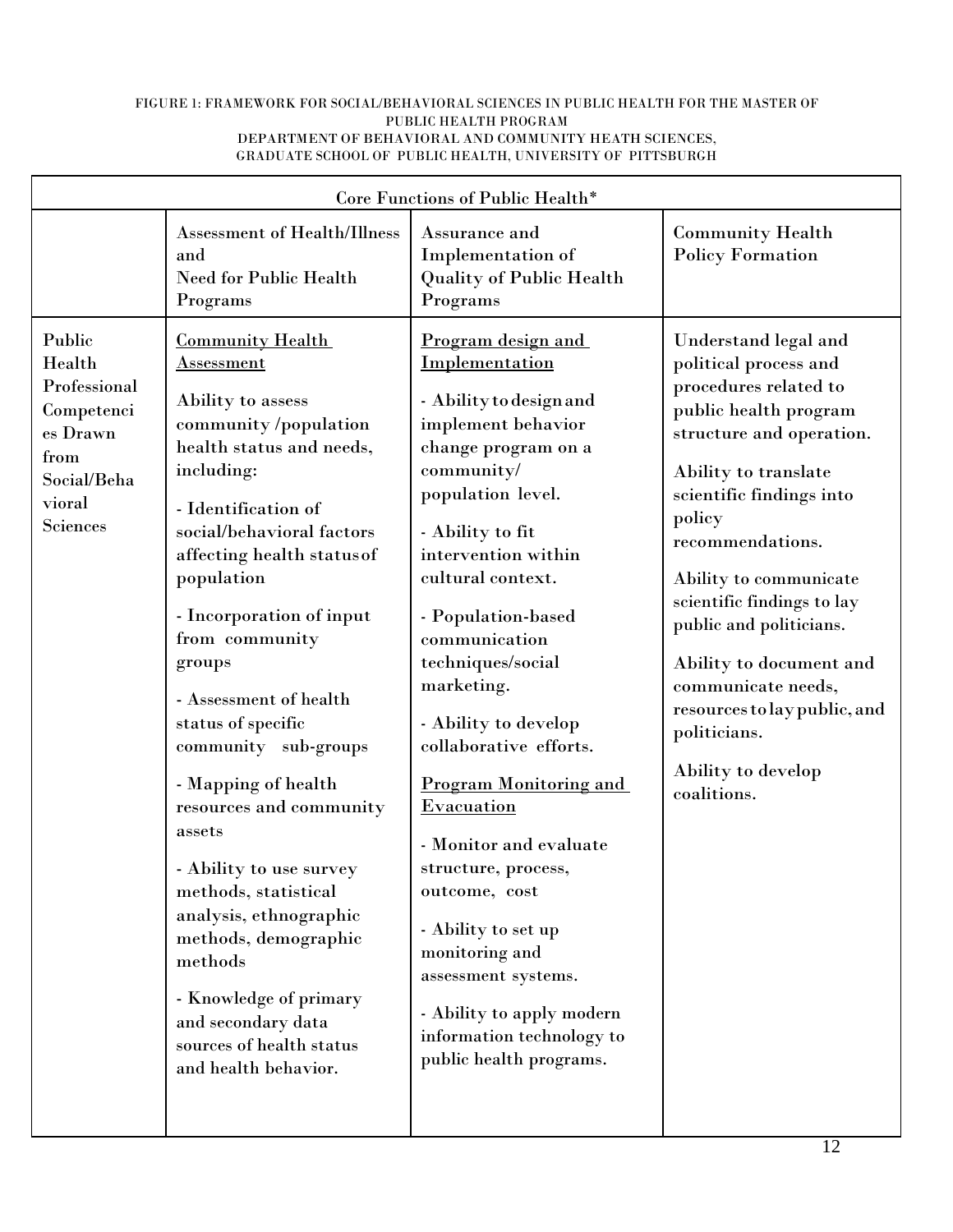| Social/Behav<br>ioral<br>Knowledge<br>Areas<br>Applied to<br>Public<br>Health | - role of social/behavioral<br>factors in health and<br>illness<br>- Health related behavior<br>of specific community<br>sub-groups.<br>- Context of population<br>served (economic, cultural<br>and political).<br>- research methods for<br>planning and assessment<br>- Community<br>dynamics and<br>principles of<br>community<br>development. | - Models of health behavior.<br>- Group change theory and<br>strategy.<br>- Lay/professional<br>communication and<br>interaction.<br>- Legal and political<br>processes in public health.<br>- Structure of<br>social/organizational<br>networks and processes.<br>- Program<br>organization and<br>management<br>behavior. | - Relationships<br>among<br>social structure, culture<br>and health policy.<br>- Economic and political<br>factors in health<br>behavior.<br>-cultural and economic<br>barriers to utilization of<br>health programs.<br>- Health policy process. |
|-------------------------------------------------------------------------------|----------------------------------------------------------------------------------------------------------------------------------------------------------------------------------------------------------------------------------------------------------------------------------------------------------------------------------------------------|-----------------------------------------------------------------------------------------------------------------------------------------------------------------------------------------------------------------------------------------------------------------------------------------------------------------------------|---------------------------------------------------------------------------------------------------------------------------------------------------------------------------------------------------------------------------------------------------|
|                                                                               |                                                                                                                                                                                                                                                                                                                                                    | - Social/behavioral research<br>design and methods for<br>evaluation and monitoring<br>(survey, ethnographic, etc.)                                                                                                                                                                                                         |                                                                                                                                                                                                                                                   |

\*Adapted from 1988 Institute of Medicine Report, "The Future of Public Health" and Centers for Disease Control and Prevention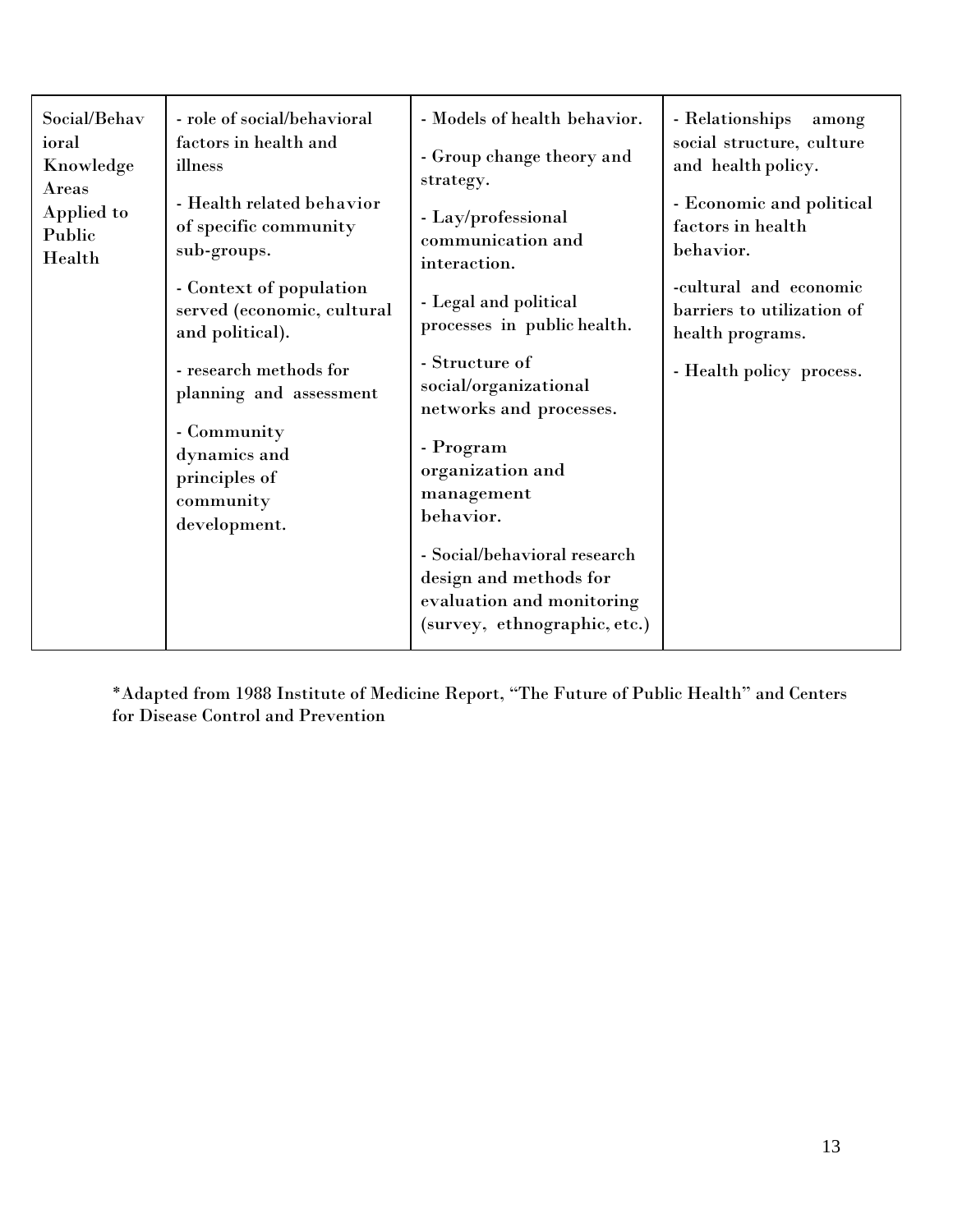### C. ADMISSIONS AND STUDENT PERFORMANCE COMMITTEE

#### 1. Composition of the Committee

The Admissions and Student Performance Committee (ASPC) is a standing committee in BCHS. The ASPC is comprised of five faculty members, one of whom serves as Committee Chair, each appointed for three-year terms by the Department Chair. Members may be reappointed.

#### 2. Functions

The ASPC evaluates all MPH applications for admission to BCHS and makes recommendations for admission to the Assistant Dean of Student Affairs. Applications are submitted on-line through a centralized application system, SOPHAS. When an applicant's file is complete, it is reviewed by the Master's Program Director and when appropriate, distributed to one other member of the committee, who reviews the material and makes an independent recommendation (e.g., accept, reject). This recommendation is reviewed by the Program Director, and in cases of a difference of opinion, a third member is asked to review the application, and if necessary, a meeting of the full committee may be held to resolve the situation and reach a decision.

The ASPC also has an oversight role regarding student performance. The Program Director regularly reviews academic performance for all students in the BCHS program. In cases when a student is experiencing difficulty, the student's faculty advisor is typically contacted and an attempt is made to resolve the problem. In cases where the problem has not been resolved and it is necessary to formally address the issue, the Program Director will contact members of the ASPC, who then make a recommendation to the Department Chair for formal action by the Department.

The ASPC plays a role in assigning faculty advisors to students, with the final decision made by the Program Director. The process of assigning advising responsibility will be reviewed annually by ASPC and recommendations regarding this process will be made as needed to the Department Chair. It is assumed that a student's academic advisor will also serve as the practicum faculty advisor and as the essay or thesis advisor, unless there are mitigating circumstances.

An additional responsibility of this committee is to consider issues raised in the annual student survey, such as those related to advising, teaching and curriculum.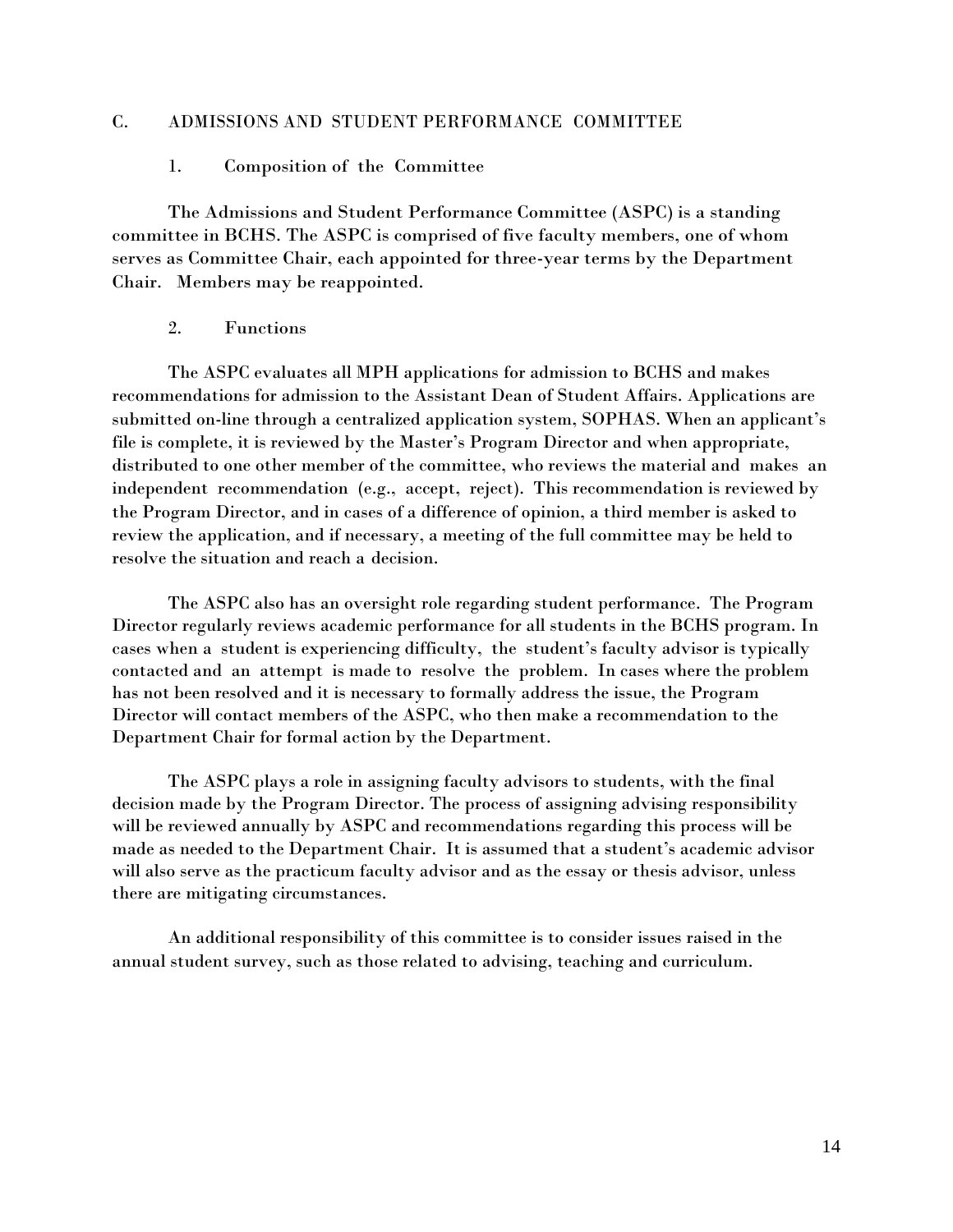### D. ORIENTATION

The process of orientation to the Department and to the School occurs over time. For students admitted in the fall, orientation might begin when they meet with their academic advisor during the summer to register for the first time. But usually, students' first orientation experience will be the school-wide orientation held on the Wednesday, Thursday and Friday before classes begin in the fall. At this orientation students are introduced to many of the administrators of the School and also have an opportunity to meet faculty, staff and continuing students in department-specific break-out sessions. An orientation event is held in early January, though on a much smaller scale.

In mid-September and in mid-January, the department holds events to welcome new students and to introduce them to faculty, staff and continuing students. These are opportunities for all members of the Department to socialize and get to know each other. Students are strongly urged to attend these affairs.

Each semester the Department schedules two informative workshops:

- 1) Practicum workshop: eight weeks into the fall semester and four weeks into the spring semester; students will hear about the program practicum requirements and about practicum opportunities; this workshop is facilitated by the Department's practicum coordinators (currently Drs. Felter and Terry).
- 2) Paper/thesis workshop: four weeks into the fall semester and four weeks into the spring semester; students will learn about the requirements for the master's essay/thesis; this workshop is facilitated by the Director of the MPH Program.

A critical experience in helping students develop as a professional is serving on departmental and school committees. If you have an interest in some aspect of the Department or School, such as curriculum development, ask how you can get involved. Another way to learn more about how the Department and School work is to participate in the faculty search process. This involves attending faculty candidate presentations and meeting with faculty candidates. Though this process occurs only occasionally, we urge you to take advantage of the opportunity when it occurs.

You can also learn a lot about the school by attending seminars, workshops, special lectures, defenses and Pitt Public Health Council meetings. Announcements for these and otherinteresting and informative events are posted on bulletin boards on every floor and by elevators, highlighted on LED screens around the school and mentioned in the electronic Weekly Update.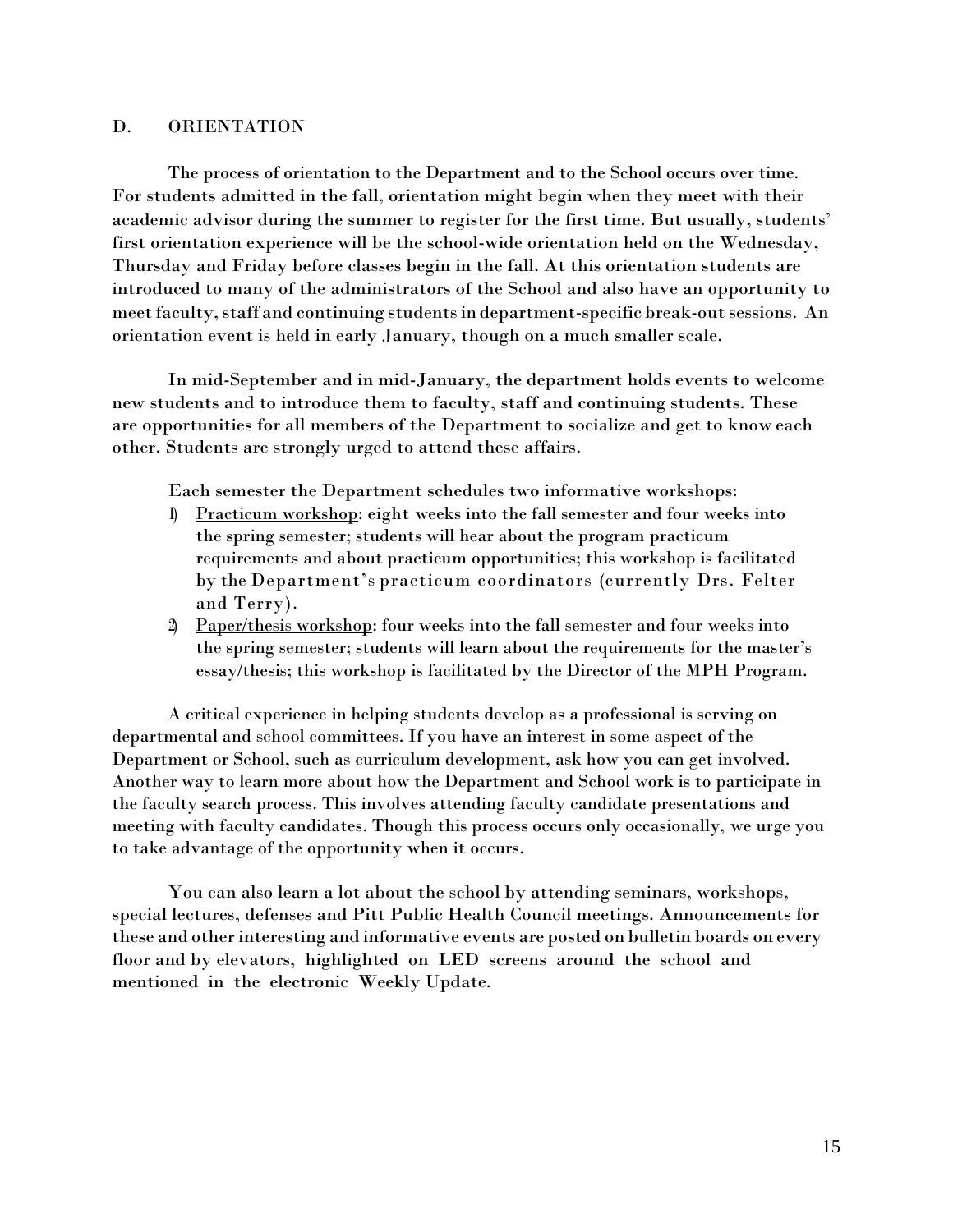## E. PREREQUISITES

BCHS and Pitt Public Health requirements for admission are listed below.

- 1) Applicants should have an undergraduate quality or grade point average of at least 3.0.
- 2) All applicants must submit the scores from the general test of the Graduate Record Examination (GRE), including the writing assessment section. In some cases, the MCAT or DAT can be submitted as a substitute for the GRE scores. Applicants who already have a master's can request a waiver ofthe GREscore submission. The Department looks for a minimum of 153 (verbal), 148 (quantitative) and 4.5 on the writing section. The GRE exam must have been taken in the last five years.
- 3) Applicants must have completed and earned a C or better in a three-credit math or statistics class taken in a math or statistics department. They must also have completed six credits of social sciences (anthropology, economics, geography, political science, psychology, social psychology).

4) Applicants for whom English is not their first language must submit scores from either the Test of English as a Foreign Language (TOEFL) or the International English Language Testing System (IELTS). Though the University of Pittsburgh requires a minimum TOEFL score of 550 on the written test or 80 on the Internet test, *BCHS requires scores of 100 on the TOEFL and 575 on the IELTS for consideration*. Applicants with a score lower than this are not eligible for admission. TOEFL must be taken within two years of application.

5) Applicants must describe in their statement of purpose their journey to public health, their understanding of how the program of study will benefit them in achieving their career goals in the field of public health and how pursuit of the MPH at the University of Pittsburgh is integral to their long-term plans.

Admission to the Master of Public Health program is for either the Fall or Spring Term. The centralized SOPHAS application process has been adopted by Pitt Public Health, and those wanting preferential review for the Fall Term should submit all materials by the first week of January; those seeking spring acceptance should submit all materials by October 31. Applications received after this will be reviewed on a "rolling" basis and admission offered to eligible students as space allows.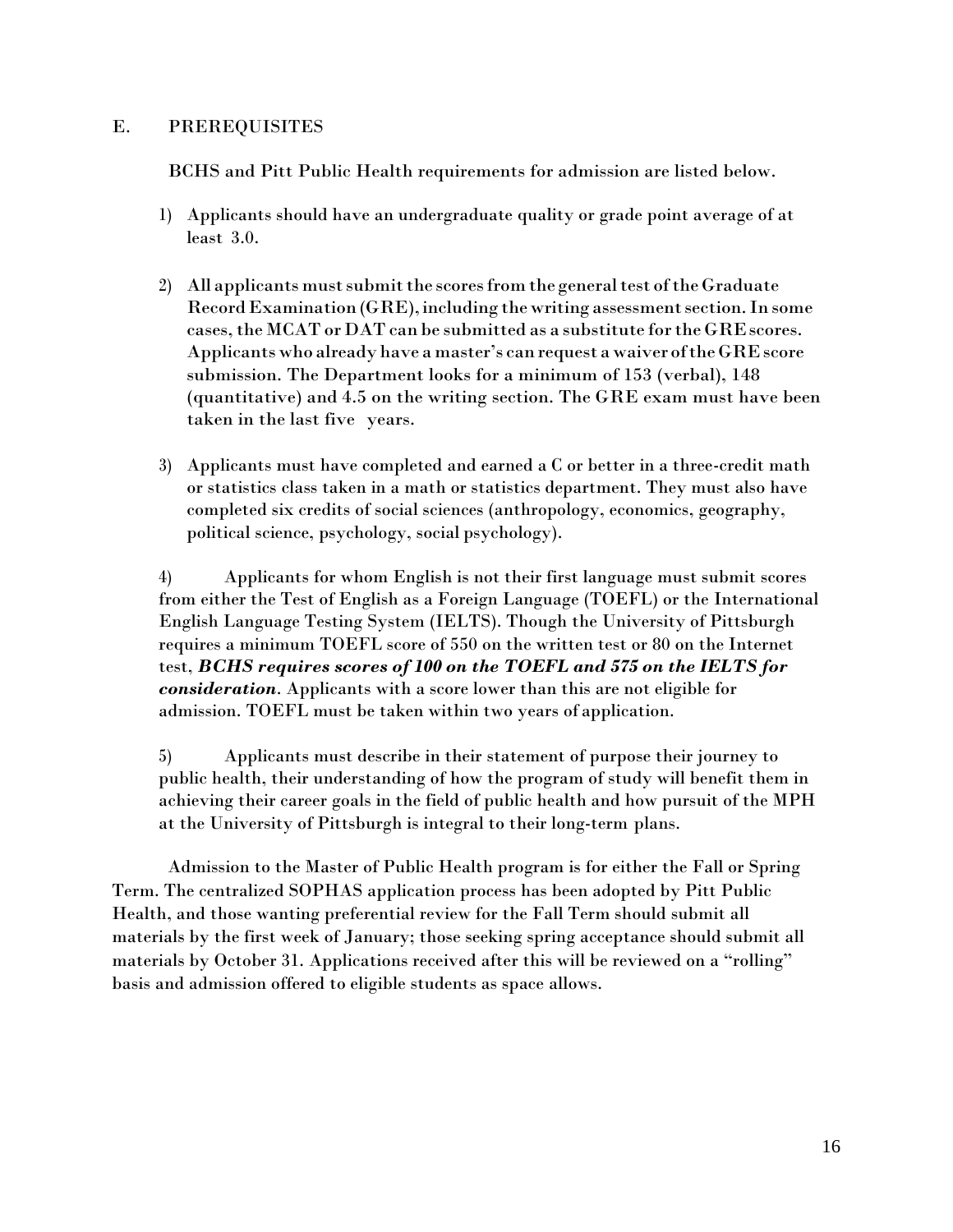## F. PROGRAM OF STUDY

All master's students complete a set of school core courses, a set of departmental required courses, and a few electives. Typical schedules for full-time students are in Appendix II. The program is designed to be completed in four semesters of full- time study (fall, spring, fall and spring), though with careful scheduling and full-time course load, the degree can be finished in three semesters. Full-time study is considered to be at least nine and as many as 15 credits. Part-time students are also welcome; however, their course of study will take more planning to lay out because of core course scheduling and their own work schedules. Part-time students cannot complete the MPH program without registering for some daytime courses.

## 1. Pitt Public Health Core Courses

All students must fulfill the Pitt Public Health core requirements. Students can waive school core courses if these or equivalent courses were taken as part of their study before coming to Pitt Public Health. However, note that granting of the waiver is up to the discretionofthe core course instructor, and that waivers *do not* mean that creditis awarded for the coursework completed. Applications for waiver of school requirements are available at

http://www.publichealth.pitt.edu/Portals/0/Main/Academics/Forms/1FINALMPH%20 Core%20Course%20Exemption%20Form\_3.pdf. Appendix III contains checklists of required courses so that you can track your progress toward completing the program.

Foundations of Public Health PUBHLT 2033 (1 credit) fall/summer (*must be taken in the first fall*)

Public Health Communications PUBHLT 2034 (2 credits) fall/spring/summer

Principles of Statistical Reasoning BIOS 2011 (3 credits) spring (BIOST 2041 can be substituted – fall)

Principles of Epidemiology EPID 2110 (3 credits) fall/summer

Environmental Health and Disease EOH 2013 (2 credits) spring only

Health Policy and Management in Public Health HPM 2001 (3 credits) fall/spring

Public Health Biology PUBHLT 2015 (2 credits – first semester) fall/summer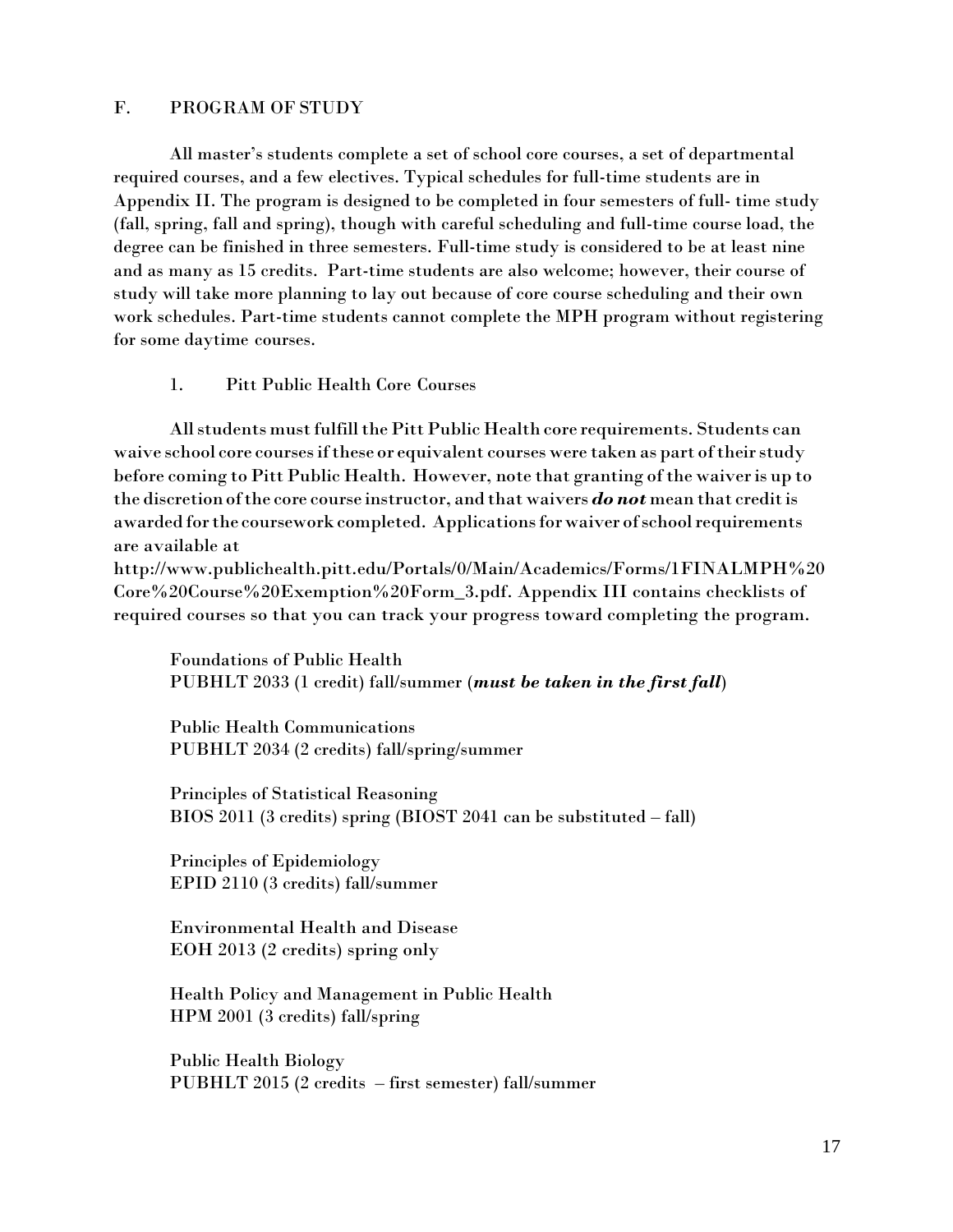Applications in Public Health

PUBHLT 2035 (2 credits – all School core must be completed to register – permission number needed) fall/spring/summer

Dean's Public Health Grand Rounds PUBHLT 2022 (0 credits – first and second semester – must be taken twice)

## 2. BCHS Core Courses

All students must complete the following departmental core courses:

- a. Core courses:
	- i. THEORY SERIES: A) Theories of Health Behavior and Health Education BCHS 2520 (1 credit) spring B) Systems Approaches BCHS 2992 (1 credit) spring C) Social Dynamics BCHS 2990 (1 credit) spring
- ii. Introduction to Applied Research Methods BCHS 2525 (3 credits) fall
- iii. Introduction to Community Health BCHS 2554 (3 credits) fall
- b. Required electives: students must choose a minimum of six credits from an approved list of courses (see Appendix for checklist)
- c. Additional electives: students choose electives courses to reach the minimum of 45 credits required for the degree. Electives can be chosen from among department courses, offerings in other public health departments and other University departments.

## d. Experience in applying theories and methods: Practicum BCHS 2503 (1-3 credits) fall/spring/summer

• Essay/thesis BCHS 2521 (1-3 credits) fall/spring/summer (Students are allowed to register for a maximum of 4 essay/thesis credits over the course of their studies.)

In addition, students are required to create an electronic portfolio that helps them track meeting program-specific and MPH-wide competencies.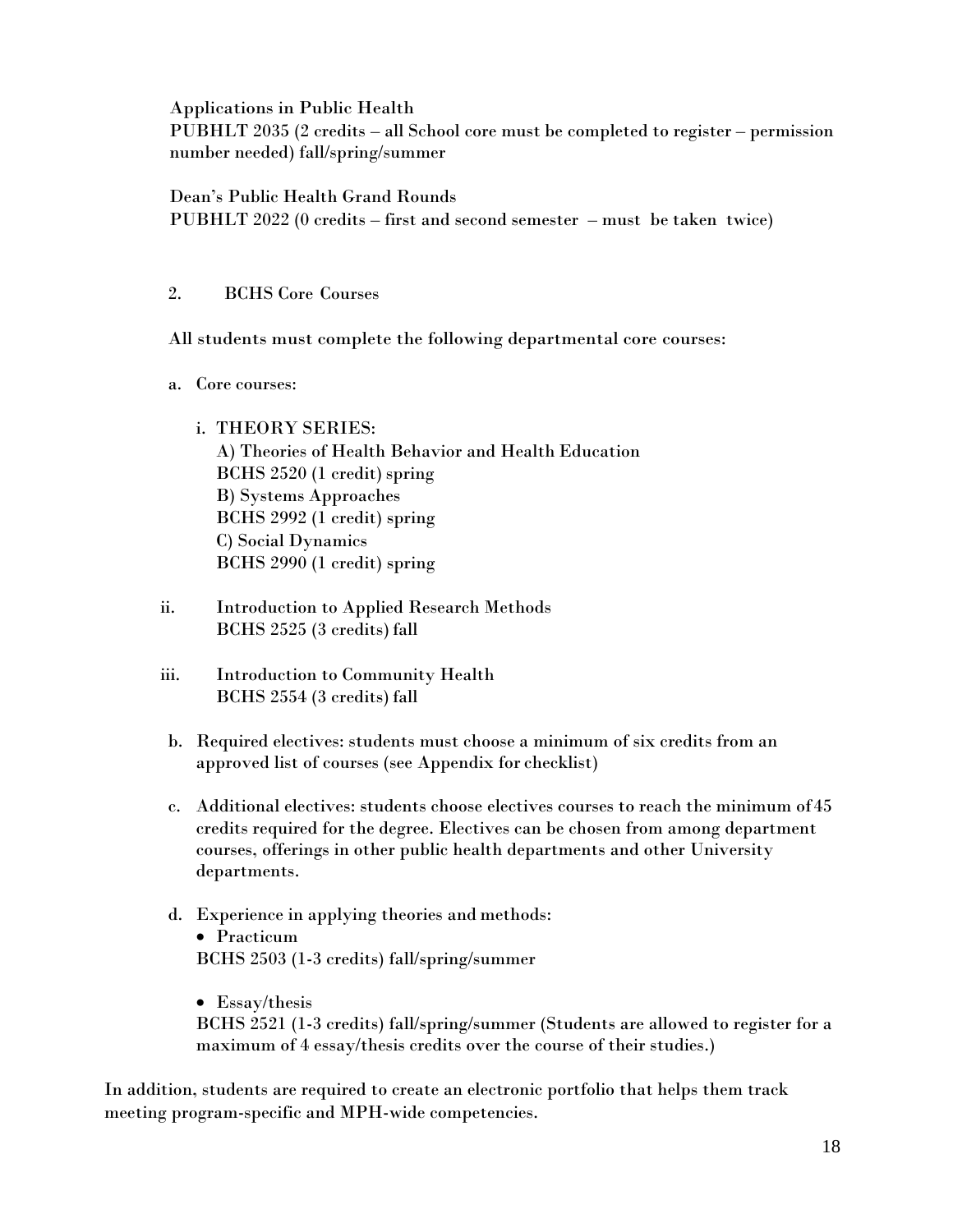Students requesting exemptions from departmental core courses must complete the Waiver Form found in Appendix IV. *Exemptions for departmental core courses must be submitted and approved by the end of the student's first semester*. To request a waiver from a school core course please see the Student Services staff person, currently Paul Markgraf. In both cases students are required to provide a syllabus for each course for which they are requesting a course equivalency. These requests are reviewed first by the student's academic advisor and then by the primary instructor for the course, who makes the final decision.

### 3. Electives

In addition to the required courses listed above, students will choose elective courses to meet the required minimum of 45 credits. Students can use elective credits to enhance their knowledge in a single academic area of interest by taking classes available on topics such as maternal and child health, public health gerontology, health equity, community- based participatory research, global health or women's health. Certificates are available for some of these and other topics. Or students can choose to use their elective credits to gain a more general knowledge of public health.

Elective courses can be taken in other Pitt Public Health departments or in other University schools or departments with permission of the academic advisor and when the student can demonstrate sound rationale for doing so. Permission from the instructor may also be required.

Students who have completed graduate work in another program may request that credits from that program be transferred in and applied to the MPH. Courses must be relevant to the MPH. The request for advanced standing credit transfer should be completed by the student and her/his advisor; final approval is given by the Office of Student Affairs. *A maximum of 6 credits can be transferred in.*

### G. JOINTPROGRAMS

BCHScollaborates on four joint programs, through which students earn an MPH in BCHS and an additional graduate degree in another school. Students wanting to earn joint degrees must apply to each of the participating schools or divisions no later than the middle of their second semester in one or the other program and must register through Pitt Public Health at least twice during their tenure as a student.

#### 1. Master of Public Health/Doctoral Degree in Social Work (MPH/PhD)

This program with the School of Social Work allows students to earn the MPH degree in behavioral and community health sciences and the PhD degree in social work. Students with the Master of Social Work degree (MSW) may enter the program to obtain only the MPH degree. Students in this joint program must meet the 45-credit requirement for the MPH degree. They are granted, however, 6 credits of advanced standing.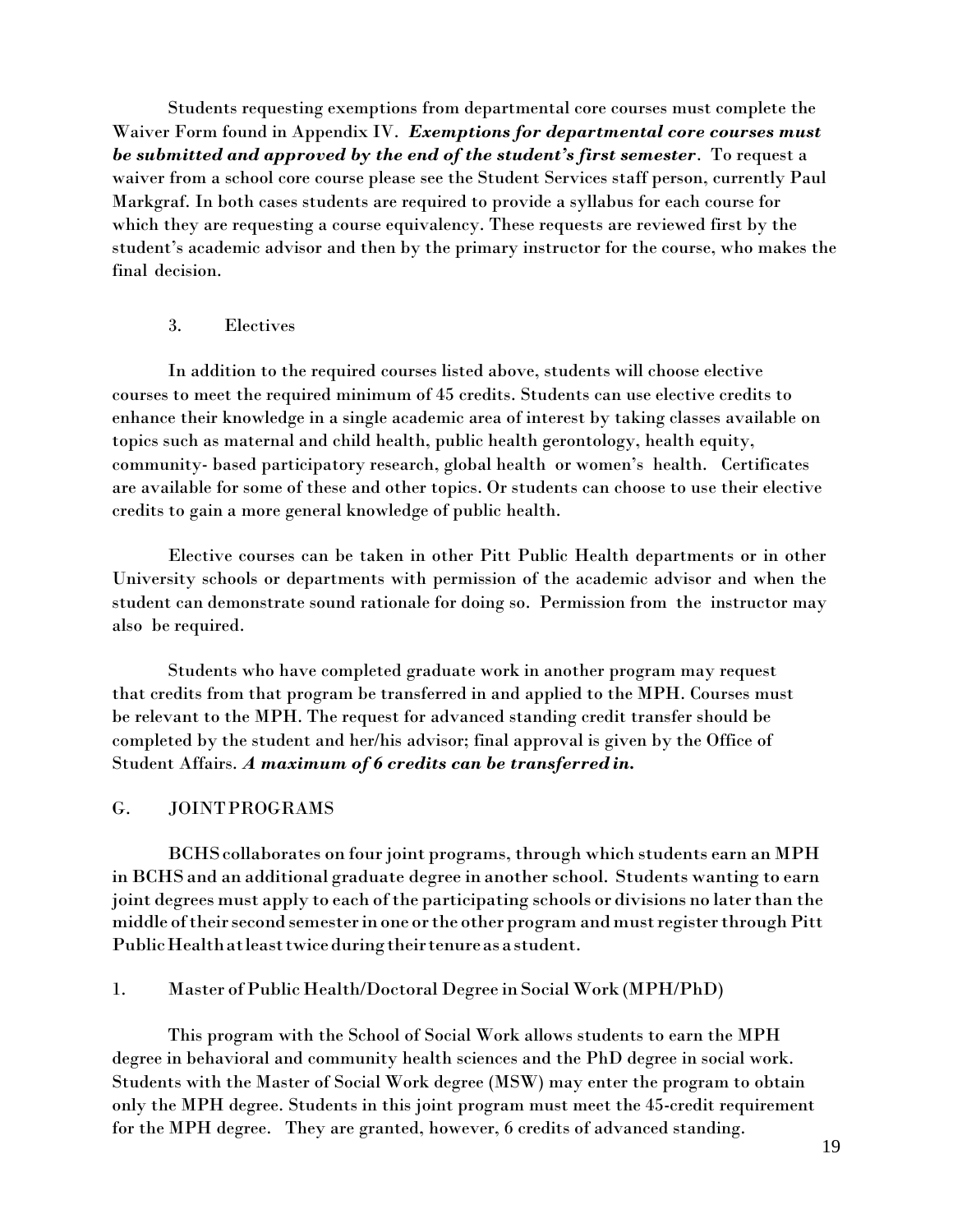Graduates of this program are prepared to assume leadership positions in public health systems or academic settings with a particular focus on maternal and child health.

## 2. Master of Public Health/Master of Social Work (MPH/MSW)

This program is a collaboration between BCHS and the School of Social Work and allows students to obtain the MPH in behavioral and community health sciences and the MSW in social work. Students meet all the requirements for both degrees. The MPH practicumrequirementisfulfilledbyfieldplacementsthestudentcompletes throughSocial Work. The joint degree program prepares students for leadership roles in public health, socialwelfare, and other related fields and systems where the public's health is a concern, based on the perceived impact of identifiable social problems. Field placements in Social Work count as the practicum. Dr. Steve Albert is the Co-Director of this joint program and shares advising of students with Dr. Noble Maseru and Mr.

Richard Garland.

3. Master of Public Health/Master of International Development, Master of Public Affairs or Master of Public and International Affairs (MPH/MID/MPA/MPIA)

These programs with the Graduate School of Public and International Affairs are 78-credit programs providing backgrounds in both in public administration and/or international development and in public health. Graduates of these joint programs will be able to obtain leadership positions in governmental and voluntary organizations providing public health services or positions in organizations with an international development and health focus. GSPIA requires that those in the joint programs be full- time students. Students complete a 300-contact hour practicum that meets the requirements in both schools. Dr. Martha Ann Terry is the Co-Director of these joint programs and advises all the students in them.

## 4. Master of Public Health/Doctoral Degree in Anthropology(MPH/PhD)

This joint degree program with the Department of Anthropology in the School of Arts and Sciences allows students to prepare for an academic career that encompasses the interdisciplinary competencies of anthropology and public health. The program meets requirements for the MPH and PhD degrees after completion 87 credits of course work, including dissertation research. Fieldwork fulfills the MPH practicum requirement, and the dissertation fulfills the essay/thesis requirement. Dr. Martha Ann Terry is the Co-Director of this joint program and advises all the students in it.

## H. POLICIESANDPROCEDURESFORPITTPUBLICHEALTH

## 1. Registration - Forms and Deadlines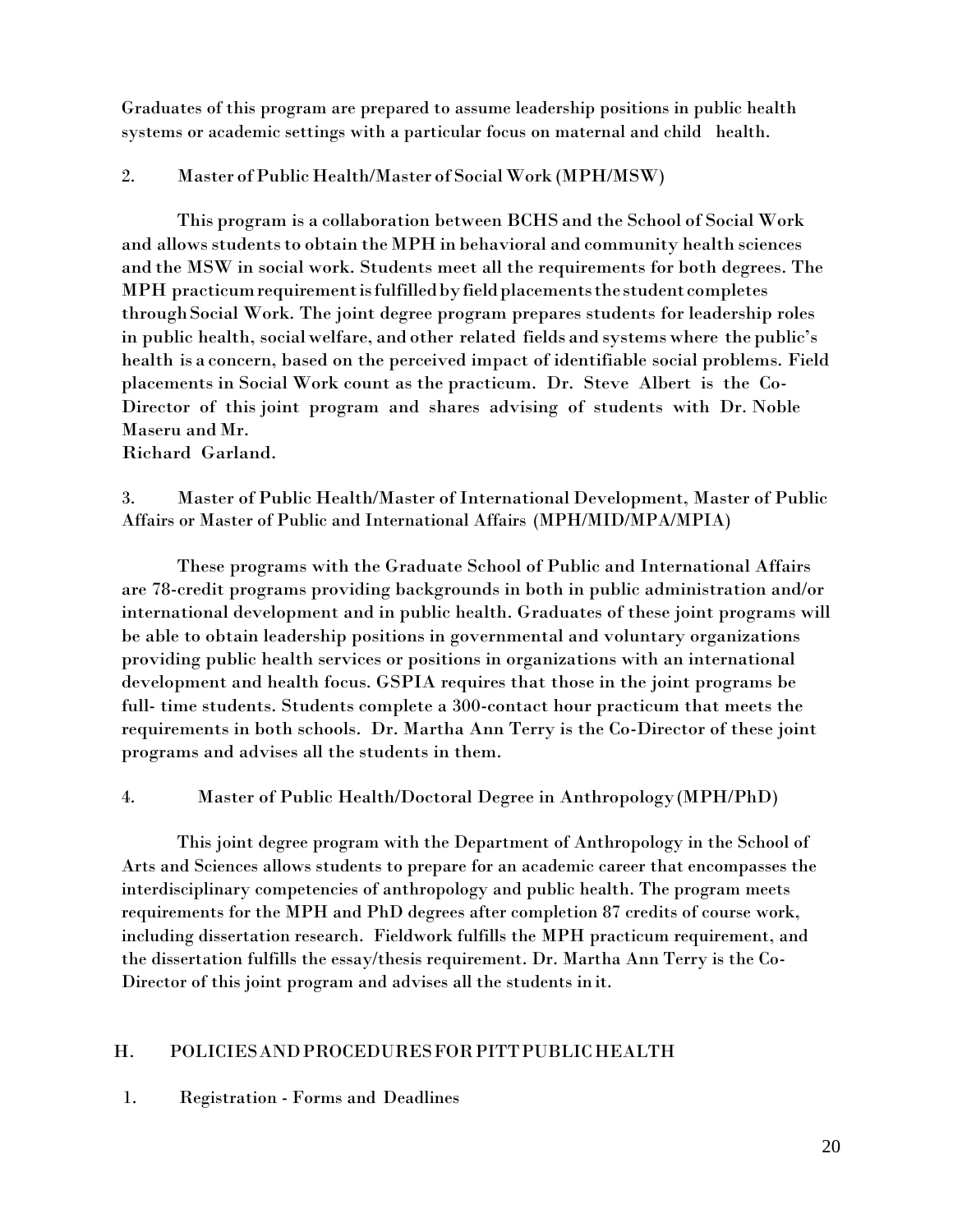The School places an advisement hold on your account at the beginning of every enrollment period. The University assigns you an "enrollment appointment" to register for the next term. The appointment is based on how many credits you have accrued.

Pitt Public Health uses the "advisement hold" service indicator to track registration. This means that before you can register you must do the following:

- a) Complete an enrollment worksheet;
- b) Review it with your academic advisor, Dr. Terry, or Paul;
- c) Turn in the completed, signed, enrollment worksheet to Dr. Terry or Paul;
- d) have the hold lifted by Dr. Terry or Paul and receive a copy of your worksheet;
- e) You can then self-register through your Student Center.

To summarize, you cannot self-register until you have had your enrollment form approved by your academic advisor and the hold is released by either Dr. Terry or Paul Markgraf, the only two people in BCHS who have been authorized to lift holds. Depending on the preference of your academic advisor, you may not need to consult with your assigned advisor around coursework registration, but may instead submit your registration form directly to Dr. Terry. Once your form is approved (by your academic advisor or Dr. Terry), the advisement hold will be lifted, allowing you to go into your Student Center [\(www.my.pitt.edu\)](http://www.my.pitt.edu/) and complete your on-line registration.

Permission numbers – If you need a permission code to register for a BCHS class, please email Paul Markgraf (pim111@pitt.edu) or Dr. Terry [\(materry@pitt.edu\)](mailto:materry@pitt.edu). Because permission codes can be issued only by the department offering a particular course, if you need a number for a course in another department, you will have to contact that entity directly. For PUBHLT courses, please contact Bernadette Foley in Student Affairs [\(foleyb@pitt.edu\)](mailto:foleyb@pitt.edu).

Independent Study registration – In order to register for independent study credits, a completed Independent Study form must be submitted with the registration form (see Appendix V). You will need to be issued a permission number – be sure to register for the section of the correct instructor and be sure to manually add the number of credits for which you are registering.

You are responsible for knowing what you need to do to fulfill the requirements for the MPH program. We will support you in making course-related decisions by posting checklists and information online and by posting sequencing guidelines. In addition, you will receive weekly updates from Student Affairs. But ultimately, the responsibility lies with you.

We periodically email reminders regarding program requirements, registration deadlines, and opportunities to support your professional development - please check your mailbox and email often and make sure that you delete old emails so that you do not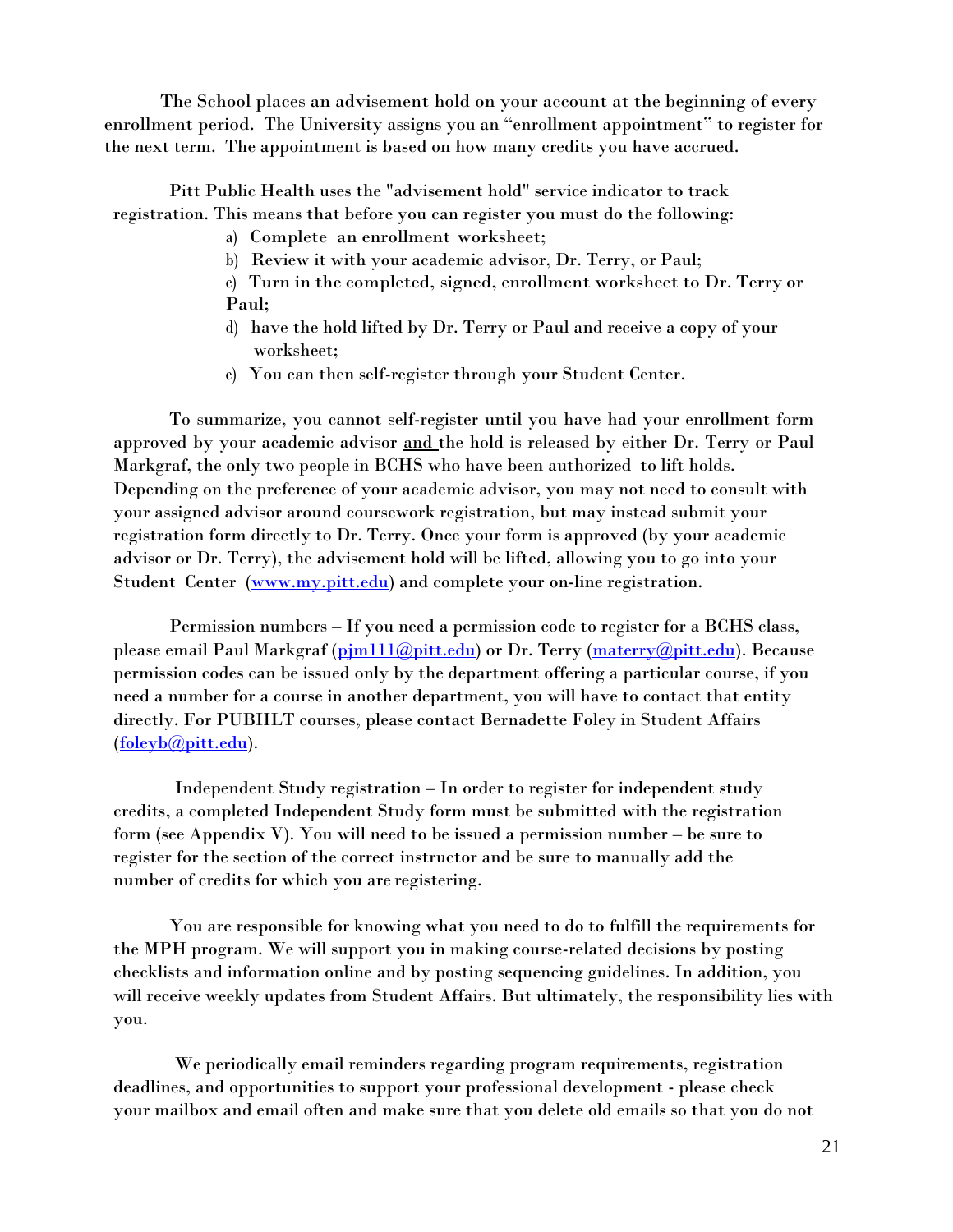go over your email space quota. Registration deadlines can be obtained from the Pitt Public Health Calendar, Paul, or the Pitt Public Health website. Course schedules are available on line; registration forms and other forms related to enrollment and transfer of credit are available in Paul's office and Office of Student Affairs.

## 2. Student Status

In order to graduate, students must have full (not provisional or conditional) status. Students who have been admitted provisionally are responsible for clearing the provision or condition identified in their acceptance letter. Students must be registered for atleast one credit in each 12-month interval to retain active status. In the event that students become inactive, they must reapply to the program. Students must be registered for at least one credit in the term in which they expect to graduate and must meet requirements for full status in order to graduate.

Only those persons who are registered can expect to receive guidance and direction from members of the graduate faculty, check out books from the library, use interlibrary loan, request on-line database searches and have a Network Authorization Account for computer usage.

### 3. Meeting Credit Requirements

A full credit load is nine to 15 credits per term. With advance approval, enrolled graduate students can take courses not available at the University of Pittsburgh at other institutions and transfer those credits toward the requirements for an advanced degree at the University of Pittsburgh, assuming that the total number of transfer (advanced standing) credits does not exceed six. At least three terms, or 39 credits must be successfully completed at the University of Pittsburgh.

Undergraduate quality points and undergraduate credits (except for upper level courses taken with the approval of the academic advisor) do not count toward graduation.

In the event that a student's cumulative QPA falls below 3.0, or if the student fails  $(\text{grade lower than a C})$  a core course at any time during the course of study, the student is automatically placed on probation by the MPH Admissions and Student Performance Committee and by Pitt Public Health's Academic Policies and Standards Sub-committee. Students on probation and their advisors will be informed in writing of procedures to remove the probation in an appropriate period of time. Typically, students are given two full-time semesters in which to clear the probation. A student cannot graduate with a cumulative Quality Point Average (QPA) below 3.0 or a failing grade in any required course.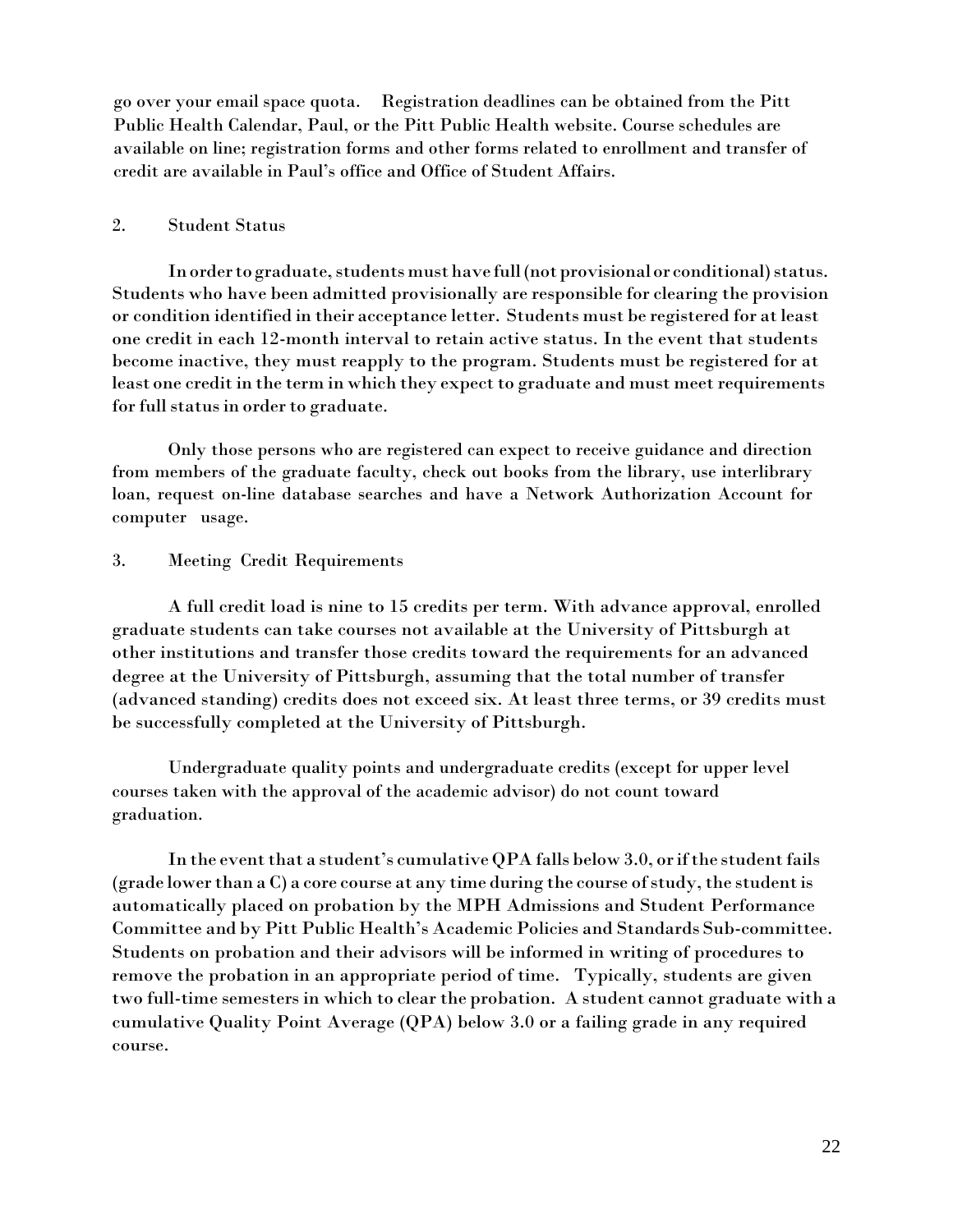A grade of B or better is encouraged for all school wide core courses; if a student earns a C in a school core course, the committee recommends that the student and advisor meet to discuss the grade and that the student be strongly encouraged to retake the core course. However, the committee does leave the final decision to the advisor and the student.

### *Students must earn a grade of B or better in departmental core courses.*

#### 4. Independent Studies

When students choose to register for independent study credits, they must identify a faculty member who will work closely with them to design a course of study and oversee the work involved. When students take this option for earning credits, they must complete the independent study form found in Appendix V, which involves identifying the faculty advisor, outlining the work to be completed and establishing a timeline. Students will not be allowed to register for independent study credits without this paperwork. Upon completion of the agreed-on work, students can request that independent studies be given a formal name, to more accurately reflect the content of the work completed. Paul or Dr. Terry can issue the permission number necessary to register for an independent study.

#### 5. Incompletes and Class Withdrawals

In order to graduate, outstanding incomplete grades ("I" or "G") in school and departmental core courses must be changed to letter grades or S/H. In the event that a student has an incomplete grade in a class that is not required for graduation and that student has met the 45-credit program minimum, a memo from the academic advisor or master's program director must be submitted to the Assistant Dean for Student Affairs stating that the incomplete course is not required for graduation.

A "G" grade is given when personal circumstances prevent students from completing coursework during the semester in which they are registered. Students must arrange with the course instructor for this option. According to University policy, the student has one year to complete the work and have the grade changed; however, the instructor can set the time frame within which to complete the work.

A "W" is given when the student requests permission to submit a "monitored withdrawal" form for a course. This is arranged with the course instructor and may be done up to the deadline specified in the Academic Calendar. If the course is required for graduation, the student must register again for the course at a later time when it is offered.

An "I" is assigned for non-classroom "courses," in cases when work is likely to take more than one semester to complete. Only practicum, independent studies and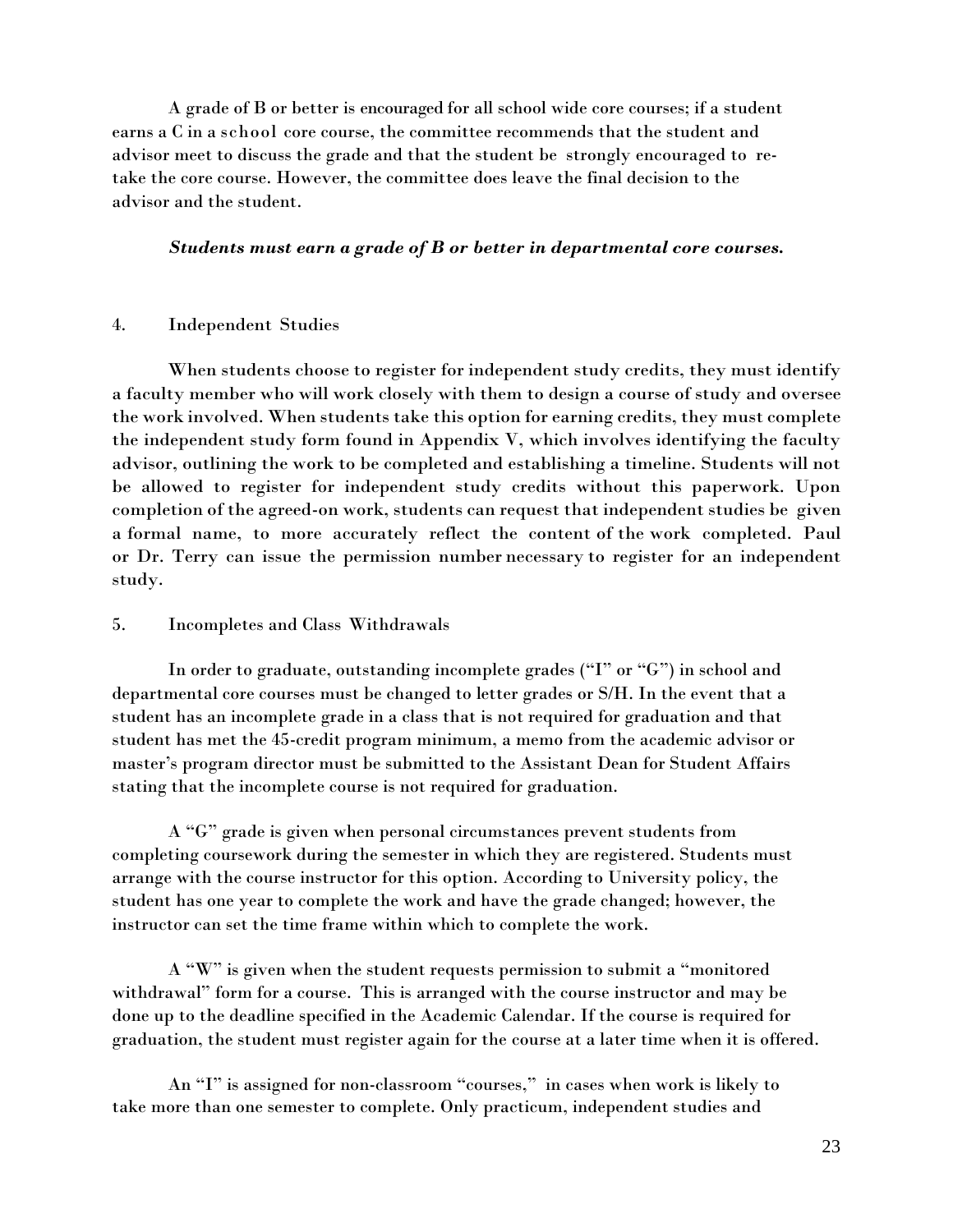thesis are given "I" grades.

## 6. Exemption from Required Pitt Public Health Courses

Students requesting a waiver for a Pitt Public Health required course must submit the appropriate form (see Paul or Student Affairs) with a transcript and syllabus documenting that the subject of the required course was covered in a similar course taken at another school. This form, signed by the student's academic advisor, is submitted to the core course instructor for approval, then returned to Paul. The form to request a waiver of a Pitt Public Health core course is available at

<http://www.publichealth.pitt.edu/Portals/0/Main/Academics/Forms/Core%20Course%20Ex> emption%20Form\_2018\_FINAL.pdf?ver=2018-07-30-210423-573.

## I. POLICIESANDPROCEDURESFORTHEMPHPROGRAM

### 1. Meeting Credit Requirements

The MPH program is a 45-credit program that is designed for full-time study. Part-time students are welcome, although no part-time "track" exists. Six (transfer or advanced standing) credits can be awarded for graduate work completed after earning the baccalaureate degree. Transcripts certifying graduate courses completed at another institution prior to admission to the University of Pittsburgh should be submitted with the application for admission. Transcripts certifying graduate courses completed at another institution during the course of study in the Graduate School of Public Health should be submitted during the student's graduate program. A minimum of 39 credits must be successfully completed at the University of Pittsburgh.

### 2. Time Required to Complete the Program

The typical full-time student will be able to complete the course requirements for the MPH in four terms of full-time study. In fact, some students complete the program in three semesters. If a student is not enrolled for at least one credit in a 12-month period, they must re-apply to the program. Acceptance for readmission may be granted but with the understanding that the student may be asked to meet some or all of the current program requirements.

### 3. Supervised Community Practicum

The supervised community practicum provides the student with a practical public health experience. Students use the knowledge and skills they have acquired through their studies and benefit the agency or organization where the student is placed. The supervised practicum is usually completed in the term following two terms of full-time coursework. Under some circumstances, the practicum requirement can be met with field work extended for a two term period. A practicum requirement might also be met by a student assuming extra (unpaid) responsibilities in the student's employment site or by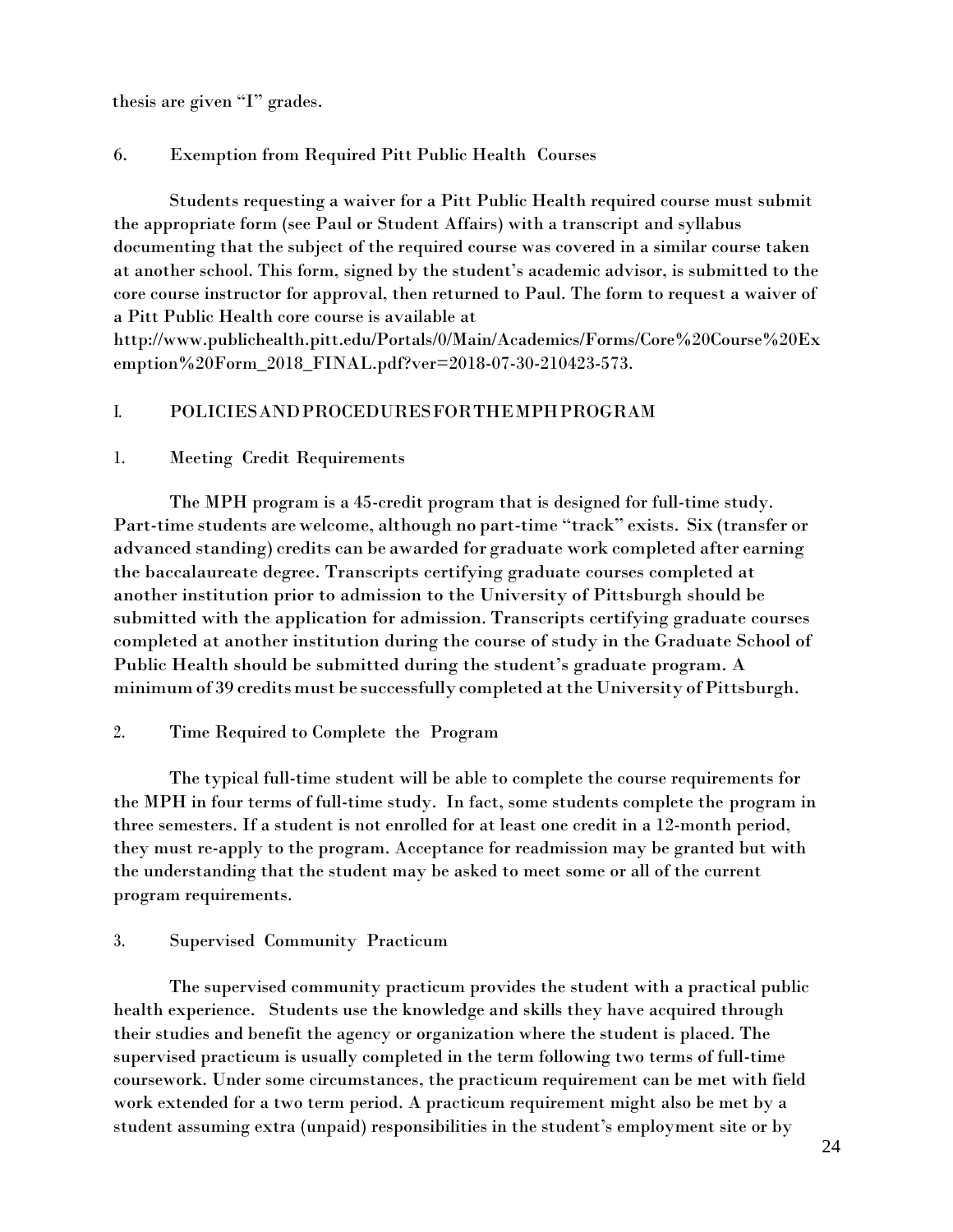the student spending non-employed hours on a special work-related project.

Two objectives of the practicum requirement are to fill gaps in the student's experience and to augment and enrich a developing field of interest in the student. The studentis urged to use the practicum asthe basisforthe master's paper orthesis,though this is not required. Dissertation fieldwork for students in the joint program with Anthropology fills the practicum requirement. Field placements for students in the joint programs with Social Work fill the practicum requirement. Students in the joint programs with GSPIA will work with advisors in both programs to ensure that a practicum experience meets the requirements for both.

With the help of Dr. Martha Terry, Dr. Elizabeth Felter and the faculty advisor, the student selects the type and location of field experience, based on interests of the student and on relationships between the department and organizations and agencies in and around Pittsburgh. Some students may identify practicum experiences on their own, in the area or outside of Pittsburgh, either domestically or internationally. In these cases the student should consult with Dr. Terry or Dr. Felter to verify that the opportunity qualifies for practicum credit. After the practicum site has been chosen, an agency or organization preceptor is identified and the project designed. The preceptor acts as the student's supervisor in the field. Students are required to work a minimum of 200 hours and to maintain a log of all work completed.

An evaluation of the student's performance is to be completed by the placement preceptor at the mid-point and conclusion of the practicum. Additionally, the student completes mid-point and final self-evaluations. These and other required forms are available in the Community Practicum Handbook (on-line at the BCHS site; see the Community Practicum Handbook for more details and for required forms). Beginning in Fall 2018, incoming students are required to identify two deliverables that result from their practicum work. In addition, students are required to identify five competencies (at least three from the school-wide CEPH competencies; two can come from the departmental competencies) that they will meet through their practicum experience.

### 4. IRB ModuleRequirement

All master's students are required to complete the Social & Behavioral Research – Basic/Refresher and Social and Behavioral Responsible Conduct of Research through the CITI Access Portal at [https://www](http://www.citi.pitt.edu/citi/).[citi.pitt.edu/citi/](http://www.citi.pitt.edu/citi/) before the end of their second semester. They must provide proof of completion by submitting a print-out of the certificates to Paul. No student will be verified to graduate without this certification.

#### 5. Portfolio

Beginning in Fall 2018, all master's students are required to create and maintain an electronic portfolio. The template for portfolio elements will be provided to students, and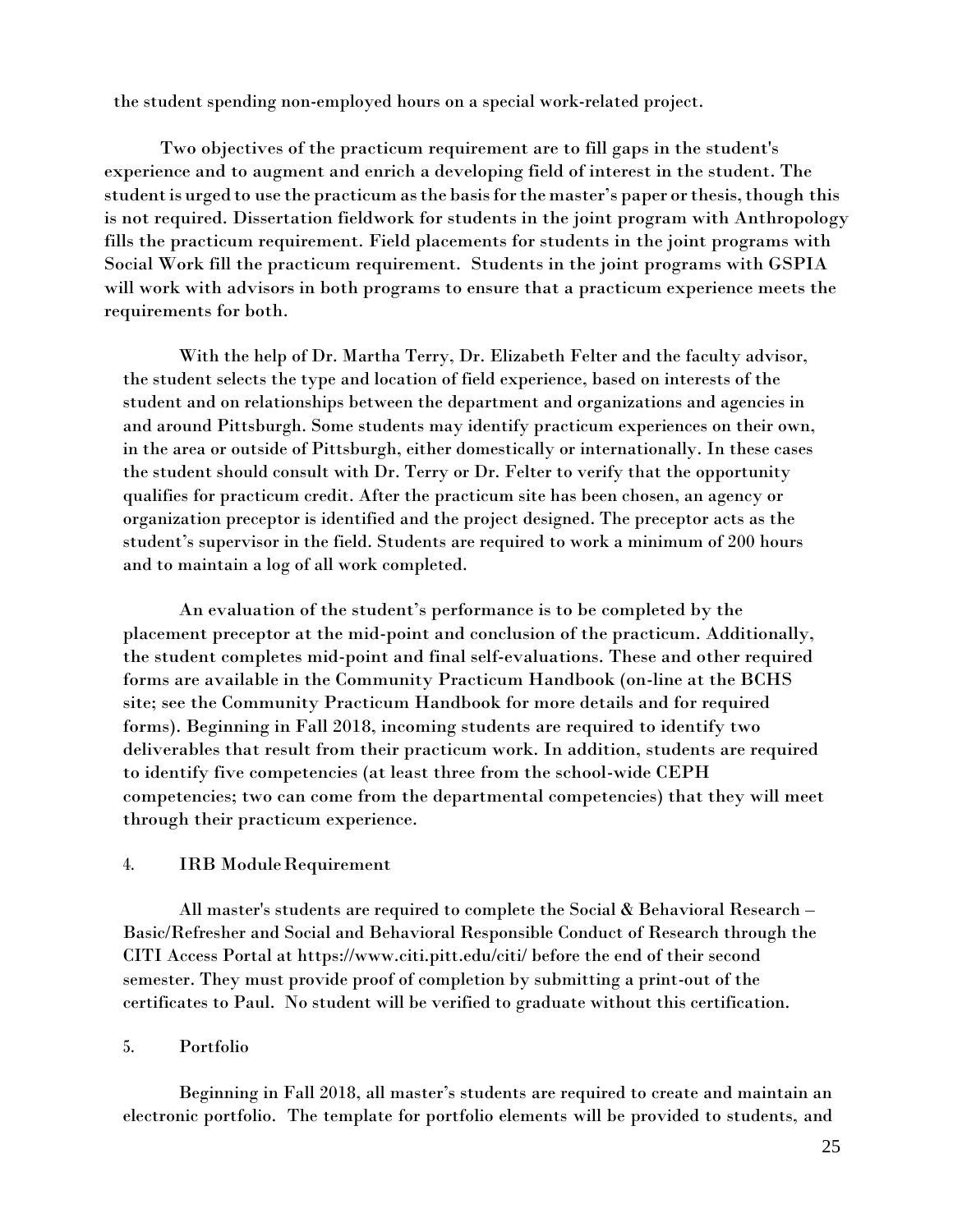update sessions will be held with Drs. Hawk and Terry.

## 6. Procedures to Request Waivers from BCHSCourses

## a. BCHS Core Courses

A sample waiverform is provided in Appendix IV. For exemption from aBCHS core course, the procedure is similar to the exemption process for PITT PUBLIC HEALTH core courses. Students' advisors must approve the waiver before it can be considered. *All requests for waivers of BCHS core courses must be submitted and approved in the MPH student's first semester.*

### b. Supervised Community Practicum

No student will be exempted from the practicum requirement. Students in the joint program with Social Work meet this requirement through their field placements. Students in the joint program with Anthropology meet this requirement by conducting fieldwork.

7. Master'sEssay/Thesis

The essay/thesis requirement is designed to provide the student with an opportunity to integrate the major components of the Pitt Public Health experience and to apply the principles of public health to analysis of a specific topic area. The studentis expected to demonstrate verbal and technical proficiency in expository writing. Essays or theses are typically 40-80 pages long, double-spaced and formatted using the University approved template. The School has policies regarding the thesis/essay process (see Appendix X).

The topic must be one of public health significance, which is explicitly stated in the essay or thesis abstract.

The essay and thesis are similar with regard to expectations about length, quality and type. Students may choose to do original research for either option. In BCHS, they differ in two ways:

- 1) number of readers;
- 2) requirement for an oral defense (thesis).

Master's essays require two readers and do not require an oral defense. The thesis, on the other hand, requires a minimum of three readers and an oral defense. Both the essay and the thesis are submitted electronically using the University's ETD format. *Essays and theses in BCHS do not differ with respect to quality, content or length.*

For reader eligibility, students should consult Paul or Dr. Terry. An ETD workshop on electronic submission is offered by the University several times a semester. Students are strongly encouraged to complete this.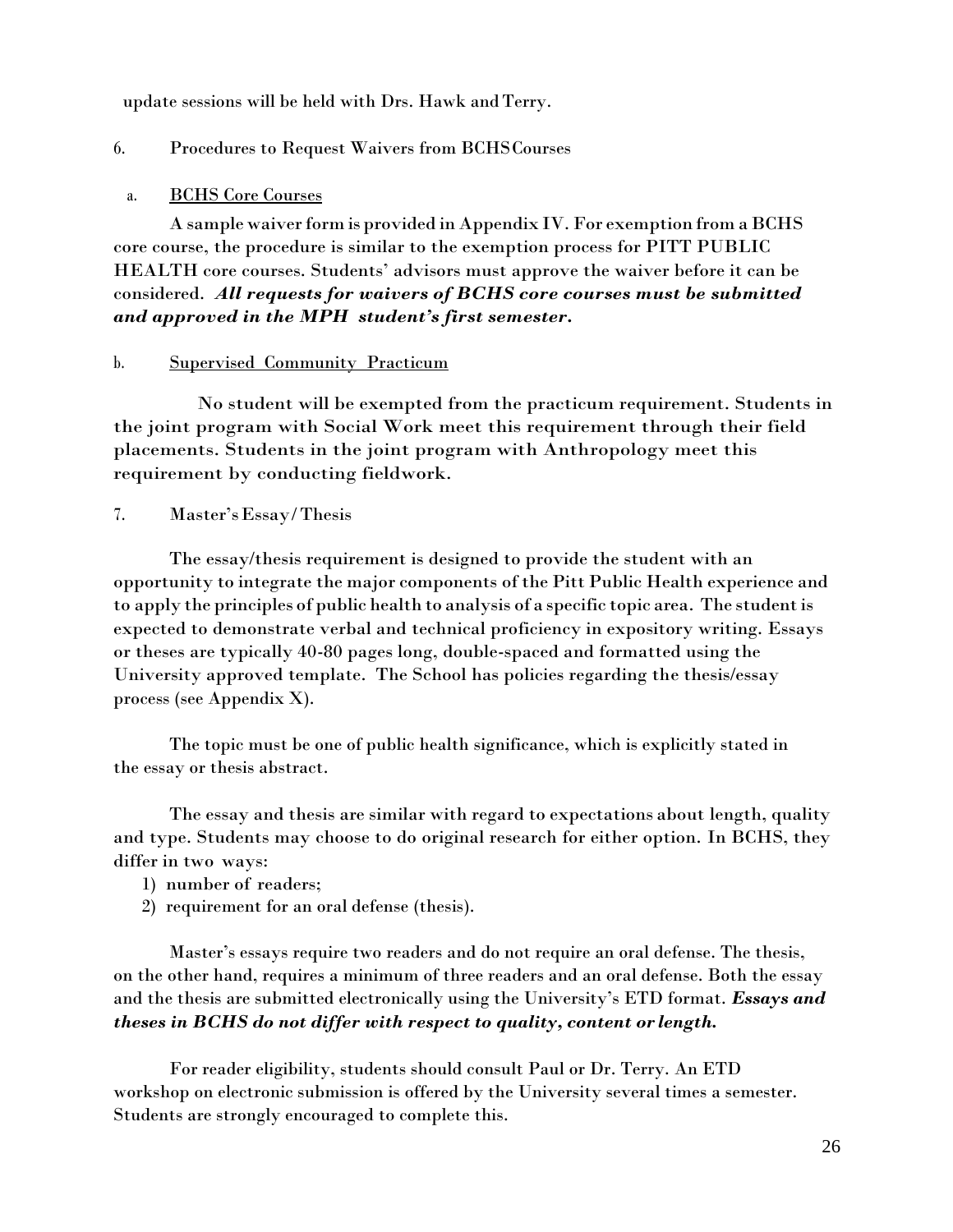## a. Type of Essay or Thesis

The essay or thesis can be any of the following general types, which are not entirely mutually exclusive:

## i. Original research

This may involve the formulation of a hypothesis and the collection and analysis of data to test a hypothesis. Or it may be a formative or exploratory project. The data may already exist or come from the student's research. Consideration of the time and financial resources necessary might limit the scope of the research so that the paper takes the form of a demonstration or pilot project. The project could demonstrate a methodology, or structure, and/or process that could potentially have much wider applicability.

## ii. Critical literature synthesis

In a critical literature synthesis, all of the relevant literature on a given topic is examined in order to create a definitive "state of the art" document about the topic. This is not the same thing as a literature review, which is required for the other types of papers as well. In the critical literature synthesis, the student's competence in analysis, evaluation, and integration of information must be demonstrated.

## iii. Positionpaper

This kind of paper establishes a specific point ofview on an issue. It must be closely reasoned and use all available evidence. The original contribution is the student's own understanding, analysis, and presentation of a point ofview.

## iv. Program development

The student chooses to develop a program or plan for agency or institutional implementation. This plan is based on an analysis of agency services and policies; the paper would include an explanation for the logic of or need for the proposed program and its feasibility. The original contribution is the student's understanding of the agency's strengths, challenges and ability to implement the program as outlined.

## v. Program evaluation

The student uses tested and appropriate program evaluation methods to determine the success of a specific program in meeting its objectives. This approach requires that the student make suggestions for improvement in effectiveness or possibly a change in objectives.

# vi. Case study

A case study is acceptable provided the student is able to find and analyze material from a variety of sources to bring out a true and important set of lessons or conclusions to be drawn from the case. The case study could also fit the models under iv and v above, provided a single institution, agency, or other entity appropriate to the development of a case was used.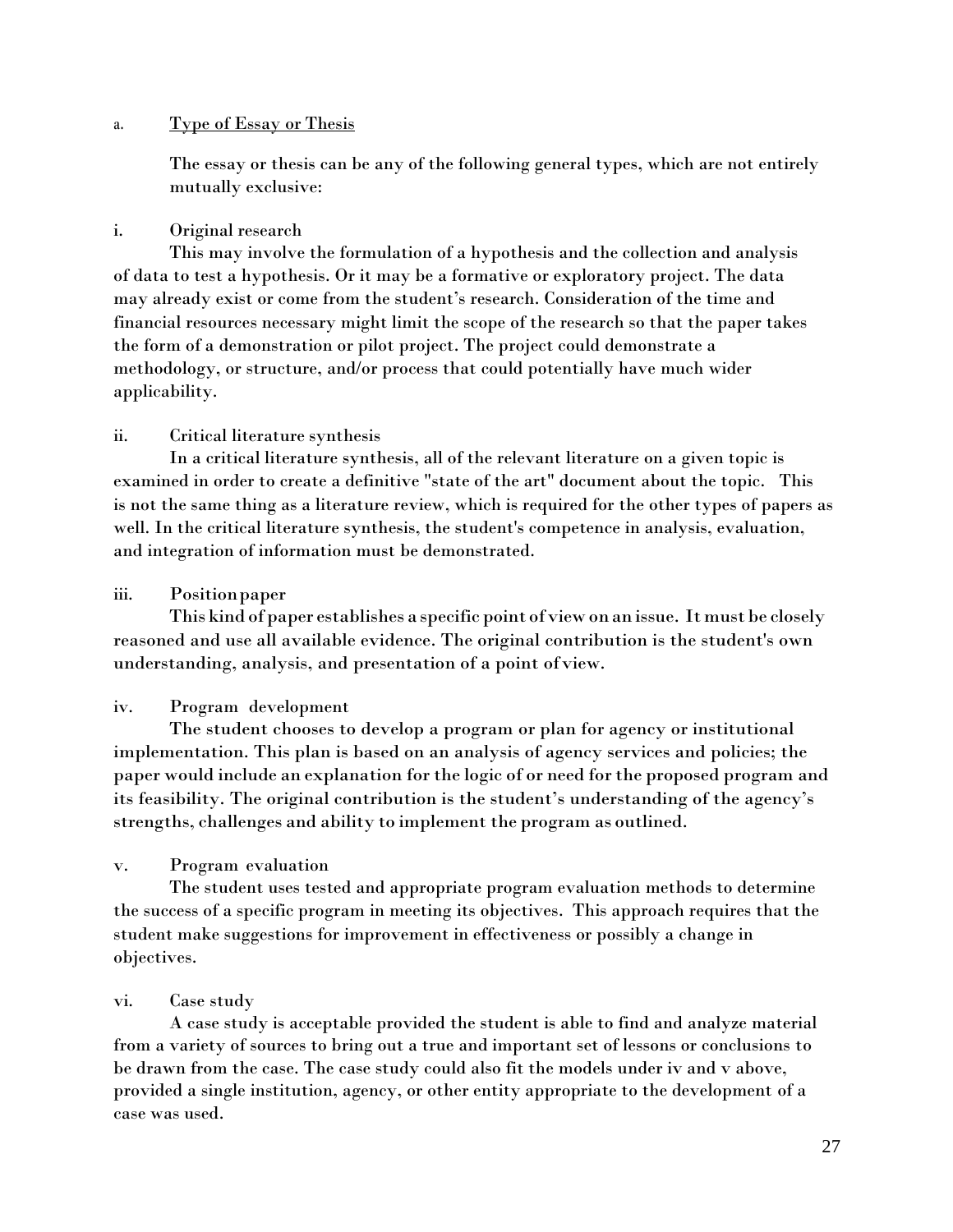## b. One-article option

Master's students may choose the one-article option for the master's thesis or essay of any type. Students should produce an article of publishable quality and will work with their advisor to identify three suitable journals for submission of the article. The article must be logically connected and integrated into the thesis or essay in a coherent manner, and sufficient detail must be presented to satisfy the characteristics of a defensible thesis. Paper length may differ for this option.

## c. Topic Selection

Topics for essays and theses vary depending on the student's past experience, both academic and professional, the practicum, and future career goals. Obviously, certain topics may not be suitably handled in one or some of the types of essay or thesis discussed above. It would, therefore, seem reasonable to choose the topic first. Students are urged to use their practicum as a source for paper or thesis topics, though this is not required.

Use of any graphs, figures or charts from original resources requires proper citation and in some cases may require permission from the holder of the copyright.

# d. General Style

Essays and theses are to be written in a clear, concise prose and should not include an activist stance. If you need guidance, consult Kate L. Turabian's *A Manual for Writers of Term Papers, Theses, and Dissertations*, William Strunk and E.B. White's The *Elements of Style*, *MLA Handbook for Writers of Research Papers, Theses, and Dissertations*, *The Chicago Manual of Style* (for sale at the University Book Center or available at most University libraries) or another agreed-upon substitute, as a final arbiter of style. University formatting guidelines are available on the Pitt Public Health website – graduation information. Variations in internal design of the paper are expected, but all manuscripts must address an issue of public health significance and most will include the following elements:

- i. Introduction: the purpose of the study or research, description of the agency or environment of data collection (if relevant), public health significance, and scope or focus of the study or research, including, where appropriate, the hypothesis to be tested; chapter by chapter summary of the paper
- ii. Literature review: major relevant findings from journal articles, books and other sources and gaps in knowledge that the study may attempt to fill
- iii. Methods: how information was collected, analyzed, and limitations or problems; definition of terms and statement of assumptions
- iv. Findings: results of the data collection or research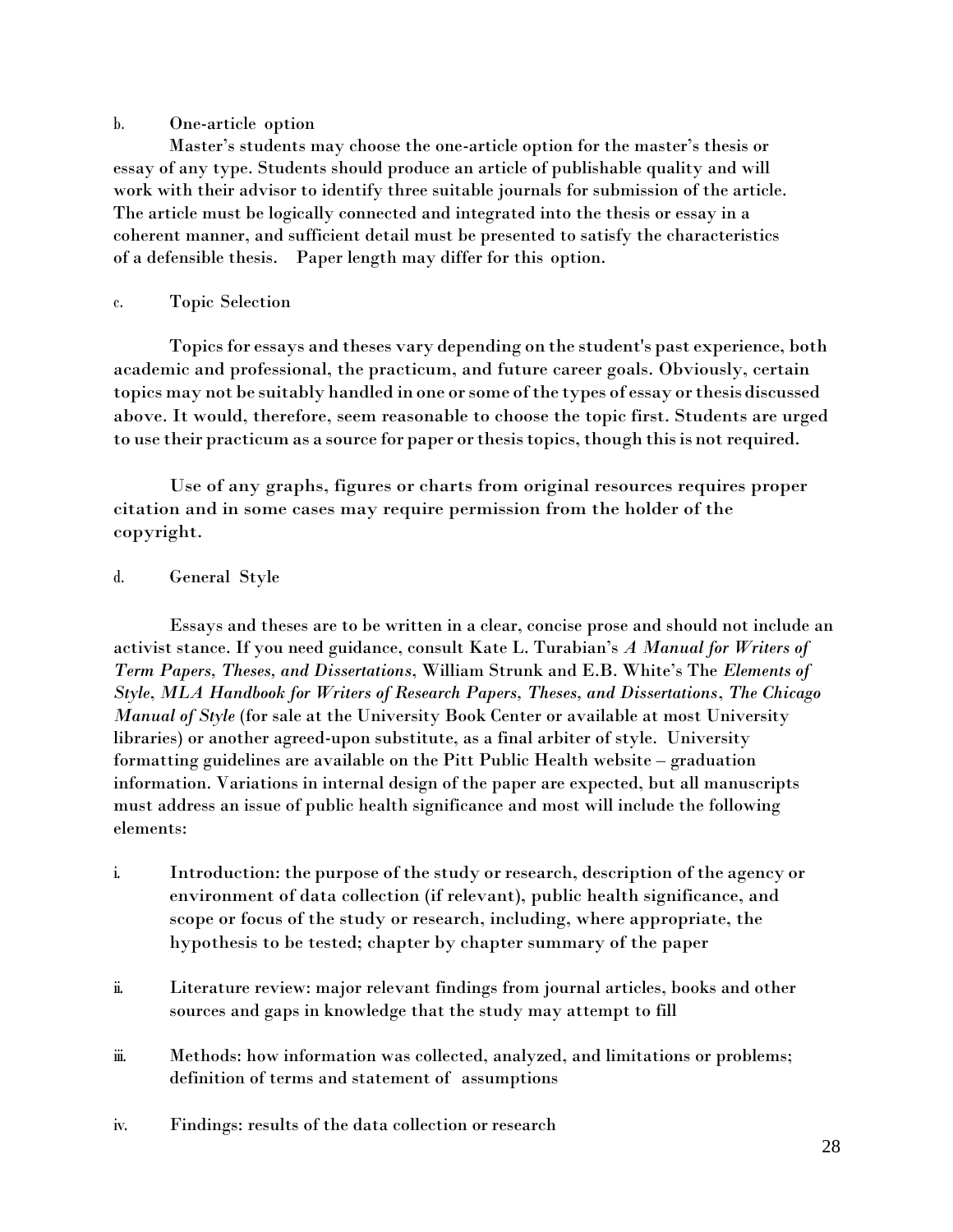- v. Discussion: implications of results, synthesis of major trends, analysis of the data and literature review
- vi. Conclusions: summary of major findings, application, limitations of the study, recommendations for future steps
- vii. Bibliography
- e. Essay or ThesisProcess
	- i. Master's essay readers

For the essay, students identify two readers, one from the BCHS core faculty list and one who is not a core BCHS faculty member. This can be a faculty member in another Pitt Public Health department or another University department. Most faculty with primary appointments in the Department are considered to be core faculty. To verify the status of a particular reader, check the Pitt Public Health website, which has core faculty lists for all Pitt Public Health departments.

ii. Master's thesiscommittee

Students identify a committee chair, who must be on the BCHS core faculty list. Students identify at least two additional members, one of whom is not a BCHS core faculty. Half or more of thesis committee members must be a core member of at least one Pitt Public Health department.

Upon identification of members of the committee, the student must complete the essay/thesis forms, found in Appendix X. The next step is to prepare a proposal. The proposal should address the following issues: the overall purpose of the study, the specific questions to be considered, the experimental and conceptual background the student brings to the topic, the research methodology, and the scheduling and timing of tasks. Thisproposalmustbeapprovedbyallmembersofthe committee (see forms) and submitted to Paul with the signed reader/committee page, indicating that readers/committee members have agreed to work with the student on the proposed paper.

Students are advised to give considerable thought to the essay or thesis topic, to the composition of the committee and to maintaining communication with appropriate faculty members as the work progresses. Students must have the topic approved by the faculty advisor in the semester prior to the intended date of graduation. The School has set requirements for when the readers/committee must be identified and how far ahead of defense and upload dates drafts must be submitted. *Students who do not adhere to these requirements will not be allowed to graduate.*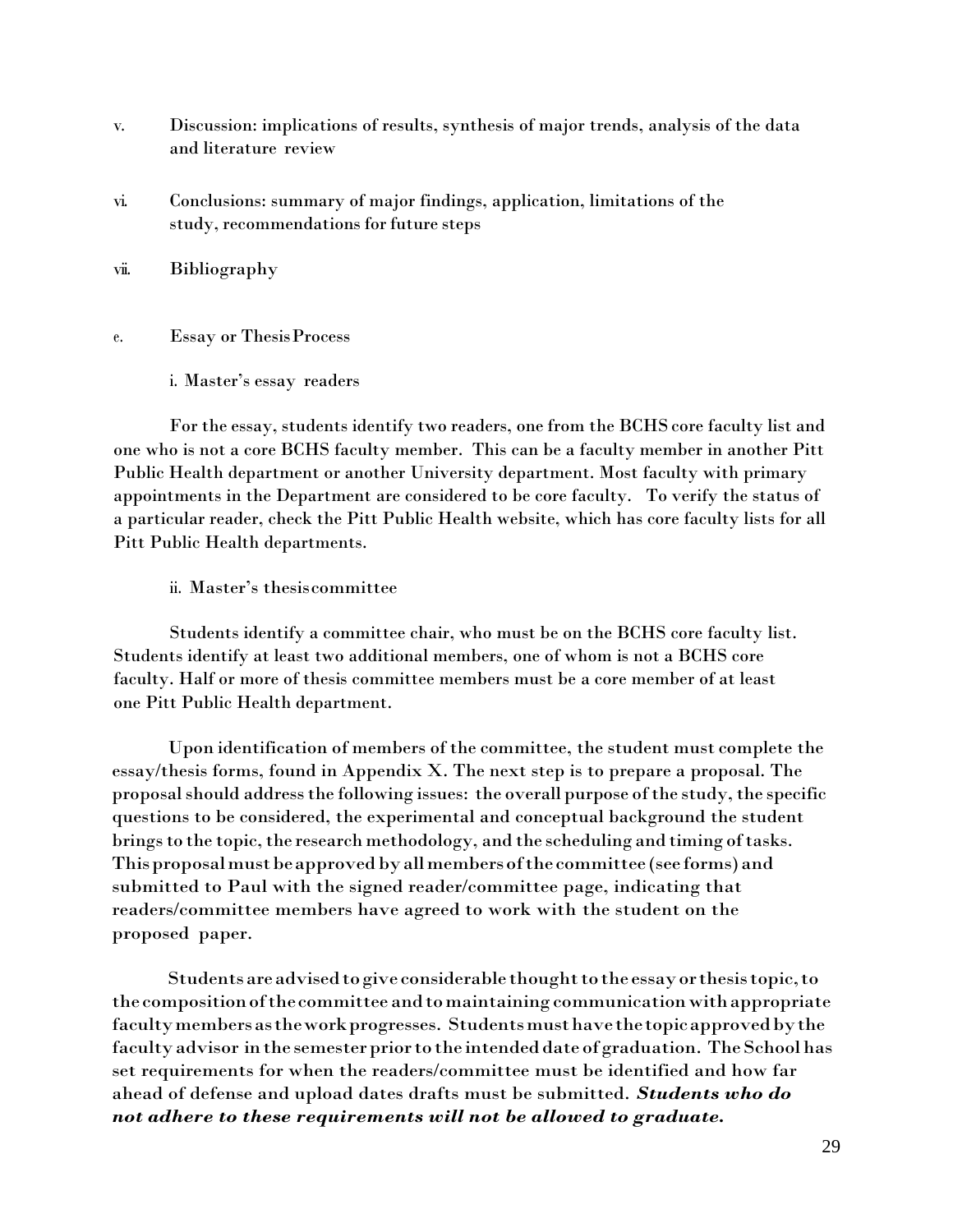At least three revisions are expected, and more may be requested by the committee/readers. All drafts and revisions must have correct spelling, grammar and punctuation. Check with the advisor for resources available in these areas. However, be aware that it is not the responsibility of the essay/thesis advisor to teach students how to write. If you need assistance in further developing your writing skills, we urge you to consult with staff at the University's Writing Center. In addition, the sources mentioned above can provide guidance.

The essay requires submission of a written paper to two readers for their acceptance. The thesis must be defended orally in a public setting with the committee composed of at least three faculty members and written copies submitted to the members *two weeks before the scheduled defense*. The defense is a public event that anyone in the University community or from the general public can attend. Standards for excellence with respect to clarity of thought and well-written expression that demonstrates the ability to reason, based on scientific evidence and to draw appropriate conclusions, are the same for the essay and the thesis.

The number and distribution of copies of the completed and accepted paper may vary. You can access graduation information including updated thesis/essay format guidelines and requirements on the School website. Students should ask their advisor about providing them with a copy. In addition, students are required to meet with Joanne Pegher in Student Affairs to verify formatting and adherence to other University requirements.

Theses and essays are submitted electronically. A tutorial is available that outlines the submission requirements  $\frac{http://www.pitt.edu/~graduate/edd/)}$ . Students are strongly urged to complete this workshop since formatting is now standardized. Students can obtain school essay/thesis guidelines forms from the website [www.publichealth.pitt.edu.](http://www.publichealth.pitt.edu/)

If the essay or thesis schedule is not adhered to, faculty are under no obligation to ensure that students graduate in the desired term, meaning that students will have to register for an additional credit in a later term and reapply to graduate.

Upon completion of all program requirements, a form certifying the student's eligibility to graduate is filled out by Paul, by all relevant persons and submitted to the Office of Student Affairs. Paperwork to clear any incomplete grades will be submitted at this time.

### e. Human Subjects

When research for a practicum, paper or thesis involves human subjects, the project must obtain clearance from the University of Pittsburgh Institutional Review Board (IRB). Guidelines for applying for IRB approval are available online at [www.irb.pitt.edu.](http://www.irb.pitt.edu./)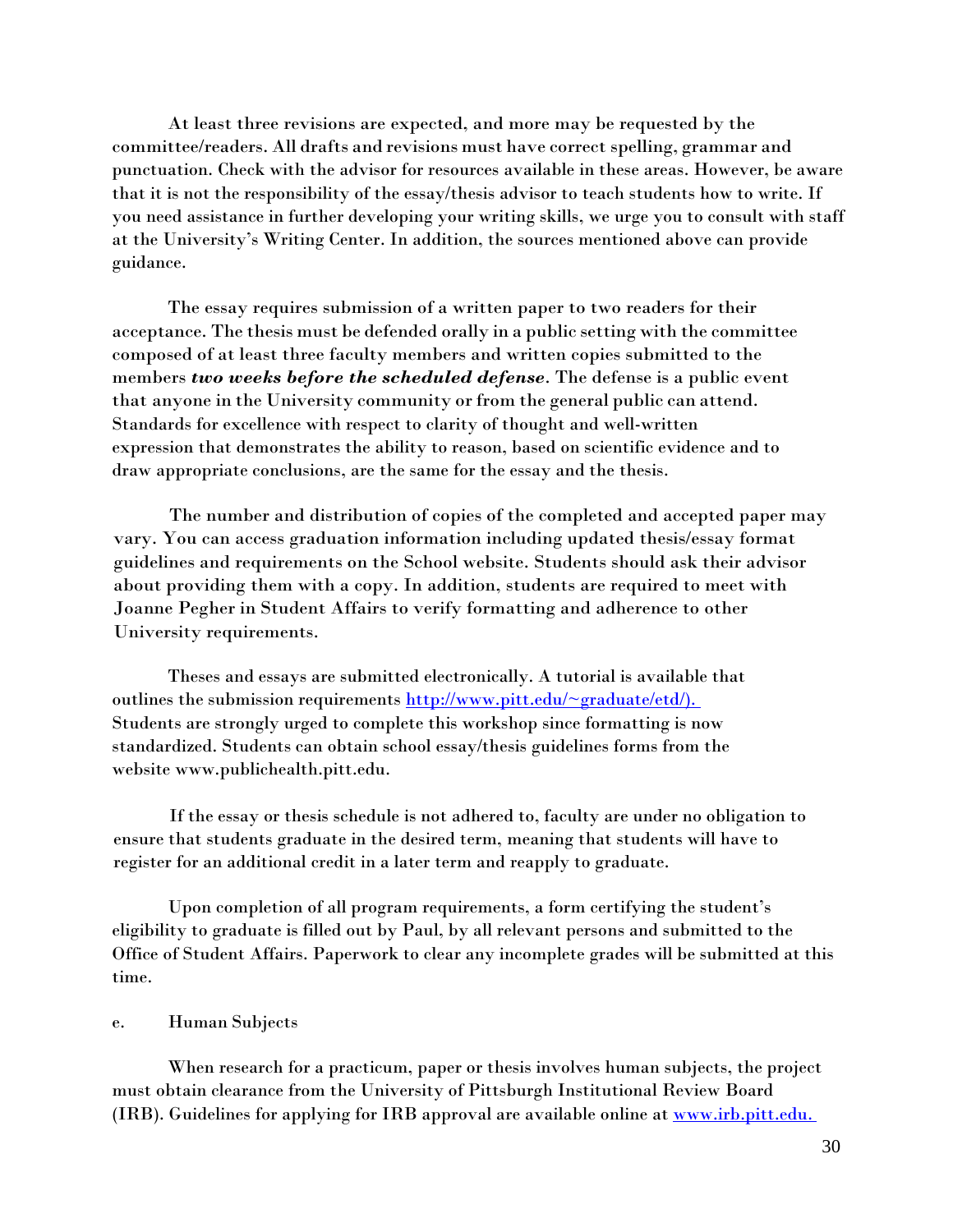Students must also complete the human subjects research modules, available on-line through the IRB website; and their proposals for research must undergo prior scientific review (approval of the Department Chair).

## 7. Application for Graduation

Each candidate for graduation must complete an official Application for Graduation, available on the Pitt Public Health website, by the dates indicated. Students can access all information regarding graduation on the School's website and will be notified through the Weekly Update. Deadlines related to graduation (application, submission of paperwork) are posted in the Office of Student Affairs and on the Pitt Public Health website. The timetable for submission of documents pertaining to graduation must be strictly observed. There is a penalty for late filing, and if paperwork related to the thesis or essay is not submitted on time, graduation could be jeopardized. As noted above, faculty are under no obligation to ensure that students graduate when they want to, especially when students have not adhered to agreed-upon timelines and deadlines.

Students must be registered for at least one credit in the term in which they graduate. If students do not complete all degree requirements in the semester they intend to graduate, they must re-register and complete another application for graduation for the term in the degree will be awarded. Before any degree can be posted, "I" and "G" grades in classes required for graduation must be changed to an S or a letter grade.

Pitt Public Health has four graduation dates per year, in December, April, June and August. However, the University holds one ceremony per year, in late April or early May. Pitt Public Health holds a separate ceremony, on the same weekend as University graduation. Graduates from the previous June, August, and December are invited to participate in the spring ceremony. Graduating students will be sent information about obtaining caps, gowns and other graduation paraphernalia available at Graduation Central.

Diplomas are mailed to graduates. Diplomas are not ordered until after graduation; therefore, they are usually available several months after graduation.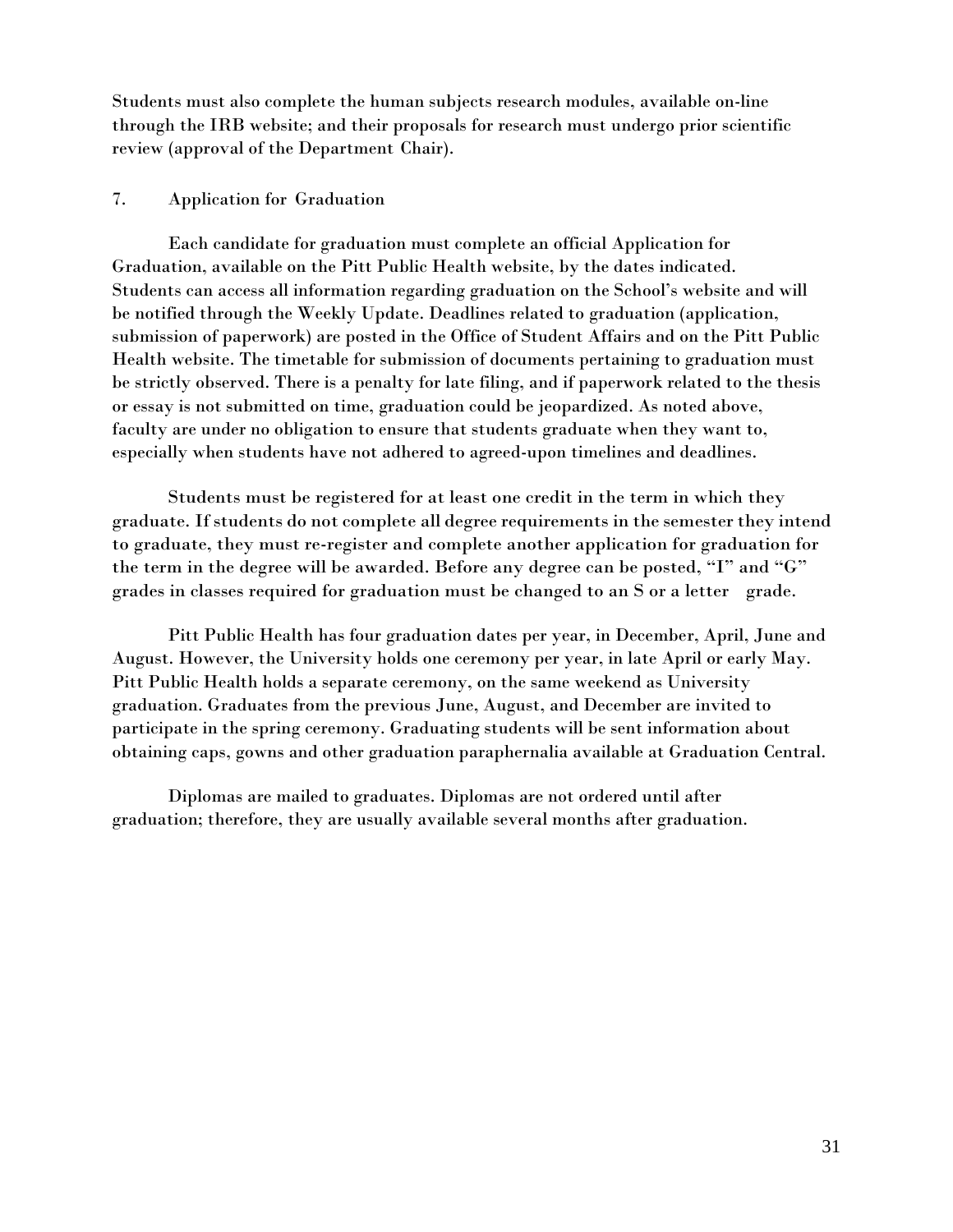### III. FOR YOUR INFORMATION

#### A. STUDENTSTUDY AREAS

Each department in Pitt Public Health has been allocated quiet study areas for students. The BCHS room is 6121C, which is used by both doctoral and MPH students. We share this space with students from HPM. Mailboxes for all BCHS students are housed in this space.

The libraries most often used by BCHS students are Falk Library (412.648.8866), located in 200 Scaife Hall, part of the Health Sciences Library System, and Hillman Library (412.648.7800), in the University Library System. The University provides several state-ofthe-art computing laboratories; the closest to Pitt Public Health is located at B-06 Benedum Hall. Computers are also available for student use A438. Self-service printing is available from many on-campus locations including the A438: [http://technology.pitt.edu/service-locations/computing-labs/printing.html.](http://technology.pitt.edu/service-locations/computing-labs/printing.html)

#### B. INFORMATION SOURCES

Master's students are advised by academic advisors, who are assigned by the Admissions and Student Performance Committee when the student submits the \$250 deposit. Efforts are made to match students with faculty whose interests are similar and to accommodate students' preferences. However, advising students is one of the ways that faculty serve the department, and the responsibility for advising is shared by all faculty. Academic advisors help students schedule courses each semester, give advice about professional development and generally help the students stay connected to the department. If you feel that working with another advisor would enhance your academic experience, please make your request to Dr. Terry.

Students are responsible for being in frequent contact with their academic advisorto ensure that all procedures are being followed and that all requirements are being met. Additionally, students should seek the advice of Paul and/or Pitt Public Health Student Affairs staff concerning questions regarding School and University policies, procedures, and requirements. Also, other master's students are an excellent source of information.

All registration deadlines are on the Pitt Public Health website; these and other deadlines are posted outside the Office of Student Affairs are available on-line. It is the student's responsibility to be aware of these deadlines and accept the penalty for missed deadlines.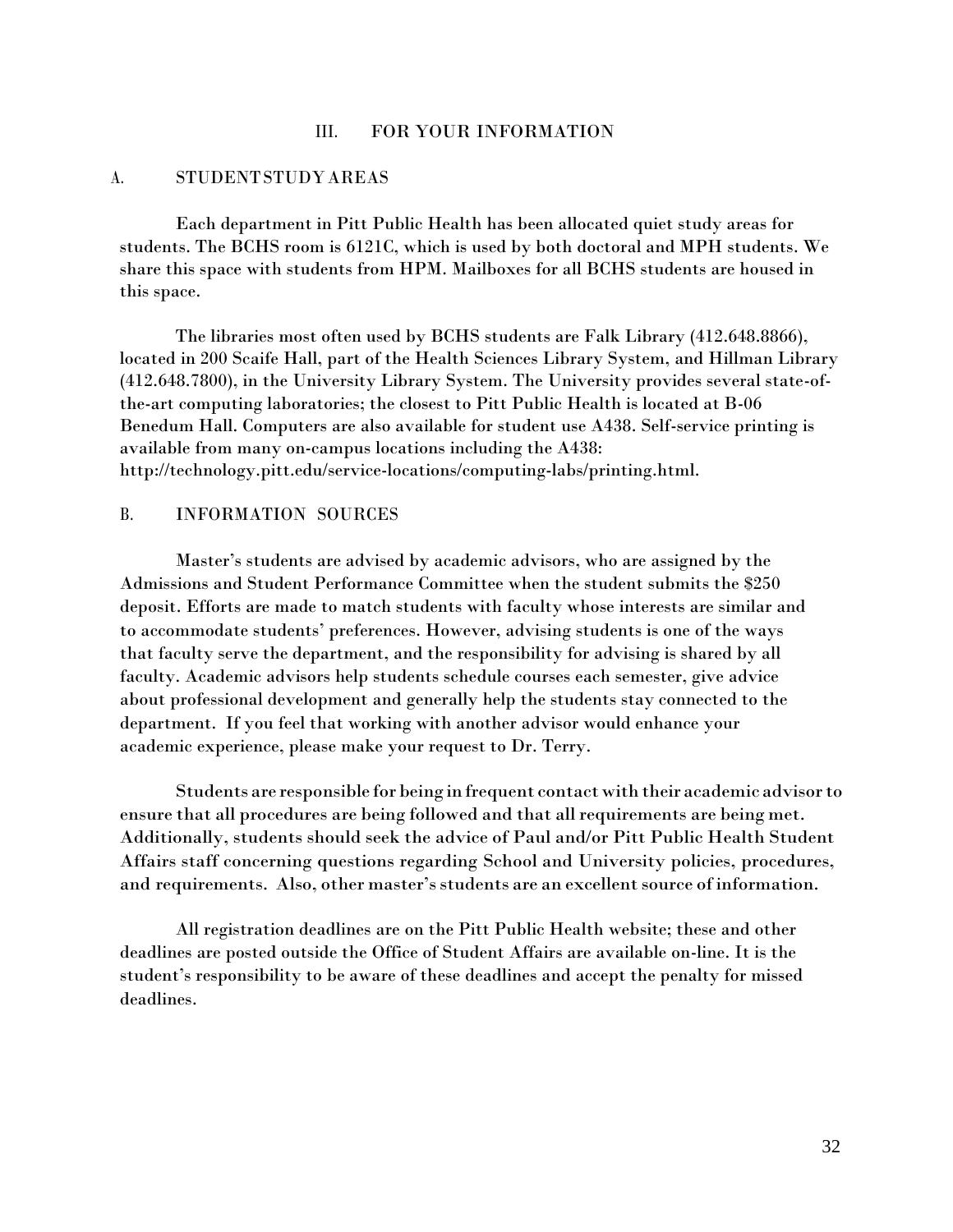Sources of Information for BCHS master's students are:

The PITT PUBLIC HEALTH website

<http://www.publichealth.pitt.edu/>

The BCHS web site

[https://www.](http://www.publichealth.pitt.edu/bchs/_rdr)p[ublichealth.pitt.edu/bchs/\\_rdr](http://www.publichealth.pitt.edu/bchs/_rdr)

Graduate and Professional Bulletin <http://www.pitt.edu/~graduate/>

Regulations Governing Graduate Study at the University of Pittsburgh <http://www.pitt.edu/~graduate/policies.html>

University of Pittsburgh Academic Calendar https:/[/www.provost.pitt.edu/students/academic](http://www.provost.pitt.edu/students/academic-)calendar

University and P i t t P u b l i c H e a l t h Term Class Schedules [www.publichealth.pitt.edu](http://www.publichealth.pitt.edu/) click on My Public Health, login using your Pitt credential and then click on Students, then Academics and Student Services, then Classes

University of Pittsburgh Style and Form Manual [http://www.pitt.edu/~graduate/etd/templates.h](http://www.pitt.edu/~graduate/etd/templates.html)  [tml](http://www.pitt.edu/~graduate/etd/templates.html)

Graduate School of Public Health Alumni Information <http://www.publichealth.pitt.edu/home/alumni>

Other Graduate School of Public Health publications <http://www.publichealth.pitt.edu/home/news/marketing-publications>

Notices are also posted in the Weekly Update and on bulletin boards throughout the building.

Additionally, mailboxes are available for all BCHS students. These are located in the 6th floor study area. We advise students to check these frequently.

Please note: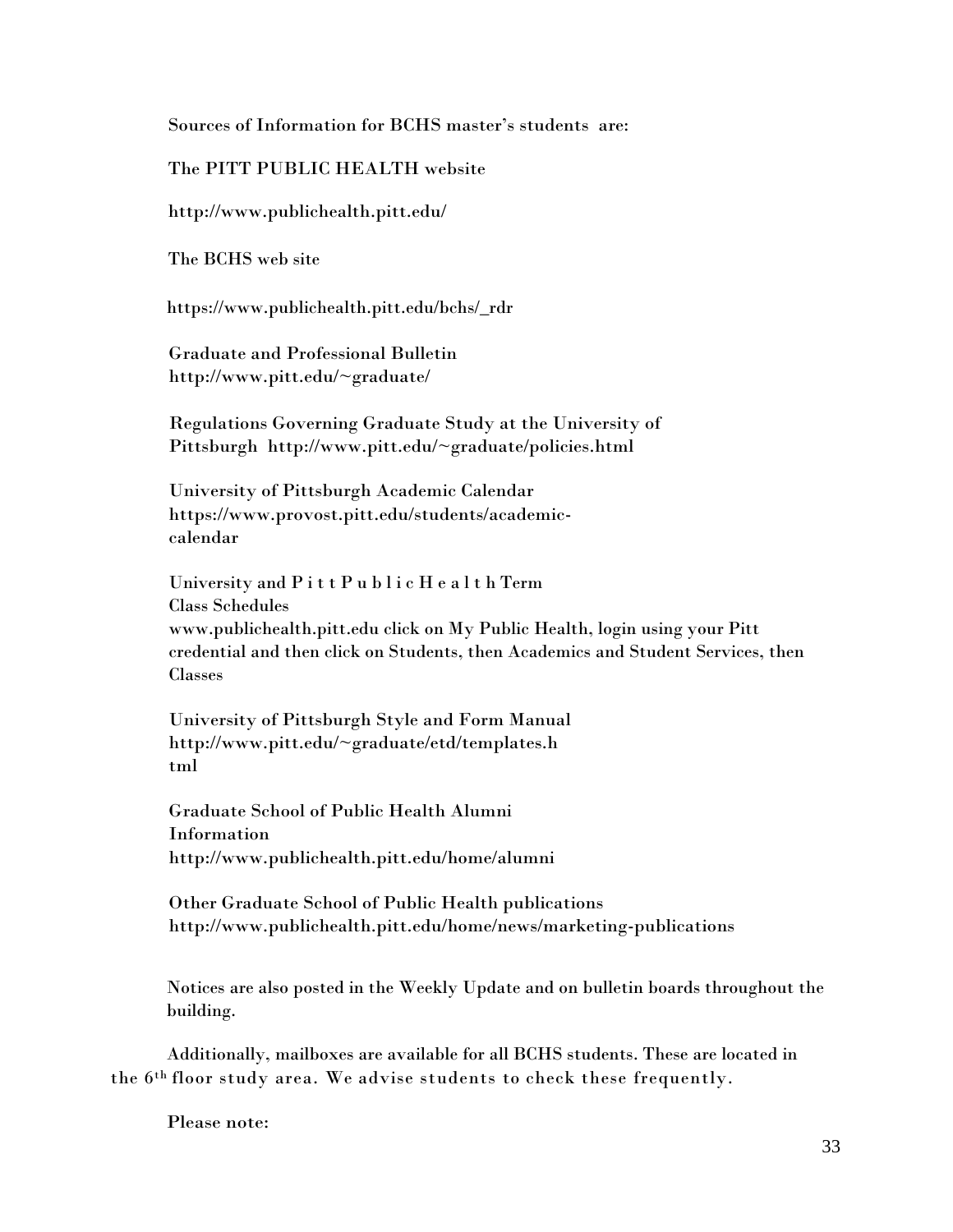The most efficient and quickest way of communicating with faculty and other students is via email. All enrolled students automatically receive a University of Pittsburgh email address. All notices regarding program matters are sent to this address. If students use a different mail address, their PITT email should be set up to forward to their other "main" email address, and it should be given to Paul.

## C. RELAY OF EMERGENCY TELEPHONE MESSAGES

Emergency calls will be taken by Paul at 412.624.3107, or the Pitt Public Health Student Affairs Office, 412.624.5200. If the student is in class at the time of the emergency, every attemptwill be made to relay the message to the student.

Please notify Paul (pim111@pitt.edu; 412.624.3107) of all address and phone number changes.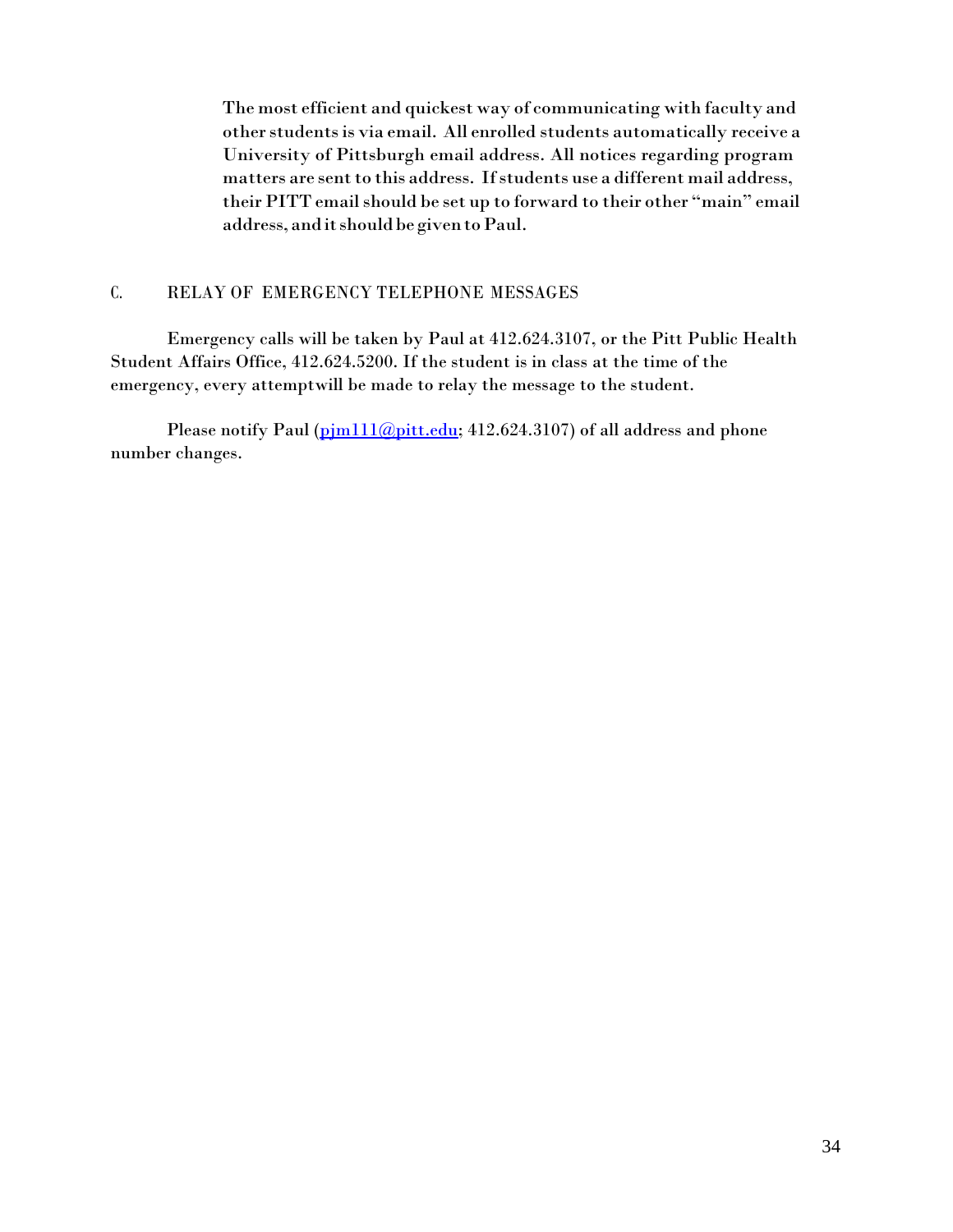## IV. FINANCIAL AID

#### A. GRADUATE STUDENT RESEARCHERS (GSRs)

Very little financial aid is available for master's students, particularly those in their first year. Students are advised to make their need for financial aid known to the BCHS Master's Program Director and Paul, who can advise them concerning possible sources. A limited number of GSRs may become available, but there is no guarantee.

#### B. SCHOLARSHIPS

1. Pitt Public Health Scholarship Endowment: Campaign for the Next 5000

This scholarship provides financial support for deserving students at Pitt Public Health. It is used to provide partial tuition support with consideration given to both needs-based and merit-based applicants and to achieve Pitt Public Health diversity goals. Although preference may be given to master's level students, scholarships may be awarded to either master's or doctoral students. Students are nominated by faculty members.

2. Book Center Scholarships

This \$100 scholarship is awarded to full-time students to defray the cost of textbooks and is based on demonstrated need. Students are nominated by program directors.

3. Dean's Public Health Scholars Award

Each year BCHS can nominate one student who meets these eligibility requirements: must enroll as a full-time master's student at Pitt Public Health, be a U.S. citizen or permanent resident, with verbal GRE scores in the 70th percentile or better, and quantitative scores in the 60th percentile or better. Second-year funding is available, contingent upon a GPA of 3.3 or higher in the first year. Students can also apply directly for the award.

4. Departmental Scholarships

A number of small awards are available through the McAllister, Scholarship, Peterson Scholarship and Ricci Scholarship funds. See the website for details.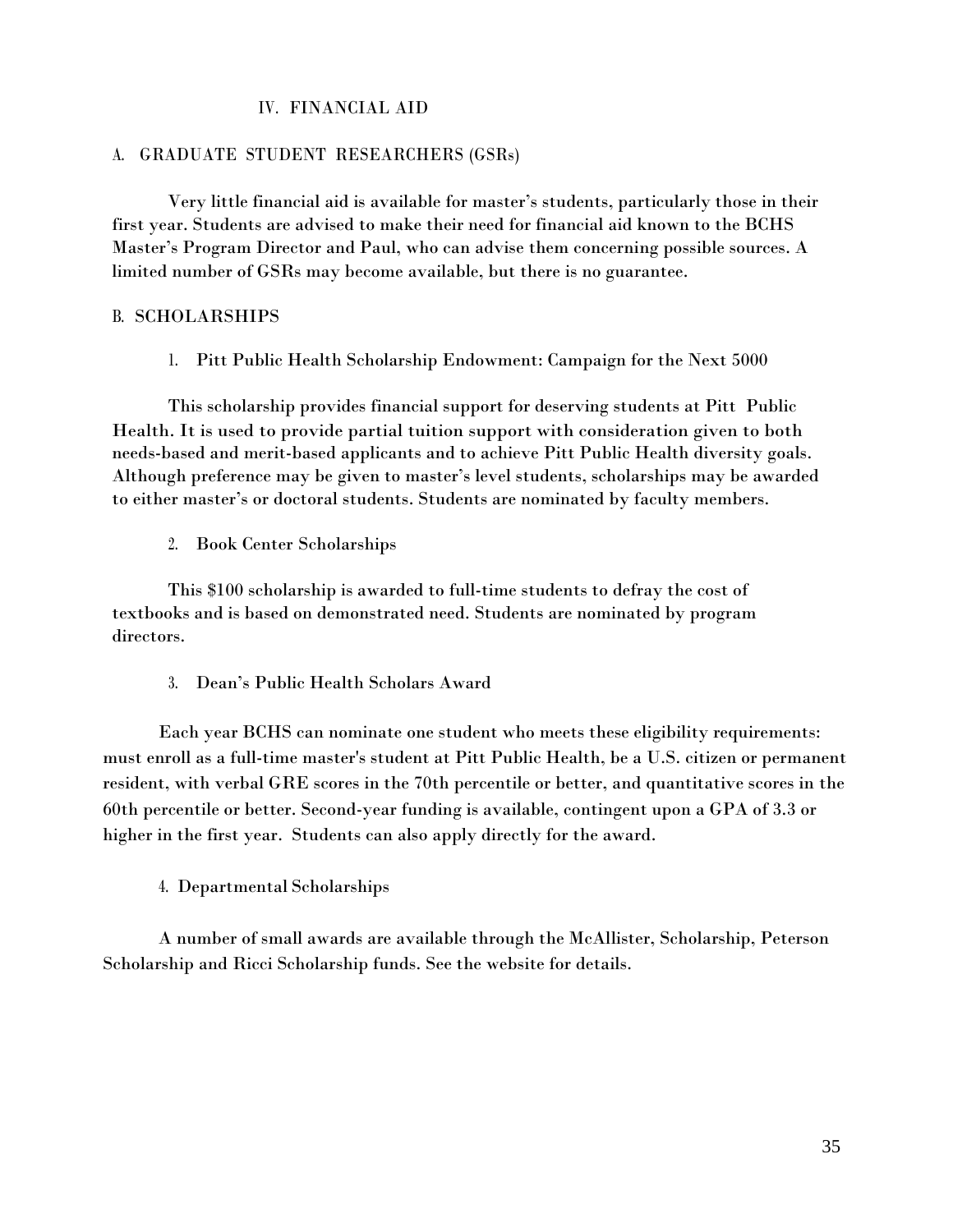## V. STUDENT GOVERNANCE

Students interested in serving on committees with student representation or who want to be active in any of the student government associations should contact the BCHS Master's Program Director. Opportunities for professional development are available in the following organizations:

American Public Health Association – Students are encouraged to join this national leadingassociationofpublichealthprofessionals.

Association of Women in Public Health – Students showcase research and gain skills through organizing conferences, sponsoring receptions and hosting dinners.

Global Health Student Association – This organization promotes interest in global health by supporting collaboration among researchers and practitioners both domestically and internationally.

Minority Student Organization – This group promotes the welfare and interests of minority students by sponsoring social events and community outreach.

The organizations work jointly in the planning of several events held throughout the year and have been responsible for staffing the Pitt Public Health exhibits at the annual meetings of the Pennsylvania Public Health Association and the American Public Health Association. The Women in Public Health Association has partnered with a GSPIA group to organize a spring-term conference. Other student groups and organizations are listed on the University and Pitt Public Health websites.

Additionally, the Graduate and Professional Student Government, GPSG, is a University-wide organization. Pitt Public Health has representation on the University's GPSG,which in turn provides a student representative to the University SenateCouncil. This organization sometimes hastravelfunds available forstudentswho plan to present at professional conferences.

Involvement in matters of governance can be enlightening and instructive for students preparing for careers in academia. Immediate rewards come to the student involved in governance matters because of the opportunity to provide student input and to network with students across BCHS, Pitt Public Health and the University.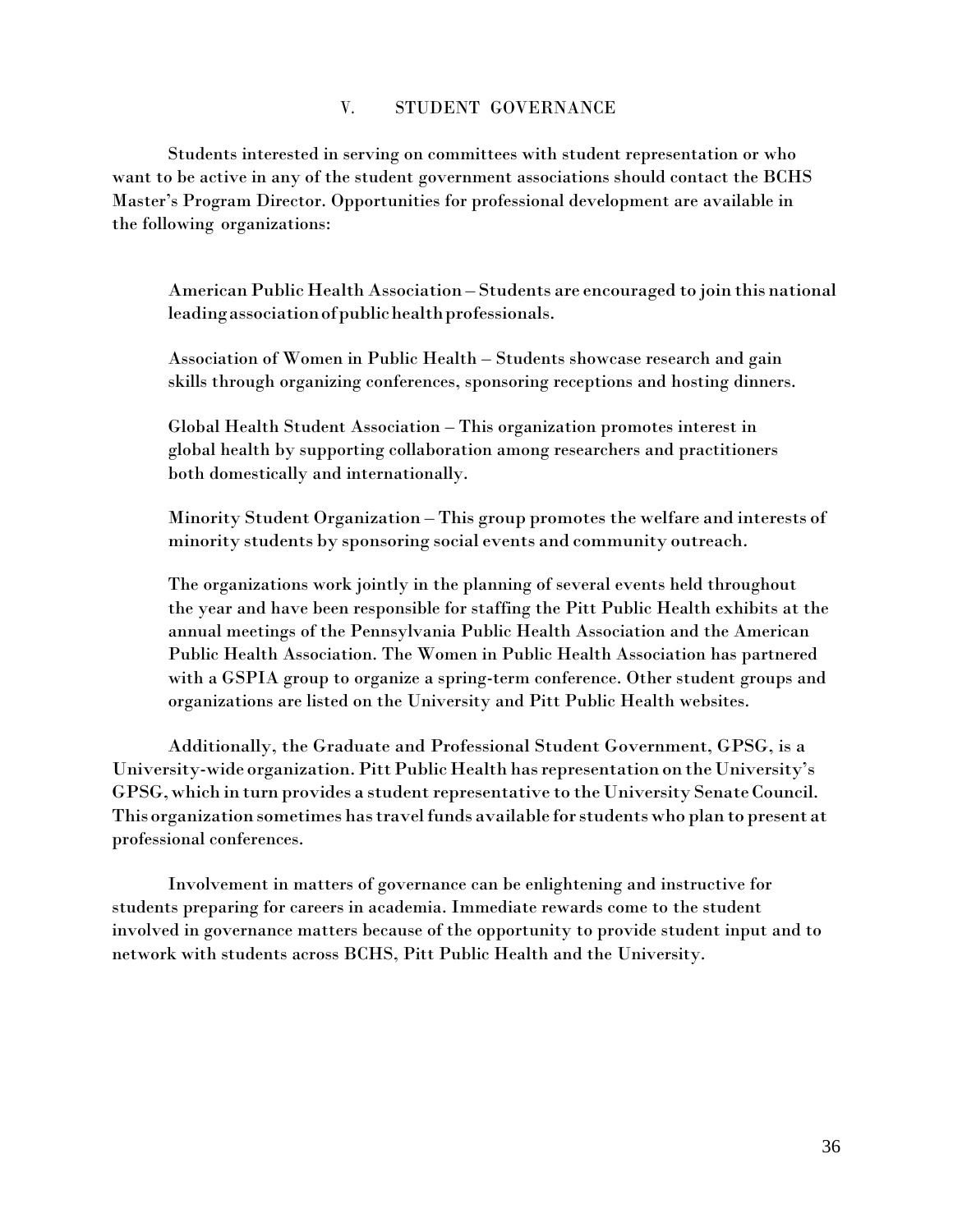#### VI. ACADEMIC INTEGRITY

A student has the obligation to exhibit honesty in carrying out academic assignments. If a student violates this obligation, adjudication proceedings in accordance with University policy may be undertaken. In all cases, the objective is to provide fundamental fairnessto the student as well as an orderly means for arriving at a decision, starting first with the individual instructor and then designated administrative officerorbodies. Academic integrityguidelines addressissuesofplagiarism, collaboration on assignmentswhenindividualwork isrequired and use ofideas of otherswithout proper citations. Beginning in 2010, students are required to complete an on-line academic integrity module in their first semester. No student will be allowed to graduate until this module is completed.

#### VII. ACCESS TO STUDENT FILES

Students have the right to inspect all personally identifiable records maintained by the School and Department and may challenge the accuracy and content of the records through appropriate institutional procedures.

#### VIII. SOYOU'REA GRADUATENOW!

Upon completion of the MPH program in BCHS, you join over 200,000 Pitt graduates and over 5,000 Pitt Public Health alums. As an alumnus, you have the opportunity to continue being involved with Pitt through several organizations. One of these is the Pitt Alumni Association whose mission is to support the University and enrich the lives of alumni worldwide. As a dues-paying member of the Pitt Alumni Association you are entitled to many services, benefits, and programs, such as Alumni Travel, Alumni Publications, access to the University Libraries, discounts at the Book Center/University Press, reduced membership rates at the Pitt Club, and many more. For more information, check outthePitt Alumni Association website at [www.alumni.pitt.edu.](http://www.alumni.pitt.edu/)

Another organization that may be of interest to you is the Graduate School of Public Health Alumni Society, founded in 1952 to promote the welfare and interests of Pitt Public Health and its alumni, and to foster close cooperation between alumni and the school. All graduates, students, faculty, and others who have made meritorious contributions to Pitt Public Health are considered members of the School's Alumni Society. Your participation is welcome in Society activities, which are designed to promote the welfare and interest of the University, Pitt Public Health and our alumni worldwide, as well as to support and advance the cause of public health. Information about Society activities and membership can be found at the Pitt Public Health website.

Finally, women who graduate from Pitt automatically become a member of the Alumnae Council, a group comprised of all women graduates from the University, whether undergraduate or graduate. The Alumnae Council, an affinity council of the Pitt  $\frac{37}{37}$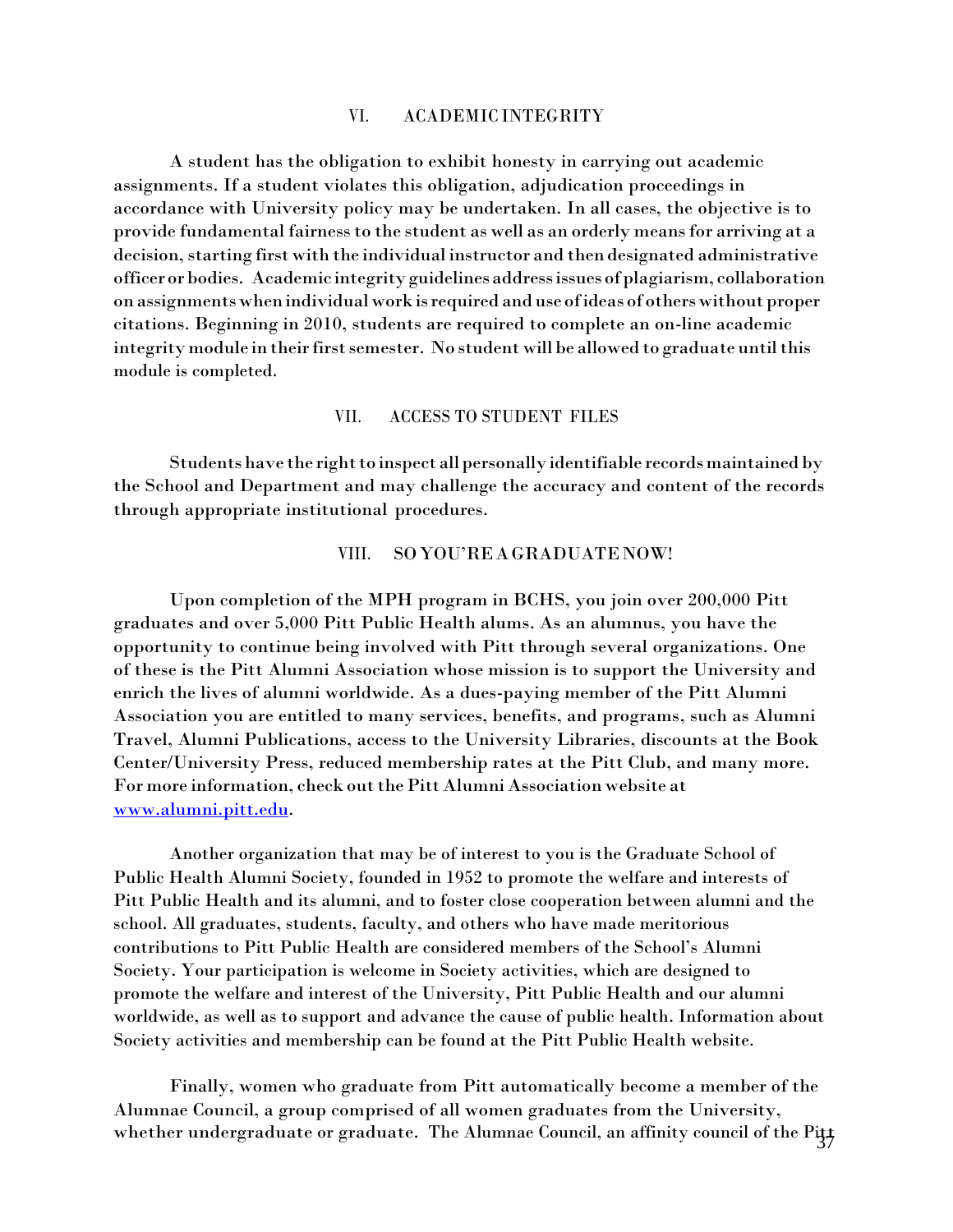Alumni Association, has the mission of supporting the University and enhancing the educational experience of Pitt undergraduate women. The Council operates through a Board of Directors and sponsors the annual Lantern Night, awards the Distinguished Alumna ofthe Year and gives a \$1000 scholarship to a deserving freshman woman at Pitt. For more information about the Council and how you can get involved, consult the Pitt Alumni Association website.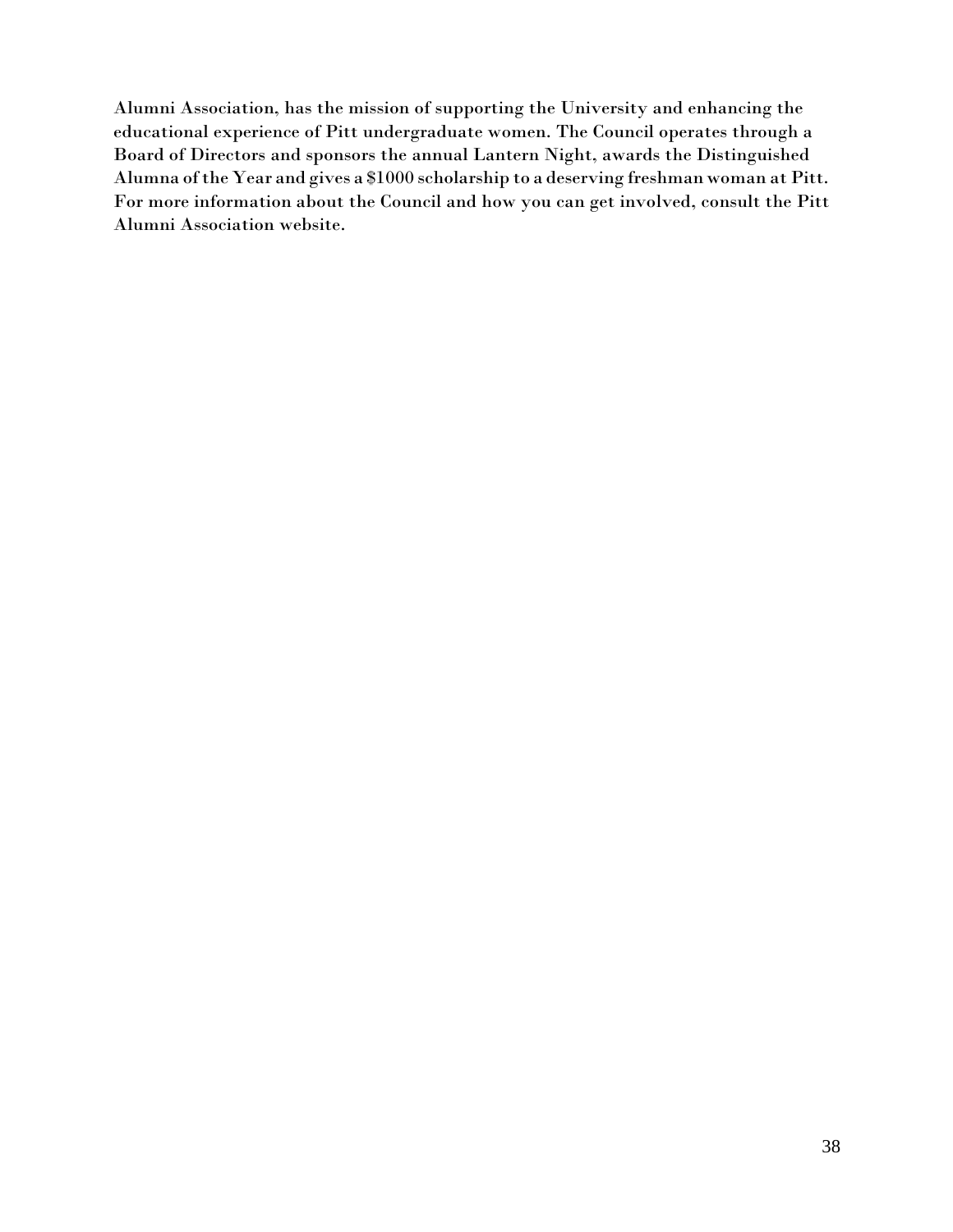APPENDIXI:

# FACULTY & STAFF CONTACT ROSTER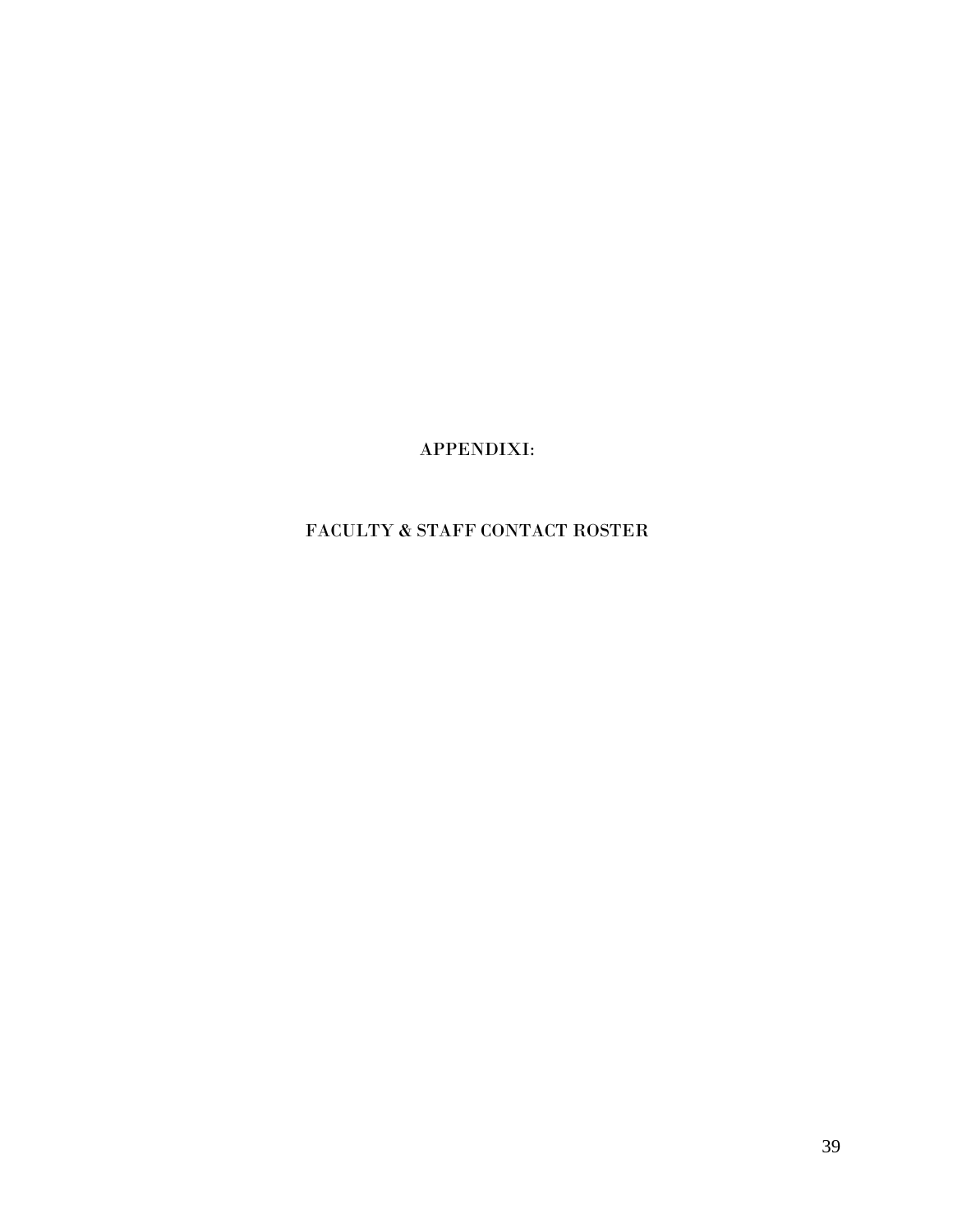# **TABLE 1\* BCHS FACULTY CONTACT INFORMATION**

|                                     | <b>Office</b>               | <b>Phone</b> | <b>Email Address</b>           |  |  |
|-------------------------------------|-----------------------------|--------------|--------------------------------|--|--|
| <b>Professors</b>                   |                             |              |                                |  |  |
| Steven M Albert, PhD                | 6126 PubHlt                 | 412.383.8693 | smalbert@pitt.edu              |  |  |
| Jessica G. Burke, PhD               | 6132 PubHlt                 | 412.624.3610 | jgburke@pitt.edu               |  |  |
| Noble Maseru, PhD, MPH              | 6134 PubHlt                 | 412.624.3506 | nam137@pitt.edu                |  |  |
|                                     | <b>Associate Professors</b> |              |                                |  |  |
| Patricia I. Documét, MD, DrPH       | 6133 PubHlt                 | 412.624.1601 | pdocumet@pitt.edu              |  |  |
| Tiffany Gary-Webb, PhD, MHS         | 6135 PubHlt                 | 412.624.3131 | tgary@pitt.edu                 |  |  |
| Mary Hawk, MPH, DrPH                | 6124 PubHlt                 |              |                                |  |  |
| Martha Ann Terry, PhD               | 6137 PubHlt                 | 412.624.5887 | materry@pitt.edu               |  |  |
|                                     | <b>Assistant Professors</b> |              |                                |  |  |
| Todd M. Bear, PhD, MPH              | 6125 PubHlt                 | 412.624.3126 | tobst2@pitt.edu                |  |  |
| Robert Coulter, PhD, MPH            | 6129 PubHlt                 | 412.624.0647 | robert.ws.coulter@pitt<br>.edu |  |  |
| James E. Egan, PhD, MPH             | 6119 PubHlt                 | 412.624.2255 | jee48@pitt.edu                 |  |  |
| Thistle Elias, DrPH                 | 6123 PubHlt                 | 412.624.5531 | elias@pitt.edu                 |  |  |
| Elizabeth M. Felter, DrPH           | 6122 PubHlt                 | 412.383.9629 | emfelter@pitt.edu              |  |  |
| <b>Richard Garland, MSW</b>         | 6118 PubHlt                 | 412.624.4631 | rig11@pitt.edu                 |  |  |
| Christina Mair, PhD                 | 6136 PubHlt                 | 412.624.3613 | cmair@pitt.edu                 |  |  |
| <b>Visiting Assistant Professor</b> |                             |              |                                |  |  |
| Andre Brown, PhD, MPH               | 6124 PubHlt                 | 412.624.9157 | abrown7pitt.edu                |  |  |

*Note: A description of each faculty member's research interests can be found online.*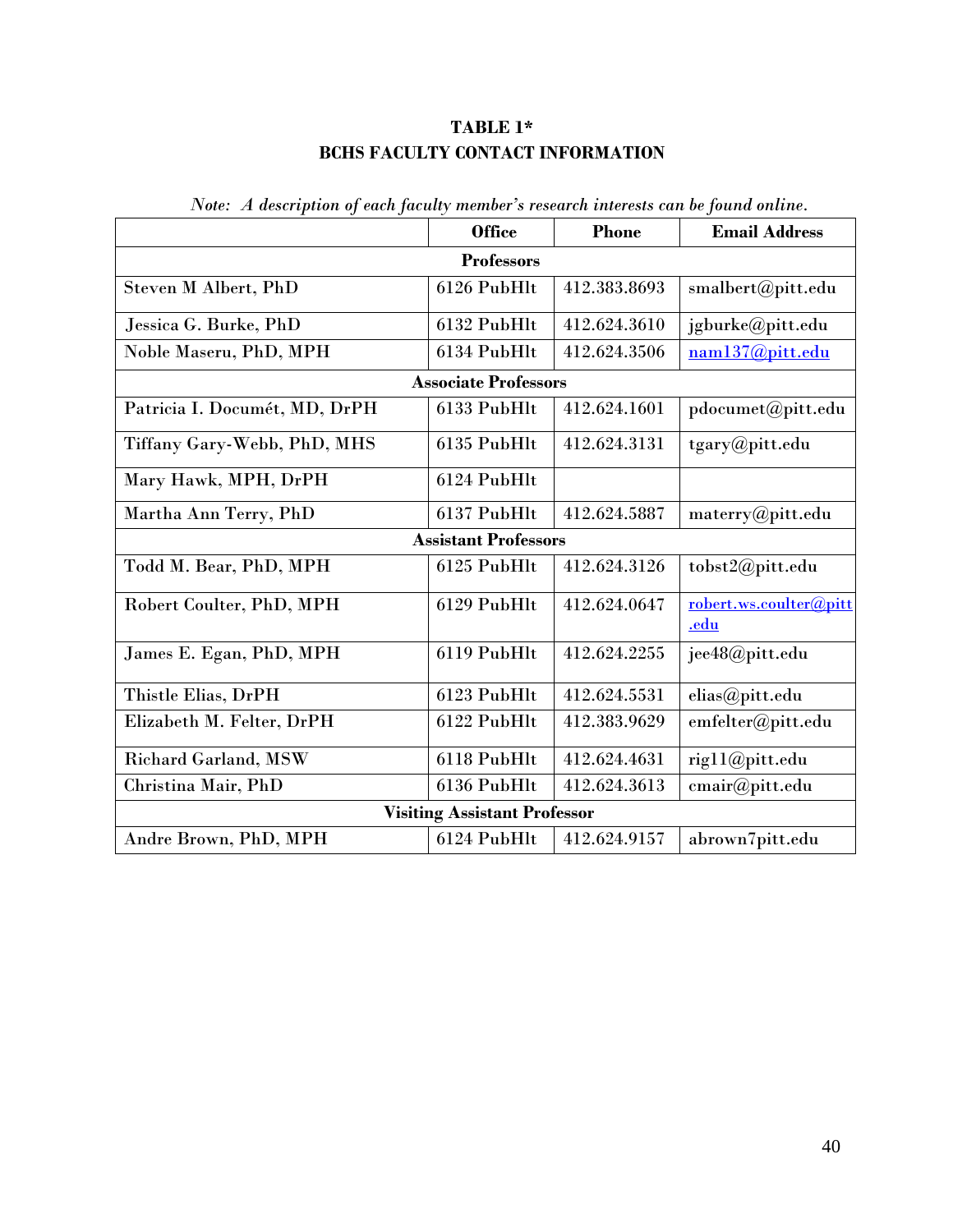| <b>BCHS</b> Departmental Staff |                                                                       |              |              |                             |  |  |  |
|--------------------------------|-----------------------------------------------------------------------|--------------|--------------|-----------------------------|--|--|--|
|                                | <b>Title</b><br><b>Office</b><br><b>Email Address</b><br><b>Phone</b> |              |              |                             |  |  |  |
| <b>Brandi Boak</b>             | Project<br>Coordinator                                                |              |              |                             |  |  |  |
| Lora Ann Bray                  | Manager,<br>Community<br>Partnerships                                 | 6121B PubHlt | 412-624-4388 | lab47@pitt.edu              |  |  |  |
| <b>Gina Brooks</b>             | Project Assistant                                                     | 6121B PubHlt | 412-624-3612 | gib19@pitt.edu              |  |  |  |
| <b>Sue Cotter</b>              | Department<br>Administrator                                           | 6130 PubHlt  | 412-624-9594 | suecot@pitt.edu             |  |  |  |
| <b>Stephanie Creasy</b>        | Project<br>Coordinator                                                | 6121A PubHlt | 412-624-3136 | stc69@pitt.edu              |  |  |  |
| <b>Jesse Evans</b>             | Research<br>Assistant                                                 | 6121A PubHlt | 412-383-7086 | jtell@pitt.edu              |  |  |  |
| <b>Danielle Ferry</b>          | Project Assistant                                                     | A461 PubHlt  | 412-648-4302 | daf98@pitt.edu              |  |  |  |
| <b>Abigail Foulds</b>          | Project<br>Coordinator                                                | A724C PubHlt | 41-.383-7028 | abigailfoulds@pit<br>t.e du |  |  |  |
| <b>Blair Kenrick</b>           | Personnel<br>Administrator                                            | 6104B PubHlt | 412-383-7357 | bpk15@pitt.edu              |  |  |  |
| <b>Jennifer King</b>           | Project<br>Coordinator                                                | 6121A PubHlt | 412-383-8630 | jenking@pitt.edu            |  |  |  |
| Paul Markgraf                  | Academic<br>Administrator                                             | 6104A PubHlt | 412-624-3107 | pjm111@pitt.edu             |  |  |  |
| <b>Bridget</b><br>Montgomery   | Chair's Assistant                                                     | 6127 PubHlt  | 412.624.3102 | bca6@pitt.edu               |  |  |  |
| Andrew Mrkva                   | Data Manager                                                          | 6121A PubHlt | 412-383-2019 | a.mrkva@pitt.edu            |  |  |  |
| Teagen L.<br>O'Malley          | Project<br>Coordinator                                                | 6121A PubHlt | 412-624-3136 | tlo8@pitt.edu               |  |  |  |
| Natalie Sumetsky               | <b>Project Analyst</b>                                                | 6117 PubHlt  | 412-383-4621 | nms77@pitt.edu              |  |  |  |
| <b>Rachel Taber</b>            | <b>Cancer Control</b>                                                 | 6121B PubHlt | 412-383-4505 | rtaber@pitt.edu             |  |  |  |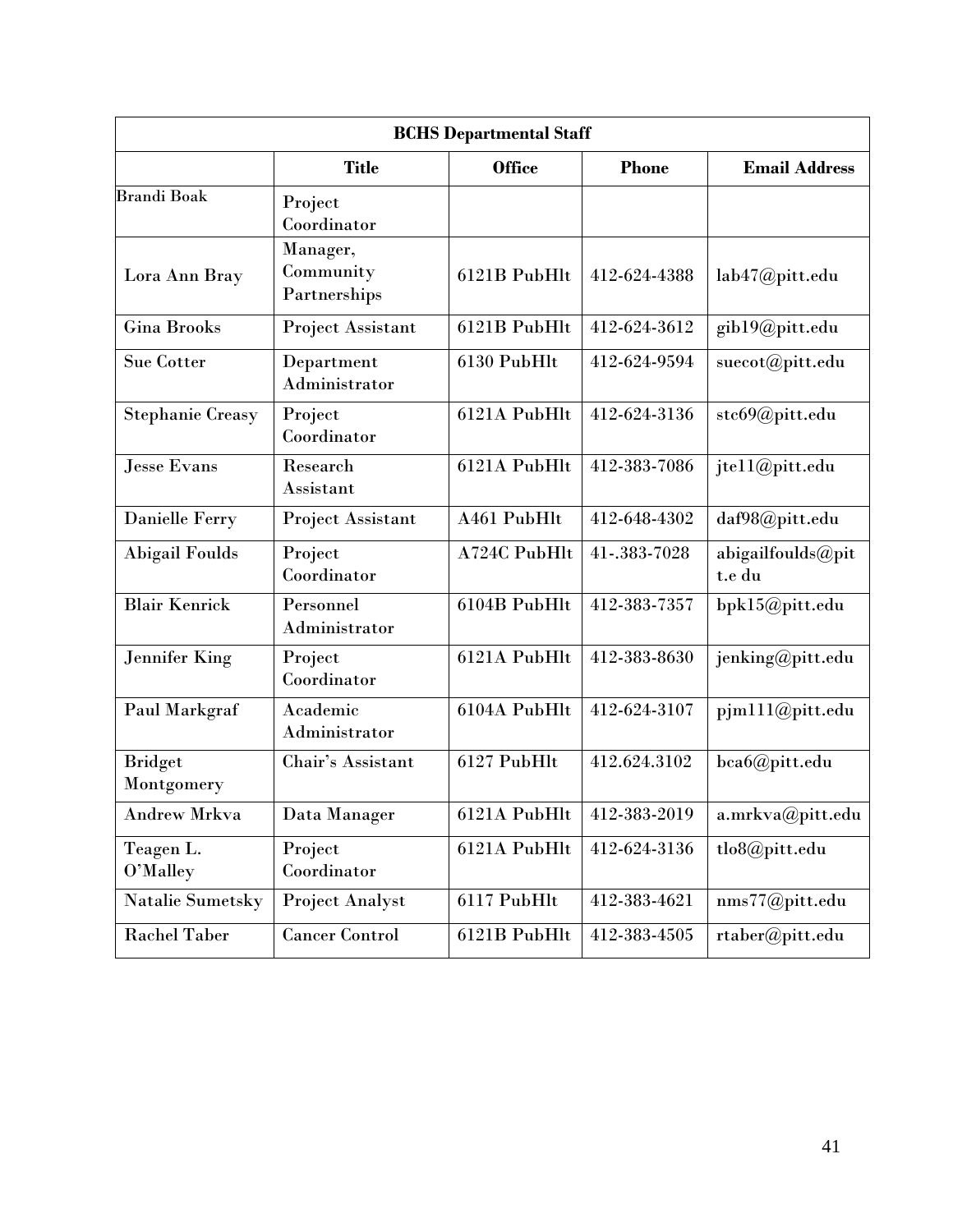|                | Specialist                      |                     |              |                                           |
|----------------|---------------------------------|---------------------|--------------|-------------------------------------------|
|                |                                 | Dean's Office Staff |              |                                           |
| David F. Arndt | Data Manager &<br>IT Specialist | $\vert$ 6102 PubHlt | 412-624-2174 | $\vert$ arndtd $\textcircled{a}$ pitt.edu |

# APPENDIX II:

# CLASS SQUENCING (Full-time Students)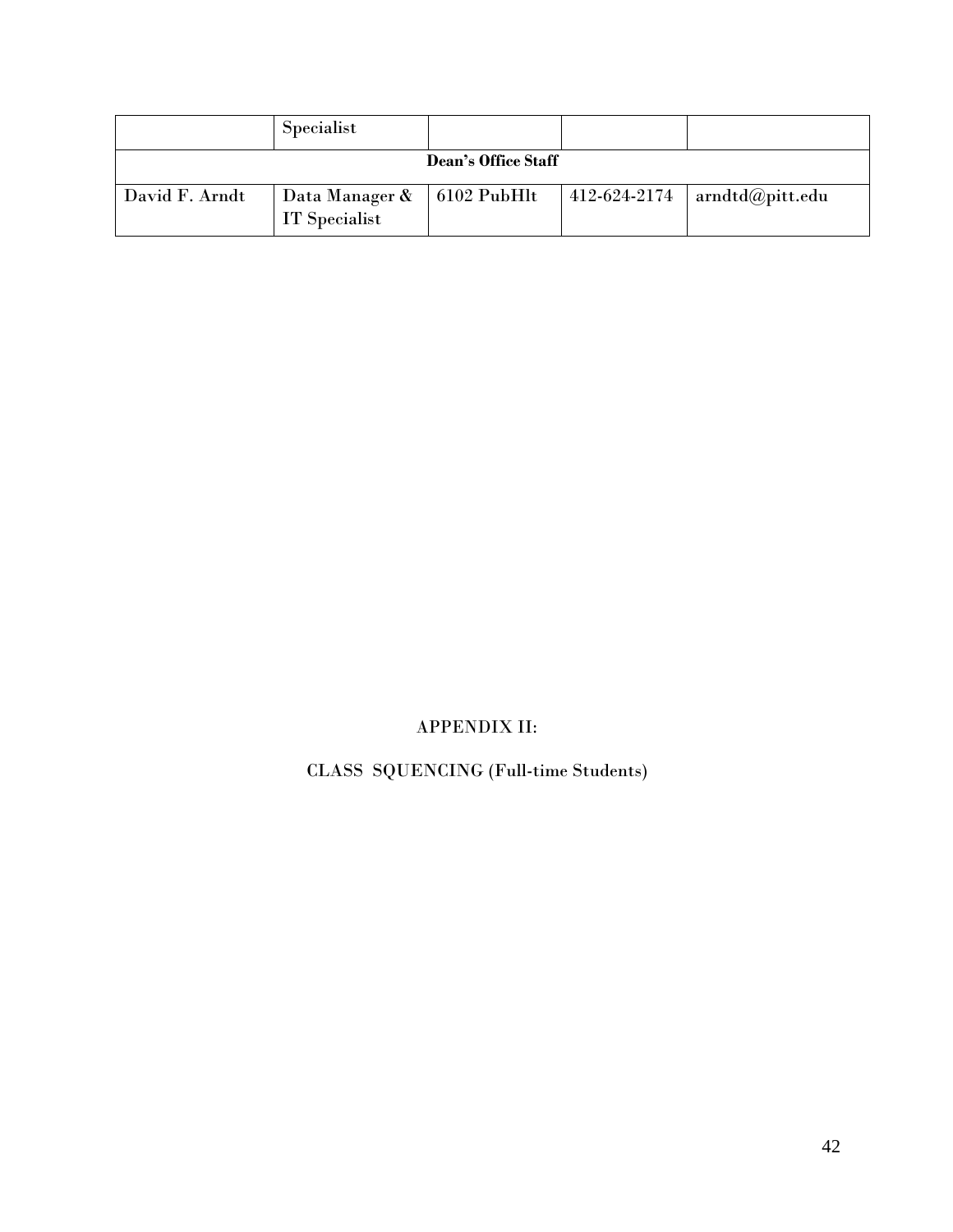| <b>COURSES</b>     | <b>FALLI</b>         | <b>SPRING I</b>       | <b>FALLII</b> | <b>SPRING II</b> |
|--------------------|----------------------|-----------------------|---------------|------------------|
| <b>School Core</b> | <b>EPID 2110 (3)</b> | <b>BIOST 2011 (3)</b> | PUBHLT 2034   | PUBHLT 2035      |
|                    | HPM 2001 (3)         | EOH 2013 (3)          | (2)           | (2)              |
|                    | PUBHLT 2015          |                       |               |                  |
|                    | (2)                  | PUBHLT 2022           |               |                  |
|                    | PUBHLT 2033          |                       |               |                  |
|                    | (1)                  |                       |               |                  |
|                    | PUBHLT 2022          |                       |               |                  |
| <b>BCHS</b> Core   | <b>BCHS</b> 2554 (3) | <b>BCHS</b> 2520 (1)  | $(3)$ credits |                  |
| & required         | BCHS 2525 $(3)^*$    | <b>BCHS</b> 2992 (1)  |               |                  |
| electives          |                      | <b>BCHS</b> 2990 (1)  |               |                  |
|                    |                      |                       |               |                  |
|                    |                      | 6 credits             |               |                  |
| Electives          | Certificate          |                       | 10 credits    | Pick up          |
|                    | students: Check      |                       |               | electives you'd  |
|                    | required             |                       |               | like to take or  |
|                    | sequencing           |                       |               | go part-time     |
|                    |                      |                       |               | and devote your  |
|                    |                      |                       |               | time to the      |
|                    |                      |                       |               | essay.           |

\*Students in the Evaluation Certificate *must* take BCHS 2525 in their first fall semester.

*Please note*: The theory series - BCHS 2520/2992/2990- is a prerequisite for BCHS 2504 Health Communication, for those who choose BCHS 2504 as one of their required electives.

This is a suggested sequence only. Students can take most courses in the semester that works with their schedule, certificate requirements and joint program guidelines.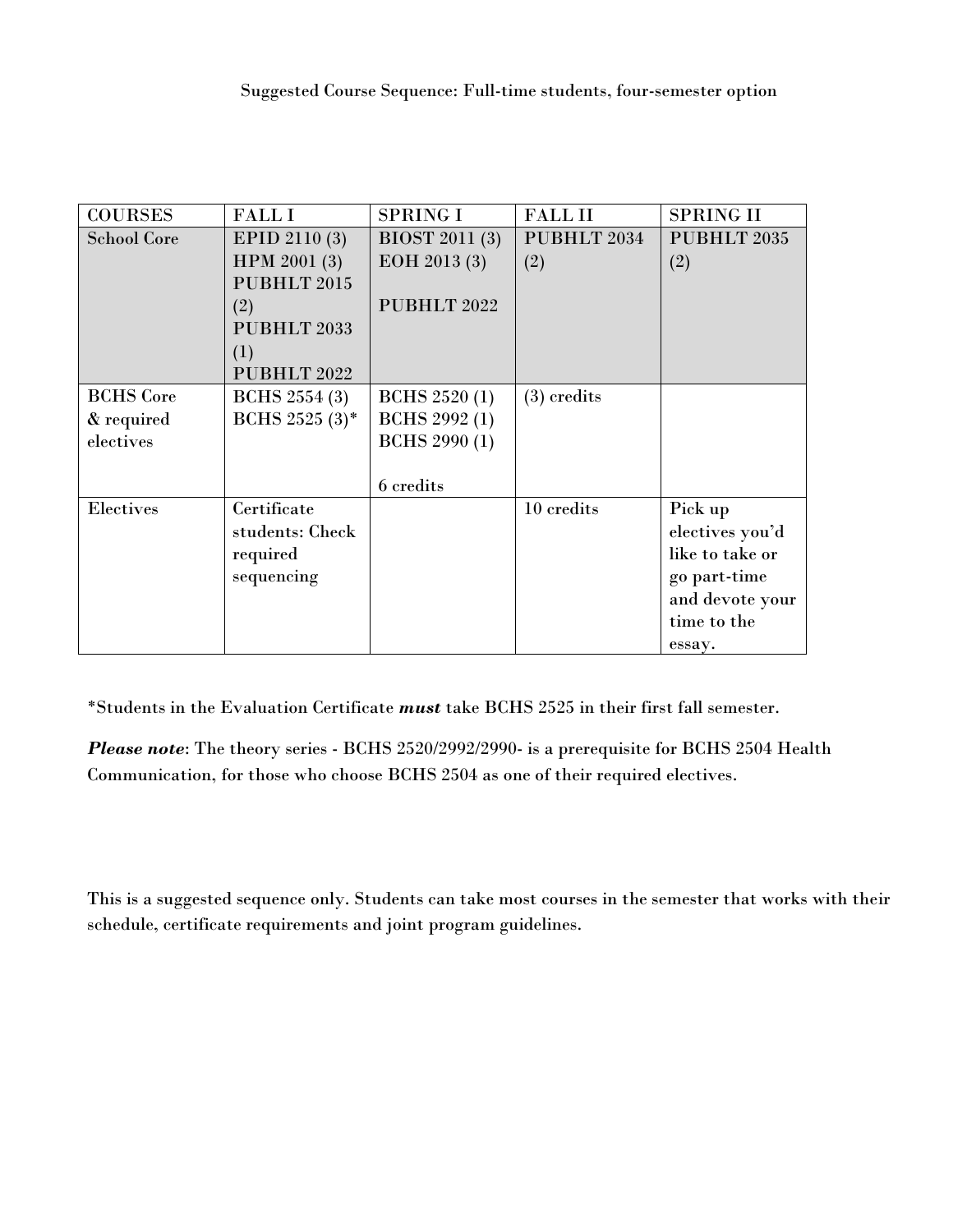# APPENDIX III:

# CHECKLIST OF REQUIRED COURSES:

a) Checklist for students matriculated *BEFORE* Fall 2018

b) Checklist for studentsmatriculating in or after Fall 2018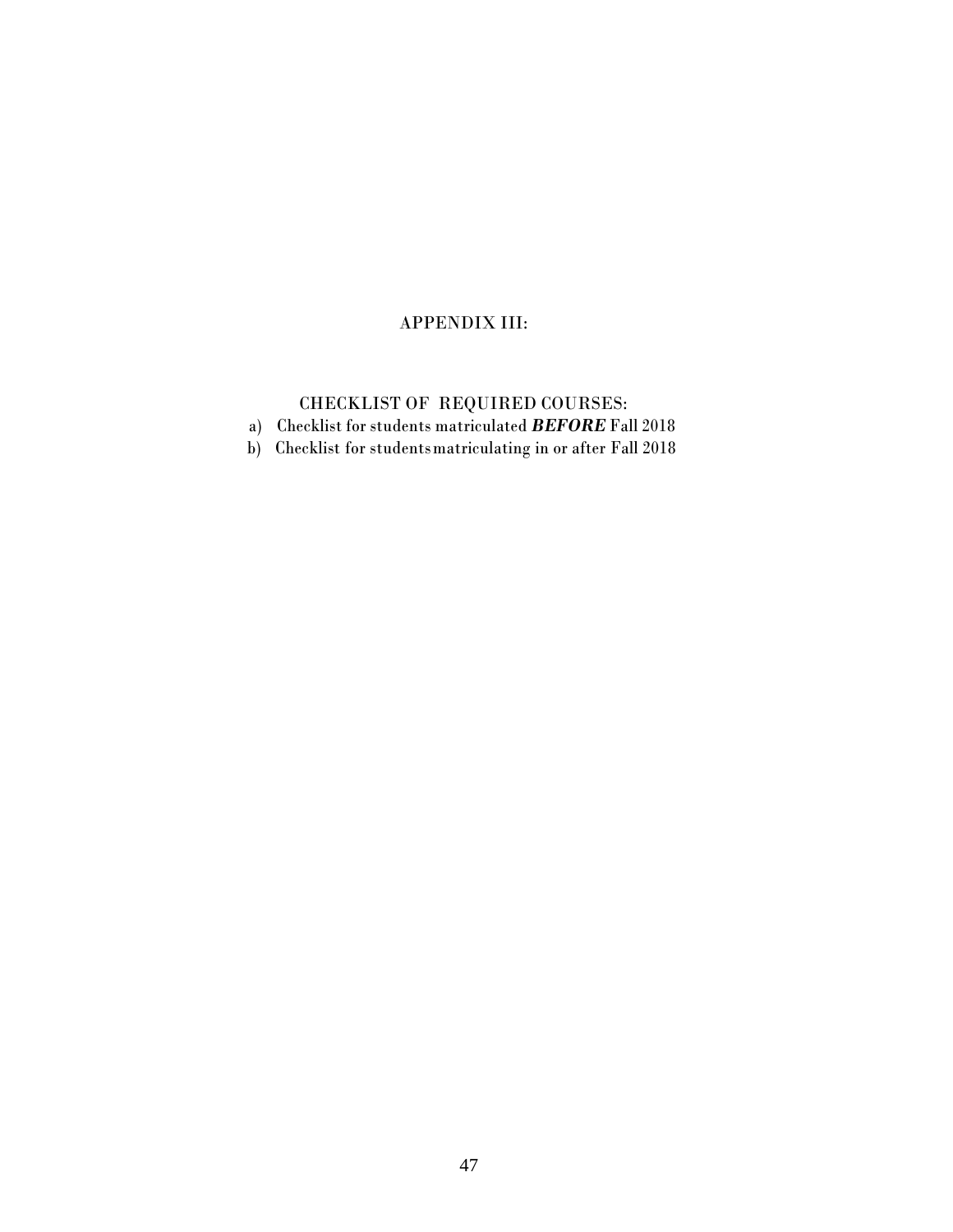| <b>COURSE</b>                                                   | <b>OFFERED</b> | <b>CREDITS</b>   | <b>TAKEN</b> |  |
|-----------------------------------------------------------------|----------------|------------------|--------------|--|
| <b>SCHOOL CORE COURSES</b>                                      |                |                  |              |  |
| <b>BIOST 2011 Principles of Statistics OR</b>                   | Spring         | 3                |              |  |
| <b>BIOST 2041 Intro to Statistical Methods</b>                  | Fall           | 3                |              |  |
| EOH 2013 Environmental Health & Disease                         | Spring         | $\overline{2}$   |              |  |
| <b>EPID 2110 Principles of Epidemiology</b>                     | Fall, Summer   | 3                |              |  |
| HPM 2001 Health Policy & Management in PH                       | Fall, Spring   | 3                |              |  |
| PUHLT 2015 Public Health Biology                                | Fall, Summer   | $\overline{2}$   |              |  |
| PUBHLT 2035 Applications in Public Health *                     | Fall, Spring   | $\overline{2}$   |              |  |
| <b>PUBHLT 2022 Grand Rounds</b>                                 | Fall, Spring   | $\boldsymbol{0}$ |              |  |
| DEPARTMENTAL (BCHS) CORE COURSES (10+)                          |                |                  |              |  |
| <b>BCHS 2520 Theories</b>                                       | Fall, Spring   | 3                |              |  |
| or                                                              |                |                  |              |  |
| <b>BCHS 25220 Theories</b>                                      | Fall, Spring   | 1                |              |  |
| <b>BCHS 2992 Systems Theories and Approaches</b>                | Fall, Spring   | 1                |              |  |
| <b>BCHS 2990 Social Dynamics</b>                                | Fall, Spring   | 1                |              |  |
| <b>BCHS 2525 Applied Research Methods</b>                       | Fall, Spring   | 3                |              |  |
| <b>BCHS 2554 Intro to Community Health</b>                      | Fall, Spring   | 3                |              |  |
| <b>BCHS 2504 Overview of Health Communication</b>               | Fall, Spring   | 3                |              |  |
| <b>BCHS 2523 Program Planning</b>                               | Fall, Spring   | 3                |              |  |
| <b>BCHS 2503 Practicum</b>                                      | Fall, Sp, Sm   | $1-3$            |              |  |
| <b>BCHS 2521 Essay/Thesis</b>                                   | Fal, Sp, Sm    | $1-3$            |              |  |
| ELECTIVES - Choose from BCHS, other departments, and/or schools |                |                  |              |  |
|                                                                 |                |                  |              |  |
|                                                                 |                |                  |              |  |
|                                                                 |                |                  |              |  |
|                                                                 |                |                  |              |  |
|                                                                 |                |                  |              |  |
|                                                                 |                |                  |              |  |
|                                                                 |                |                  |              |  |
|                                                                 |                |                  |              |  |
|                                                                 |                |                  |              |  |
| Advanced standing/transfer credits (if applicable)              |                |                  |              |  |
| TOTAL credits (45 minimum, 42 for joint programs with GSPIA and |                |                  |              |  |
| Anthropology, 36 for SW)                                        |                |                  |              |  |

DEGREE REQUIREMENTS: MPH, BCHS (pre- fall 2018) – Program total = minimum 45 credits

\*Students must have completed all SCHOOL core courses to register for PUBHLT 2035. \*\*BCHS 2520/2992/2990 are prerequisites for BCHS 2504.

*MPH students must submit waivers for school and BCHS core courses by the end of the first semester of study. ABSOLUTELY NO requests for waivers will be considered after this.*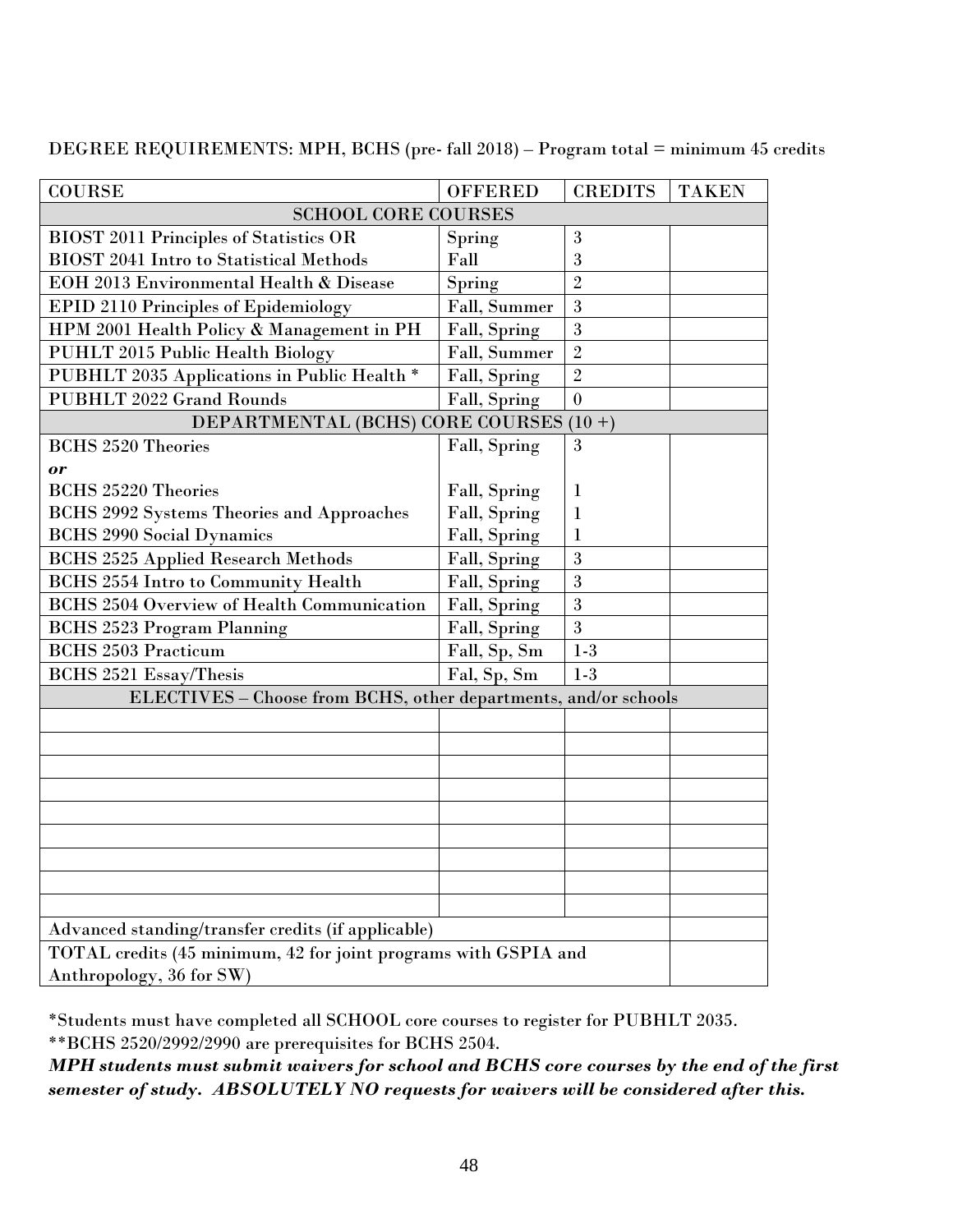| <b>Additional Requirements</b>             |                  |  |  |  |
|--------------------------------------------|------------------|--|--|--|
| <b>REQUIREMENT</b>                         | <b>SUBMITTED</b> |  |  |  |
| Practicum paperwork completed/submitted    |                  |  |  |  |
| Essay/Thesis paperwork completed/submitted |                  |  |  |  |
| IRB modules completed/paperwork submitted  |                  |  |  |  |
| <b>Academic Integrity Module completed</b> |                  |  |  |  |
|                                            |                  |  |  |  |
|                                            |                  |  |  |  |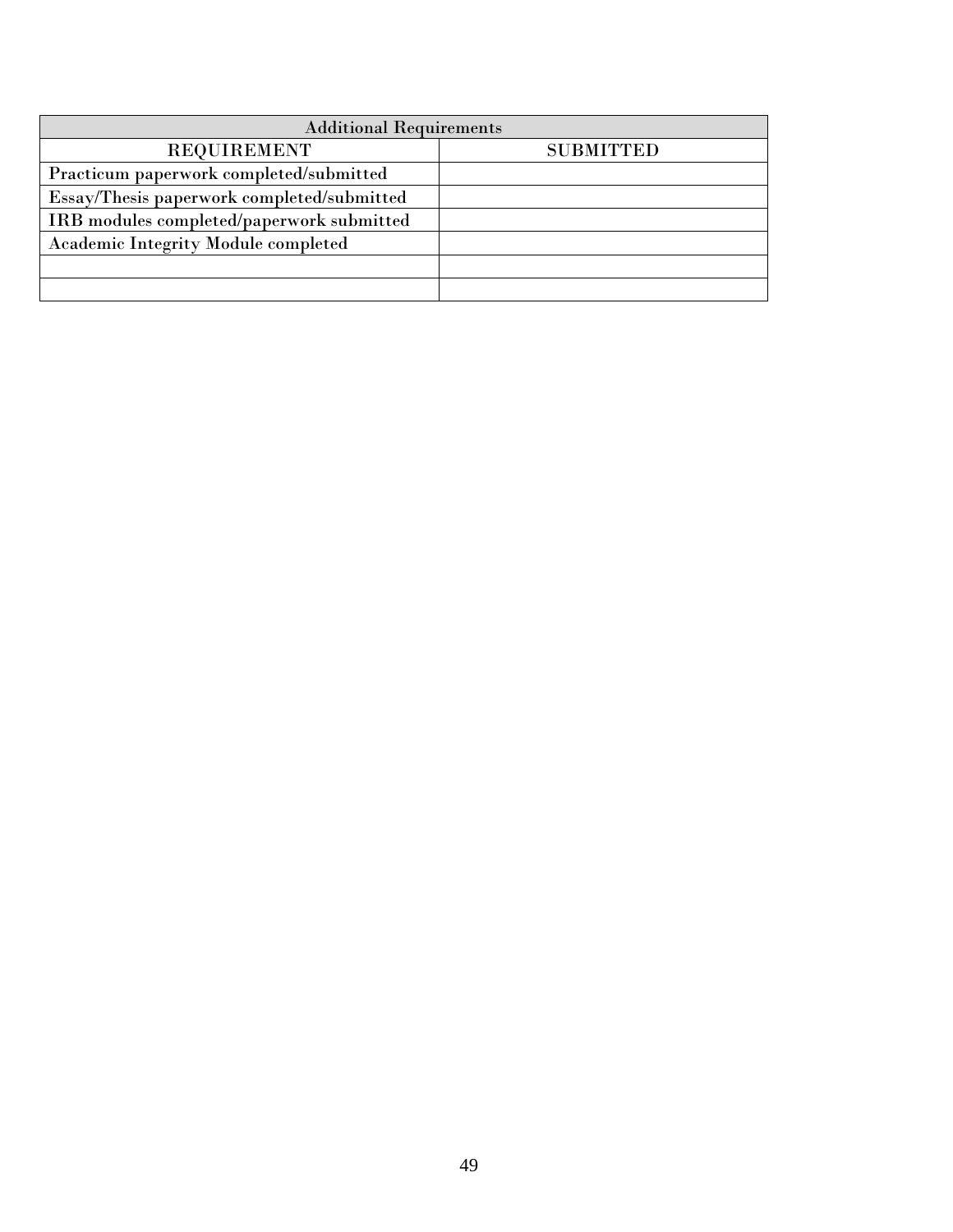| <b>COURSE</b>                                                                    | <b>OFFERED</b> | <b>CREDITS</b> | <b>TAKEN</b> |  |  |
|----------------------------------------------------------------------------------|----------------|----------------|--------------|--|--|
| <b>SCHOOL CORE COURSES</b>                                                       |                |                |              |  |  |
| <b>BIOST 2011 Principles of Statistics OR</b>                                    | Spring         | 3              |              |  |  |
| <b>BIOST 2041 Intro to Statistical Methods</b>                                   | Fall           | 3              |              |  |  |
| EOH 2013 Environmental Health & Disease                                          | Spring         | $\overline{2}$ |              |  |  |
| <b>EPID 2110 Principles of Epidemiology</b>                                      | Fall, Summer   | 3              |              |  |  |
| HPM 2001 Health Policy & Management in PH                                        | Fall, Spring   | 3              |              |  |  |
| PUBHLT 2033 Foundations in Public Health                                         | Fall, Summer   | $\mathbf{1}$   |              |  |  |
| <b>PUHLT 2015 Public Health Biology</b>                                          | Fall, Summer   | $\overline{2}$ |              |  |  |
| <b>PUBHLT 2034 Public Health Communications</b>                                  | Fall, Sp, Sm   | $\overline{2}$ |              |  |  |
| PUBHLT 2035 Applications in Public Health *                                      | Fall, Sp, Sm   | $\overline{2}$ |              |  |  |
| <b>PUBHLT 2022 Grand Rounds</b>                                                  | Fall, Spring   | $\overline{0}$ |              |  |  |
| DEPARTMENTAL (BCHS) CORE COURSES (10+)                                           |                |                |              |  |  |
| <b>BCHS 2520 Theories</b>                                                        | Spring         | $\mathbf 1$    |              |  |  |
| <b>BCHS 2992 Systems Theories and Approaches</b>                                 | Spring         | $\mathbf{l}$   |              |  |  |
| <b>BCHS 2990 Social Dynamics</b>                                                 | Spring         | $\mathbf{1}$   |              |  |  |
| <b>BCHS 2525 Applied Research Methods</b>                                        | Fall           | 3              |              |  |  |
| <b>BCHS 2554 Intro to Community Health</b>                                       | Fall           | 3              |              |  |  |
| <b>BCHS 2503 Practicum</b>                                                       | Fall, Sp, Sm   | $1-3$          |              |  |  |
| <b>BCHS 2521 Essay/Thesis</b>                                                    | Fal, Sp, Sm    | $1-3$          |              |  |  |
| REQUIRED ELECTIVES (Pick a minimum of 6 credits)                                 |                |                |              |  |  |
| BCHS 2504 Health Communication **                                                | <b>TBD</b>     | 3              |              |  |  |
| <b>BCHS 2515 Worksite Health Promotion</b>                                       | <b>TBD</b>     | $\overline{2}$ |              |  |  |
| BCHS 2523 Program Plan & Proposal Writing                                        | <b>TBD</b>     | 3              |              |  |  |
| <b>BCHS 2524 Overview of Health Equity</b>                                       | Spring         | 3              |              |  |  |
| BCHS 2526 Hlth Equity Res: Meths/Intvntions                                      | Fall           | 3              |              |  |  |
| <b>BCHS 2558 Health Program Evaluation</b>                                       | Spring         | 3              |              |  |  |
| <b>BCHS 2572 Risk Communication</b>                                              | Fall           | 3              |              |  |  |
| <b>BCHS 2608 Intro to CBPR</b>                                                   | Spring         | $\mathbf{1}$   |              |  |  |
| <b>BCHS 2609 Translating Res/Policy and Practice</b>                             | Spring         | $\mathbf{1}$   |              |  |  |
| <b>BCHS 2610 Concept Mapping</b>                                                 | Spring         | $\bf{l}$       |              |  |  |
| <b>BCHS 2612 Project Management</b>                                              | Fall           | $\overline{2}$ |              |  |  |
| <b>BCHS 2991 Multilevel Analysis</b>                                             | Fall           | $\mathbf{1}$   |              |  |  |
| <b>BCHS 3002 Survey Methods</b>                                                  | Spring         | 3              |              |  |  |
| <b>BCHS 3003 Advanced Evaluation Techniques</b>                                  | Fall           | 3              |              |  |  |
| <b>BCHS 3015 Comm Mapping/Intro Spatial Anlys</b>                                | Fall           | 3              |              |  |  |
| PIA 2730 Comm Dev & Focus Groups OR                                              | Spring         | 1.5            |              |  |  |
| NURS 3055 Comm Dev & Focus Groups                                                | Summer         | 1.5            |              |  |  |
| ELECTIVES - Students choose courses from BCHS, other departments, and/or schools |                |                |              |  |  |
|                                                                                  |                |                |              |  |  |
|                                                                                  |                |                |              |  |  |
|                                                                                  |                |                |              |  |  |
| Advanced standing/transfer credits (if applicable)                               |                |                |              |  |  |
| TOTAL credits (45 minimum, 42 for joint programs with GSPIA and                  |                |                |              |  |  |

DEGREE REQUIREMENTS: MPH, BCHS (2018- ) – Program total = minimum 45 credits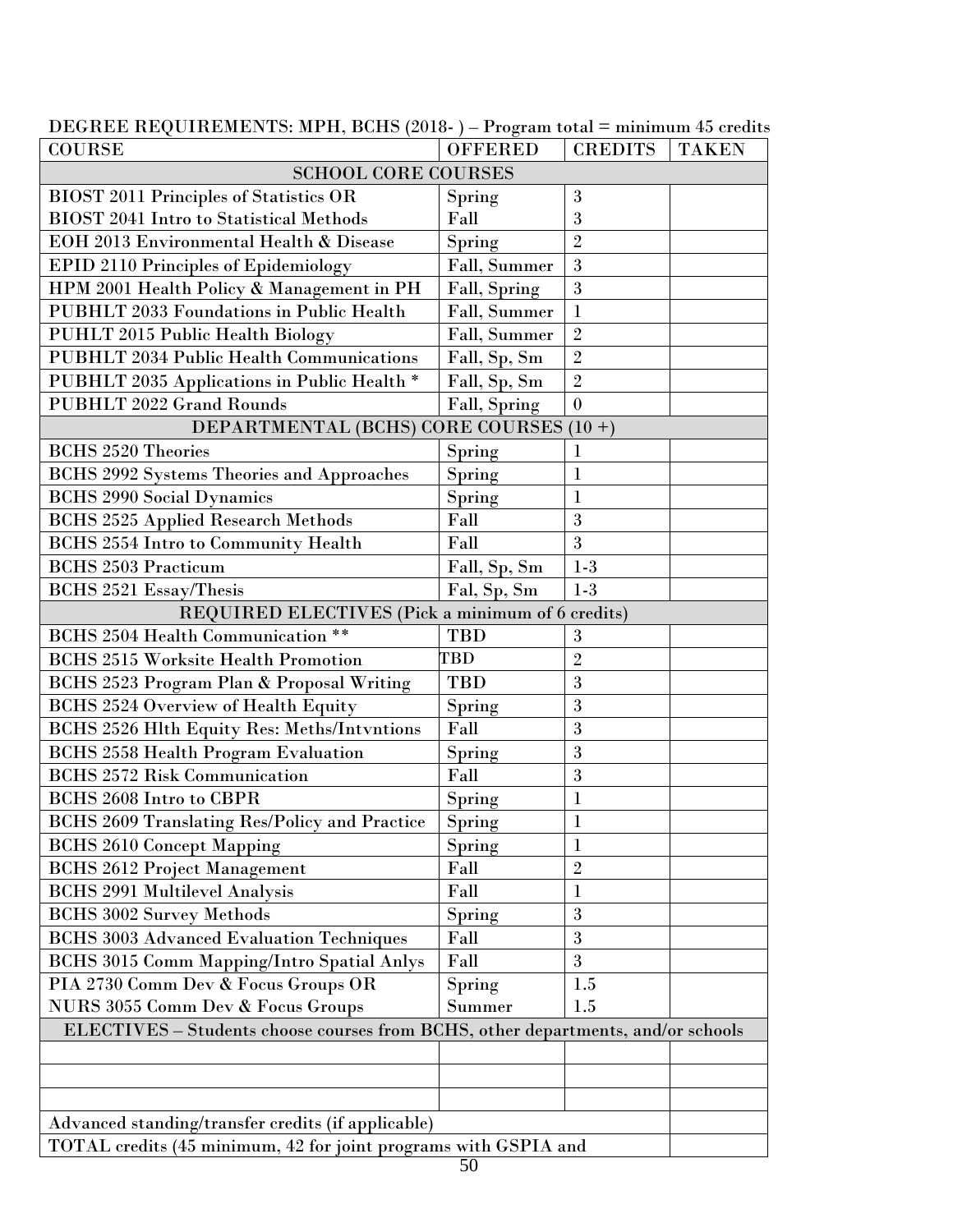| Anthro<br>36<br>$    -$<br>w |  |
|------------------------------|--|
|                              |  |

\*Students must have completed all SCHOOL core courses to register for PUBHLT 2035.

\*\*BCHS 2520/2592/2990 are prerequisites for BCHS 2504.

Students in the joint MPH/MSW use their social work field placements as their practicum.

Students in the joint MPH/PhD (Anthropology) program use their fieldwork as their practicum, and their dissertation as their thesis/essay.

*MPH students must submit waivers for school and BCHS core courses by the end of the first semester of study. ABSOLUTELY NO requests for waivers will be considered after this.*

| <b>Additional Requirements</b>             |                  |  |  |
|--------------------------------------------|------------------|--|--|
| <b>REQUIREMENT</b>                         | <b>SUBMITTED</b> |  |  |
| Practicum paperwork completed/submitted    |                  |  |  |
| Essay/Thesis paperwork completed/submitted |                  |  |  |
| IRB modules completed/paperwork submitted  |                  |  |  |
| Portfolio completed/evaluated              |                  |  |  |
| Academic Integrity Module completed        |                  |  |  |
|                                            |                  |  |  |
|                                            |                  |  |  |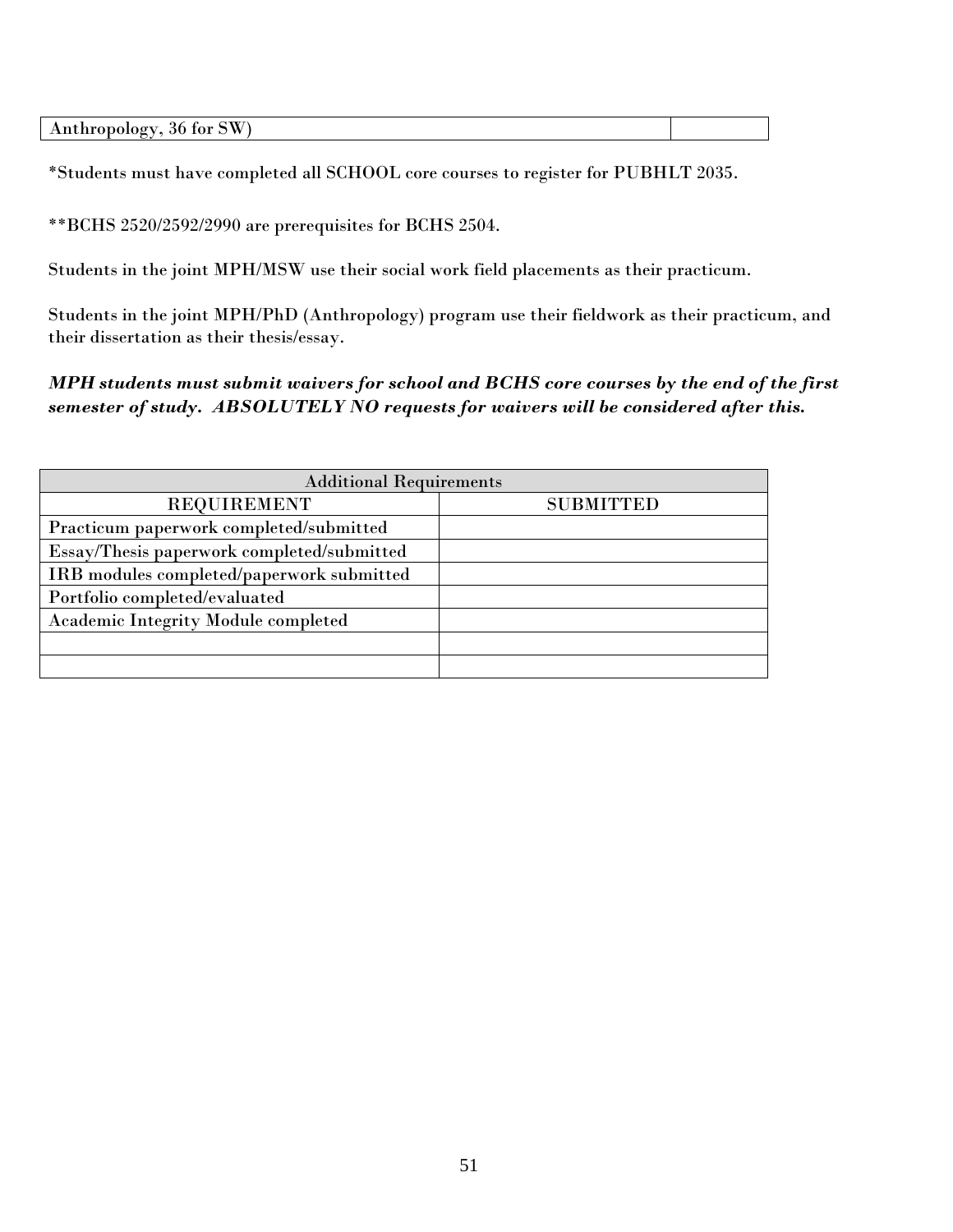APPENDIX IV:

# BCHS REQUIRED COURSE WAIVER FORM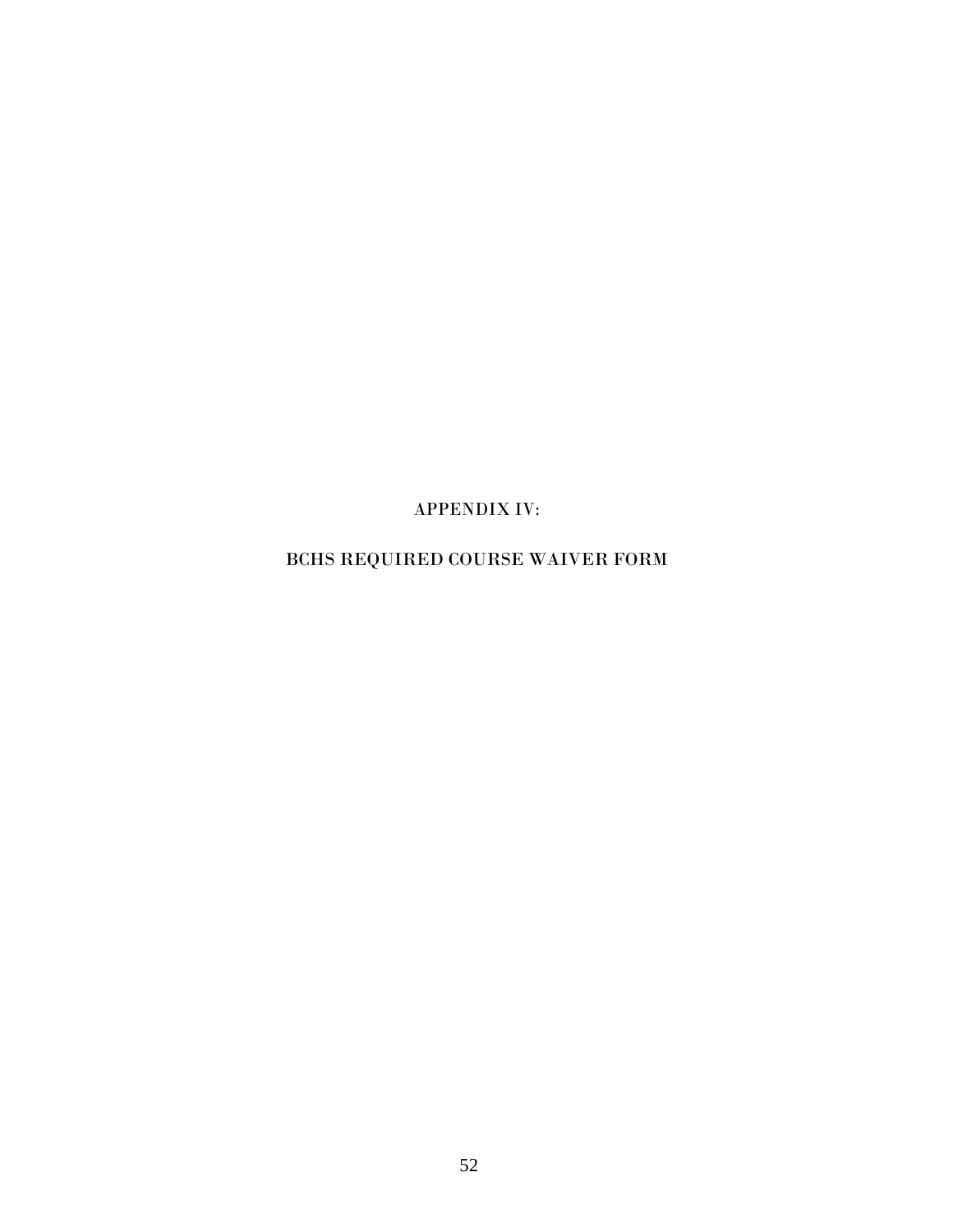# DEPARTMENTOFBEHAVIORALANDCOMMUNITYHEALTHSCIENCES GRADUATE SCHOOLOFPUBLICHEALTH,UNIVERSITYOFPITTSBURGH REQUEST FOR EXEMPTION FROM MPH CORE COURSEREQUIREMENT

| To: | Designated Core Faculty Professor:                                                              | <b>BCHS</b> |
|-----|-------------------------------------------------------------------------------------------------|-------------|
|     | 2520 Theories of Health Behavior and Health Education - Andre Brown                             |             |
|     | BCHS 2992 Systems Approaches - Christina Mair/Robert Coulter                                    |             |
|     | <b>BCHS 2990 Social Dynamics - Steven Albert</b>                                                |             |
|     | BCHS 2525 Introduction to Applied Research Methods - Patricia Documet                           |             |
|     | BCHS 2554 Intro to Community Health - Martha Ann Terry                                          |             |
|     |                                                                                                 |             |
|     | To be completed by the student:                                                                 |             |
|     |                                                                                                 |             |
|     | BCHS Core Course for which exemption is requested: ______________________________               |             |
|     |                                                                                                 |             |
|     |                                                                                                 |             |
|     |                                                                                                 |             |
|     | Reason for exemption (courses, academic degrees, experience, etc. Use other side if necessary): |             |
|     |                                                                                                 |             |
|     | To be completed by Student's Advisor:                                                           |             |
|     |                                                                                                 |             |
|     | Signature: Signature:<br>Date:                                                                  |             |
|     |                                                                                                 |             |
|     |                                                                                                 |             |
|     | To be completed by designated Core Faculty:                                                     |             |
|     |                                                                                                 |             |
|     | Original copy of signed form must be submitted to Paul Markgraf.                                |             |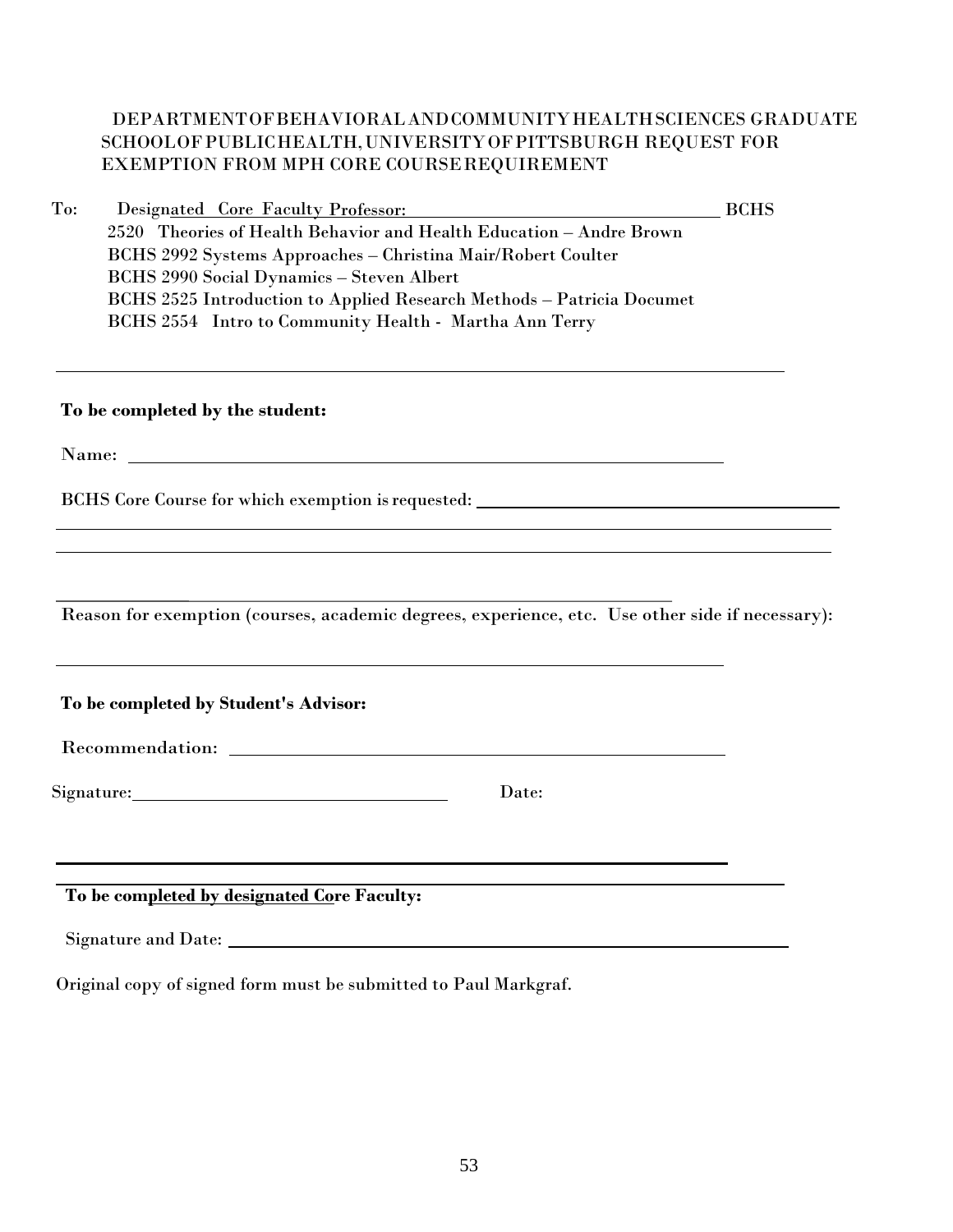APPENDIX VI:

# INDEPENDENT STUDY FORM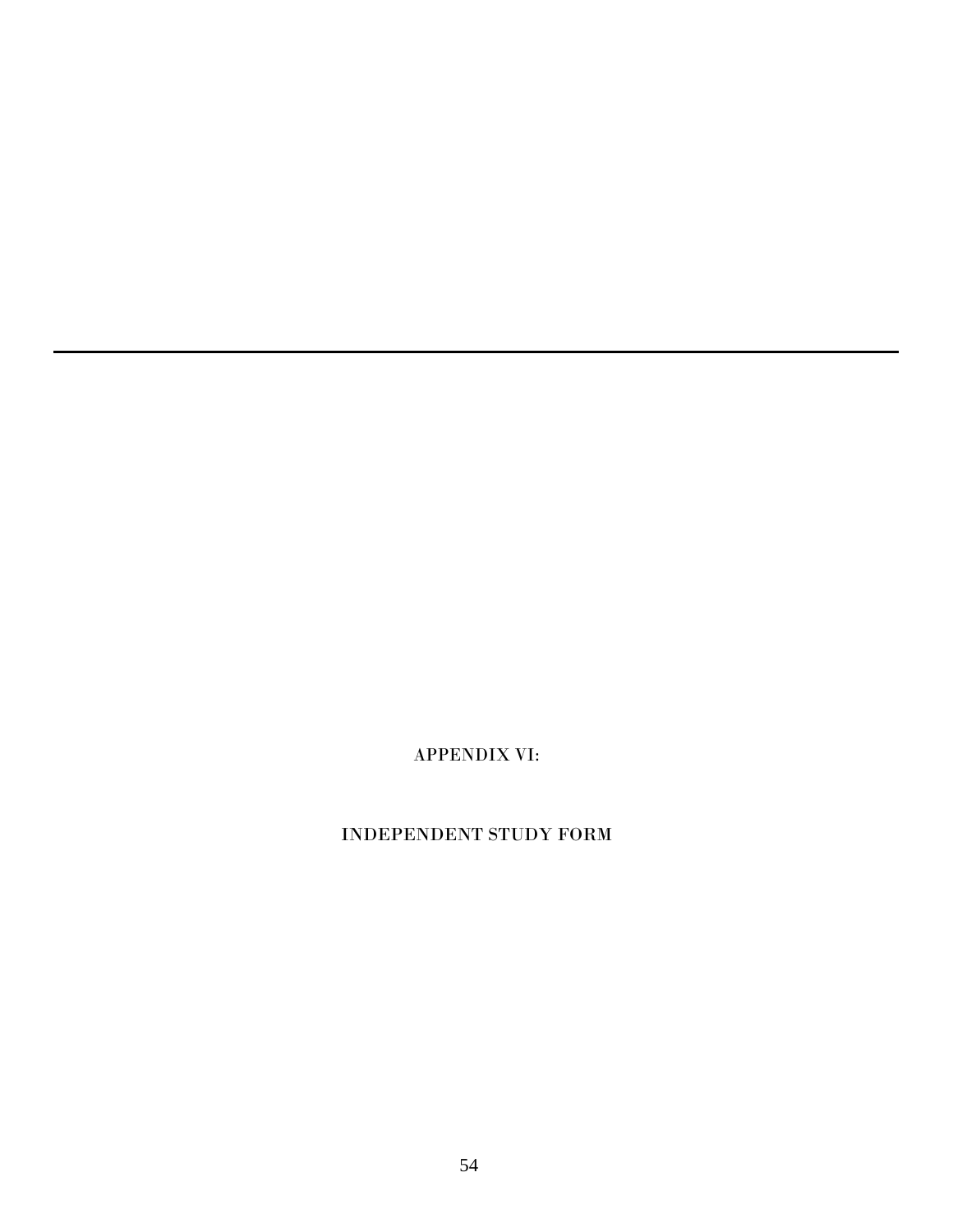# DEPARTMENT OF BEHAVIORAL AND COMMUNITY HEALTH SCIENCES

Master's Program Independent Study Pre-Registration Form

| TERM/SESSION REGISTERED:                                                                                         |  |
|------------------------------------------------------------------------------------------------------------------|--|
|                                                                                                                  |  |
|                                                                                                                  |  |
|                                                                                                                  |  |
|                                                                                                                  |  |
|                                                                                                                  |  |
|                                                                                                                  |  |
| and the control of the control of the control of the control of the control of the control of the control of the |  |
| EXPECTED FINAL PRODUCT (e.g., paper, article, poster):                                                           |  |
|                                                                                                                  |  |
|                                                                                                                  |  |
| and the control of the control of the control of the control of the control of the control of the control of the |  |
|                                                                                                                  |  |
| NAME OF FACULTY SUPERVISING INDEPENDENT STUDY:                                                                   |  |
| SIGNATURE OF FACULTY MEMBER: University of the SIGNATURE OF FACULTY MEMBER:                                      |  |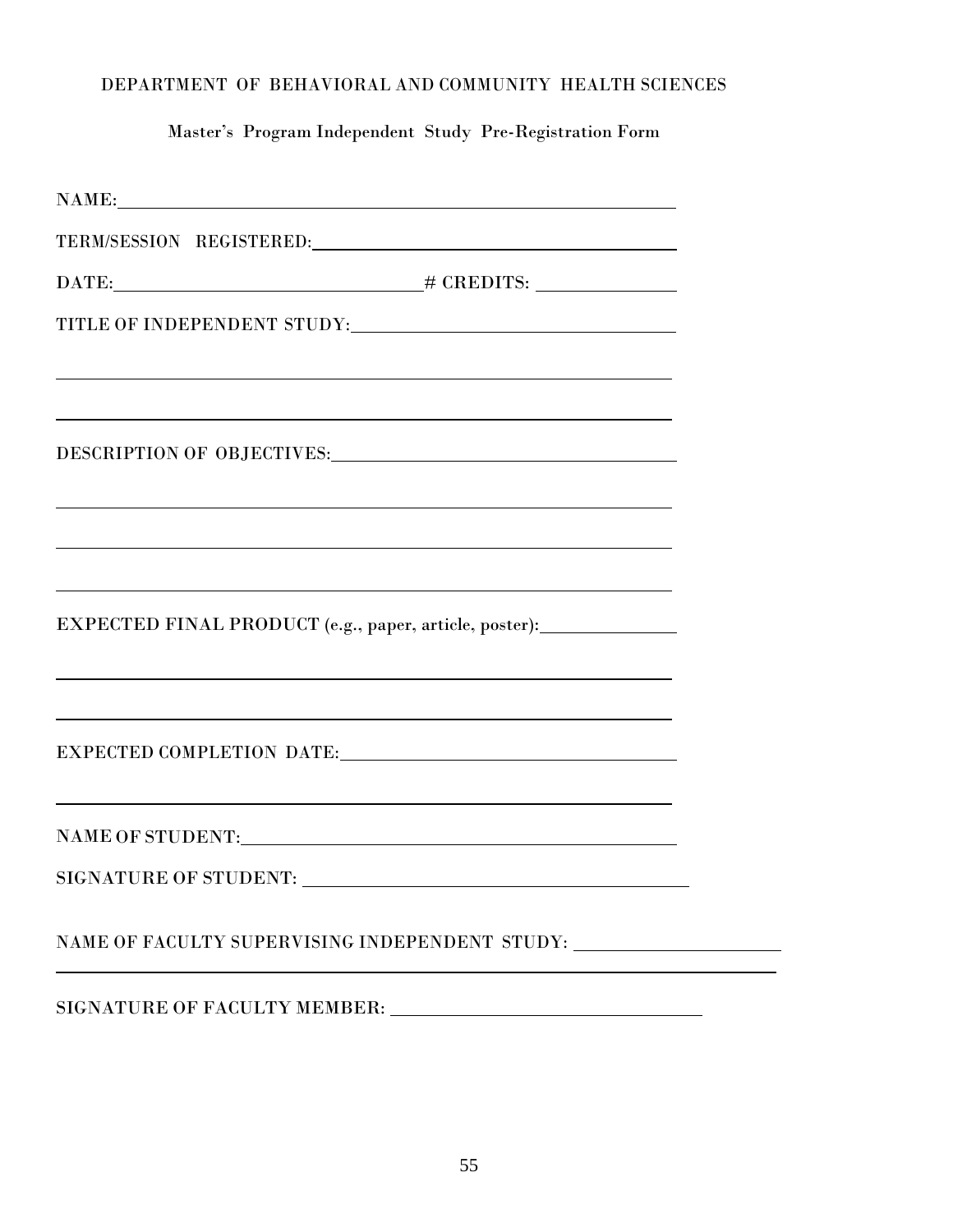APPENDIX VII:

MASTER'S ESSAY/THESIS FORMS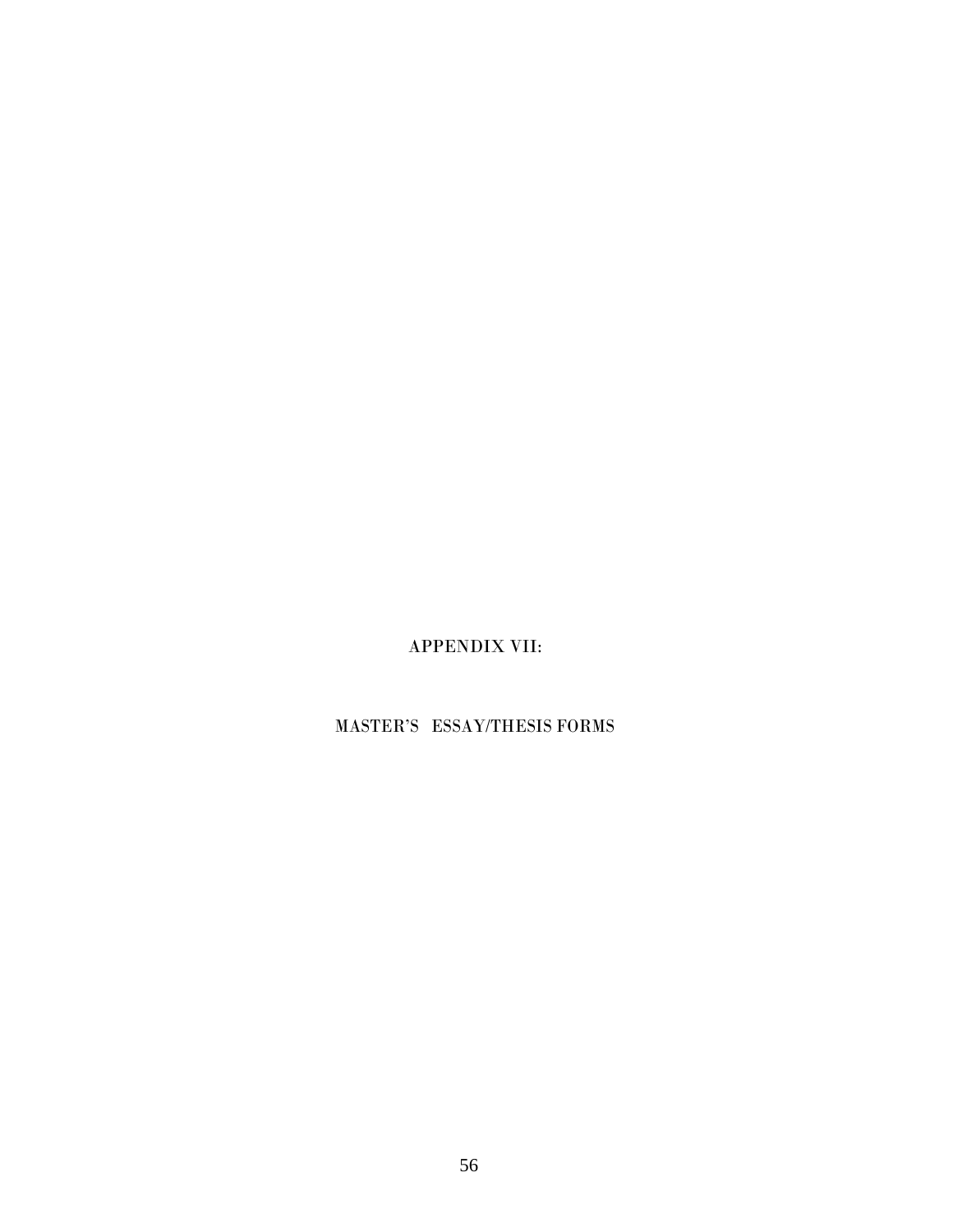## Master's Essay/Thesis Readers:

- 1. Identify committee members/readers:
	- a. Essay main reader/thesis chair:

| Name                                 | Degree                           | Dept. |
|--------------------------------------|----------------------------------|-------|
|                                      | Signature/Date                   |       |
| $\mathbf{b}$ .                       | second reader/committee members: |       |
| Name                                 | Degree                           | Dept. |
|                                      |                                  |       |
|                                      | Signature/Date                   |       |
| Required for thesis:<br>$\mathbf{c}$ | third committee members:         |       |
| Name                                 | Degree                           | Dept. |
|                                      | Signature/Date                   |       |
| $\mathbf{d}$ .                       | fourth reader (optional):        |       |

# **1. Signatures above indicate that the attached proposal and timeline have been approved by readers.**

Student's Name (print please):

I, the undersigned, have discussed the attached proposal and timeline with those indicated above and agree to submit work as indicated on the timeline.

Student Signature/Date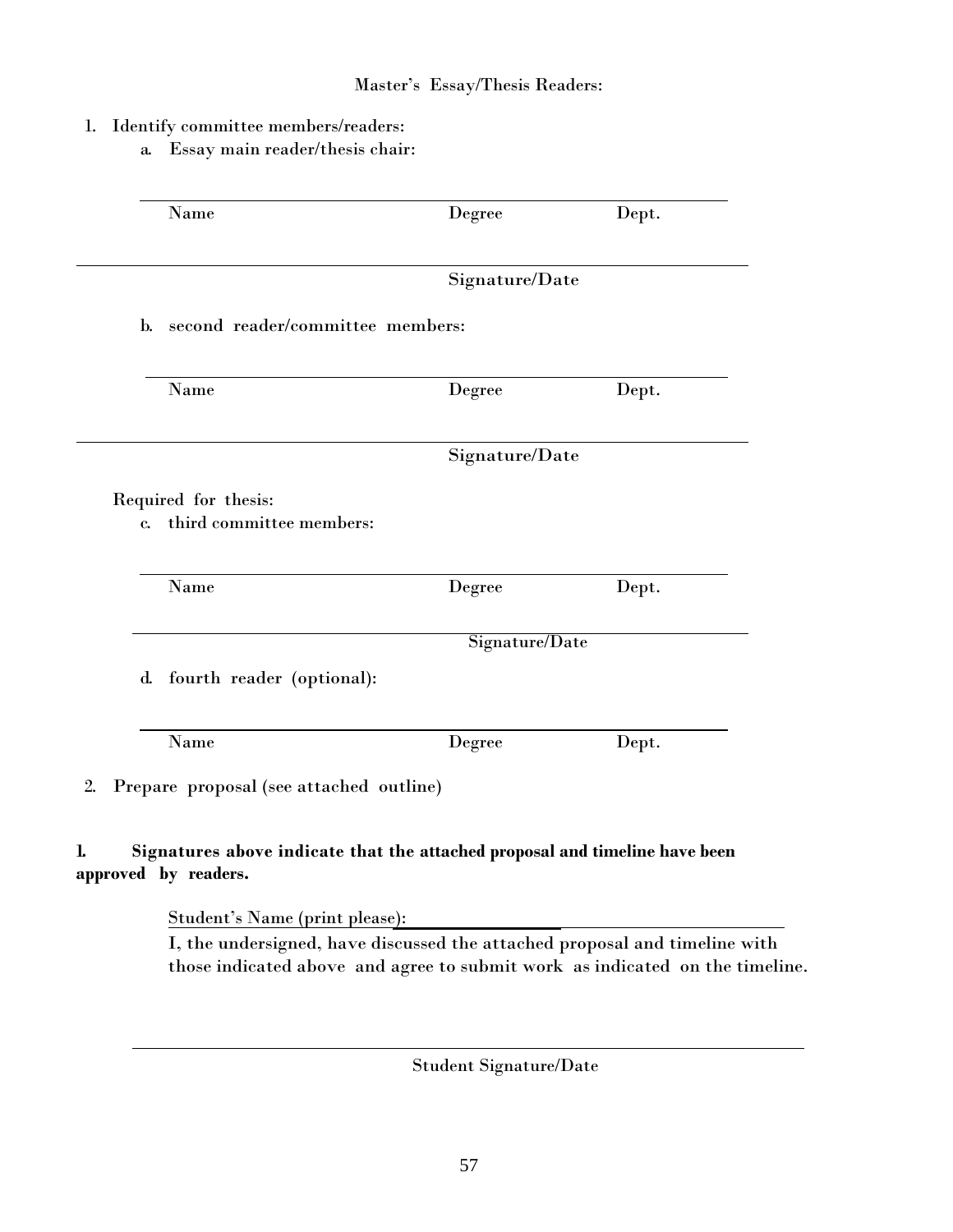## Master's Essay / Thesis Proposal

While variations in internal design of the final paper are expected, all manuscripts must address an issue of public health significance. The proposal must address the following elements:

> 1-The purpose of the study or research, description of the agency or environment of data collection (if relevant), public health significance, and scope or focus of the study or research, including, when appropriate, the hypothesis to be tested

2-Background; an introduction to the literature on the topic and where relevant, theoretical foundation

3-Methods: how information will be collected and analyzed, and limitations or problems

4-Implications of the findings; why this topic is important 5-

Potential uses for the findings

ALSO include scheduling/timeline of tasks/anticipated graduate date (as agreed to by the student and readers). Timeline should include a detailed outline and enough time for drafts and revisions (form attached).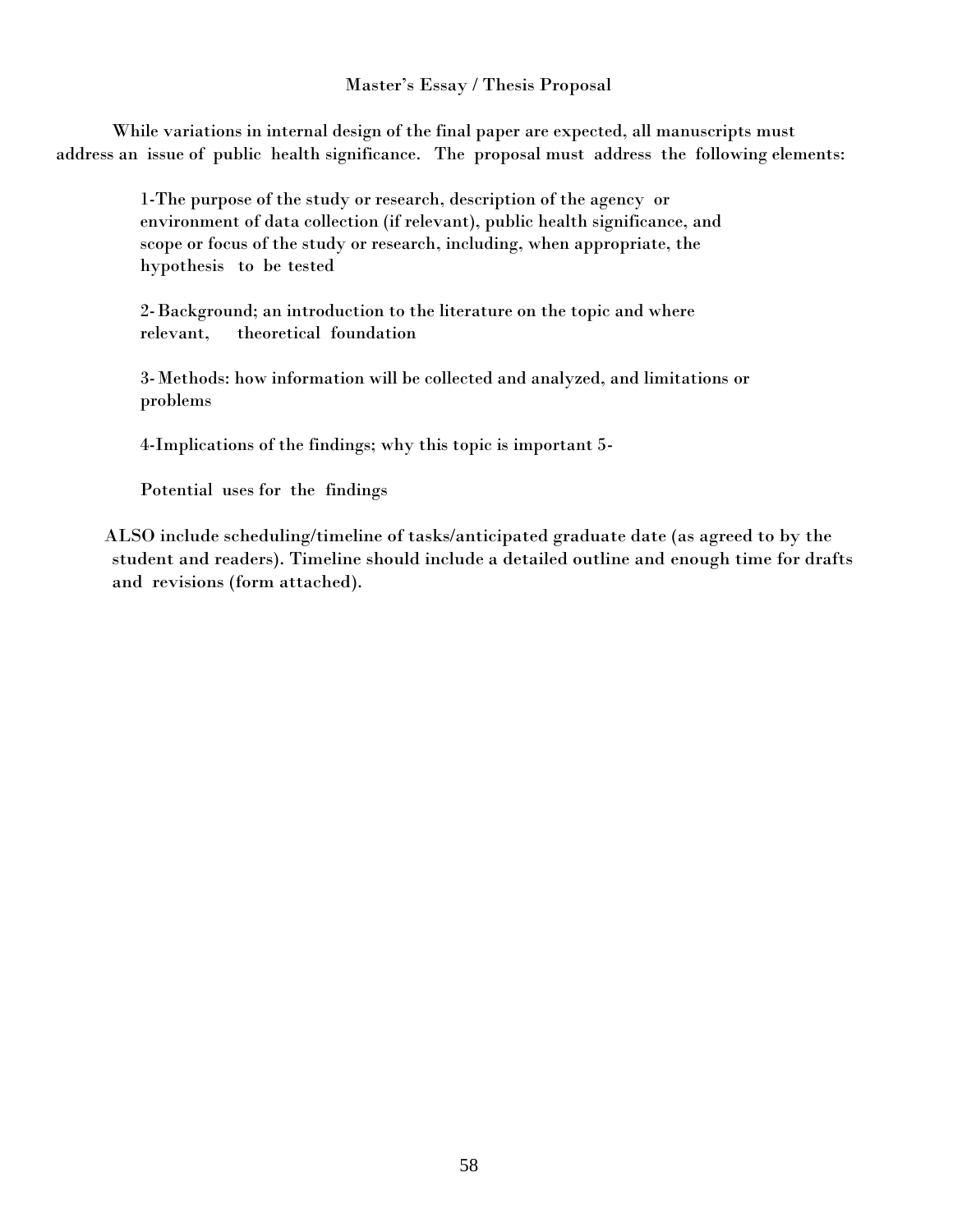## TIMELINE \*

| Proposal to readers:                     |  |
|------------------------------------------|--|
| First draft to readers:                  |  |
| Reader comments to student:              |  |
| Second draft to readers:                 |  |
| Reader comments to student:              |  |
| Draft upload due in the ETD system:      |  |
| Third draft to reader(s):                |  |
| Reader comments to student:              |  |
| Defense scheduled (thesis only):         |  |
| Schedule appointment with Joanne Pegher: |  |
| Final version uploaded into ETD:         |  |

\*Nota bene: An effective strategy is to establish the time line from back to front by first identifying the final upload date (available on the Pitt Public Health website and from Joanne Pegher in Student Affairs). Set due dates for drafts at least one month apart, which allows for the student to write and edit, and allow a week's turnaround time for comments from readers. Insist on three drafts and adherence to the agreed-upon timeline. Even if the student feels that the first draft is not complete, it is useful to review it with the student.

Students must apply to graduate in the semester they want to graduate. Once they complete the application, they will begin to receive information about tasks to be completed for graduation, such as completion of the exit survey. Up to a certain date, there is no fee to graduate. If a student does not graduate in a semester for which they have applied, there is no penalty.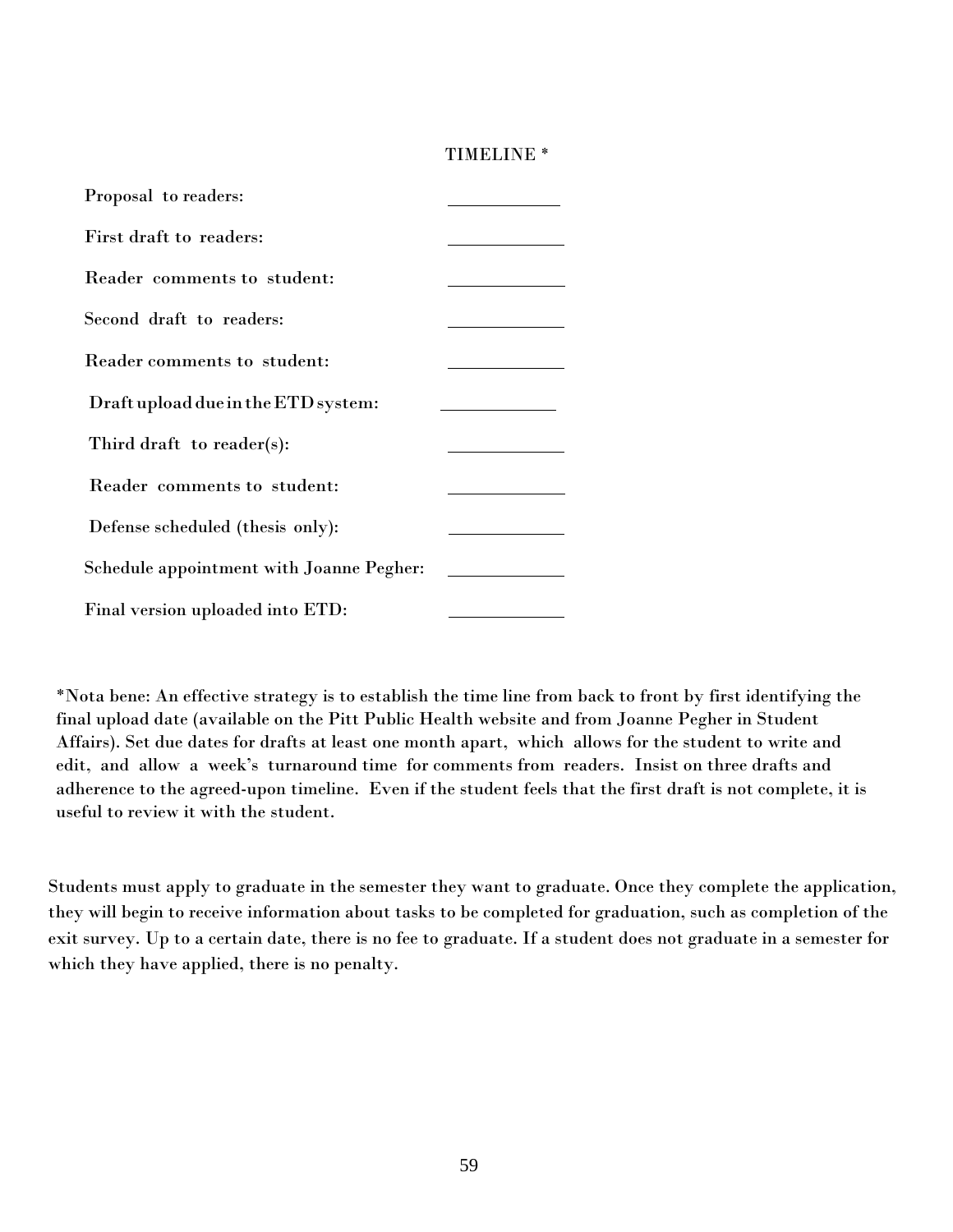APPENDIX VIII:

AUTHORSHIP EQUITY GUIDELINES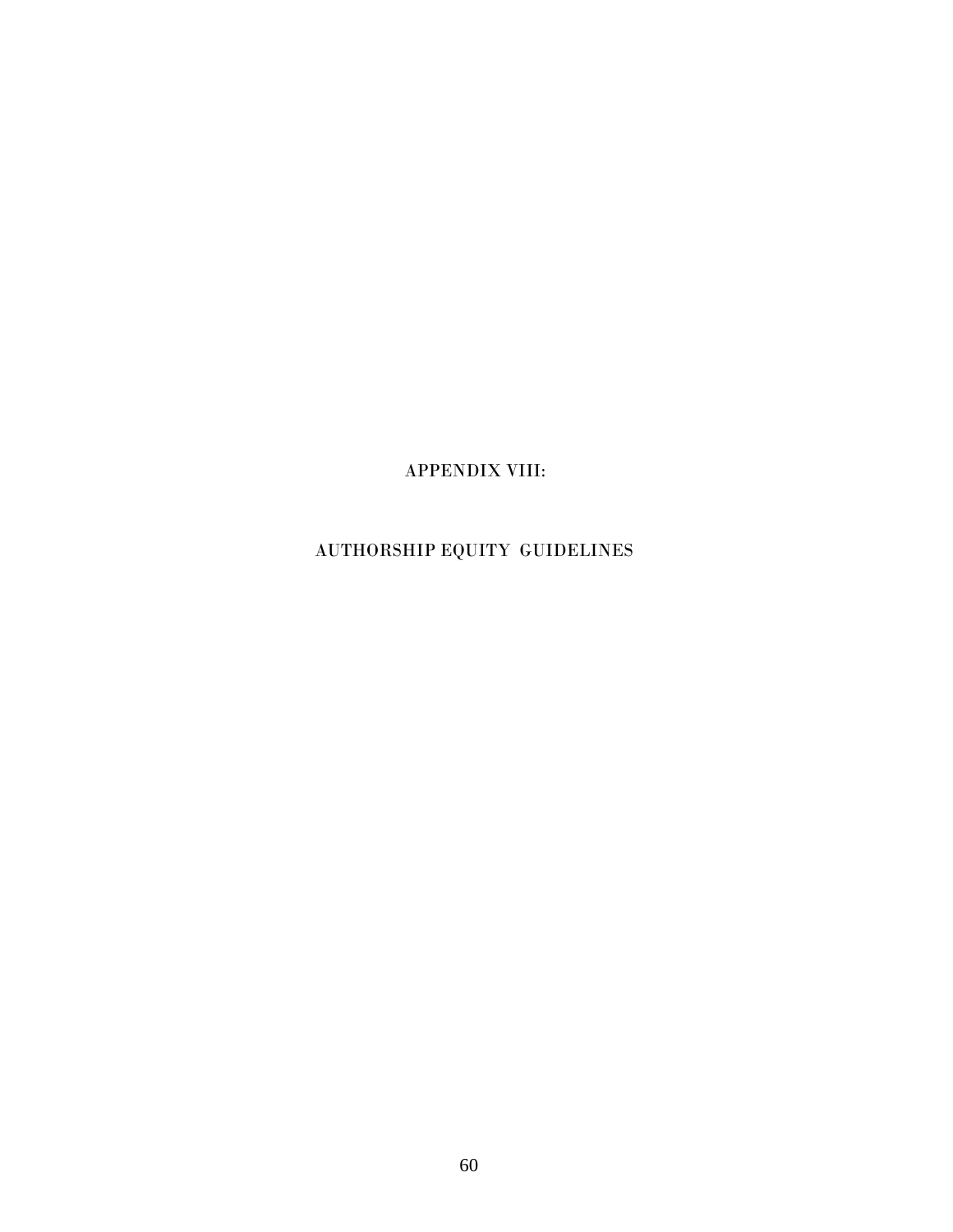# **Authorship Equity in BCHS**

**Issue**

Joint authorship of papers submitted for publication should be fair and inclusive, with all contributors listed as authors in an order that reflects their proper contribution. However, without a transparent procedure for assigning authorship, we risk accidental exclusion or unfair claims to priority in authorship. Given the asymmetry of rank in academia, students, junior faculty, and staff may be at greater risk of unfair practices. However, we recognize as well that senior faculty may also be excluded in the rush to publish.

Authorship equity must also recognize a series of important differences: in journal requirements for authors, in disciplinary standards for order in authorship, in a contributor's comfort in working with multiple authors, and in the contribution authors are most comfortable making.

## **Charge of Authorship Equity Committee**

For these reasons, we have formed an authorship equity committee to develop standards for authorship. The aim of the Committee is to disseminate these standards; to provide a forum to adjudicate disputes, if needed; and to encourage greater joint authorship, in particular with students. Joint authorship can allow authors to be more productive and may lead to better publications and more efficient use of data (it can also be more fun working with colleagues); but it is something that needs to be learned and guided by explicit standards.

## **General Guidelines for Joint Authorship**

1. *Err on the side of inclusiveness*. Colleagues or students who helped design a study, who suggested a key analysis, who conducted analyses, who drafted parts of the manuscript, who reviewed the manuscript for content, or who played a central role in securing funding or gaining access to research participants are all candidates for authorship. The principal investigator for a project should set a tone that encourages staff, junior faculty, and students to participate in writing papers for publication.

2. *Take into account different abilities of potential authors*. Senior faculty effort may be required to make a paper competitive for publication (for example, by rewriting it or by responding more effectively to reviewer criticism). This effort should help students, staff, and junior faculty move manuscripts toward publication. Senior faculty should consider a secondary role in authorship in such cases (for example, giving up the first author position) if the paper is largely the effort of more junior investigators.

3. *Use the writing committee model*. To avoid conflict after authors have already invested work in a paper, principal investigators of a project may want to consider convening a writing group of all potential authors before anyone starts a paper. At meetings of this group, assignment of paper topics and division of labor should be clarified. Benchmarks for paper progress may be set as well as likely venues for publication. This is the proper forum to work out the order of authorship.

4. *Use a sign-off procedure for paper submission*. Many journals now require that all authors sign a form indicating their claim to authorship. The first or corresponding author should send the final version of the manuscript to all authors with a specified time period for comment (say, 2 weeks). No response means assent to content of the paper and position in a list ofauthors.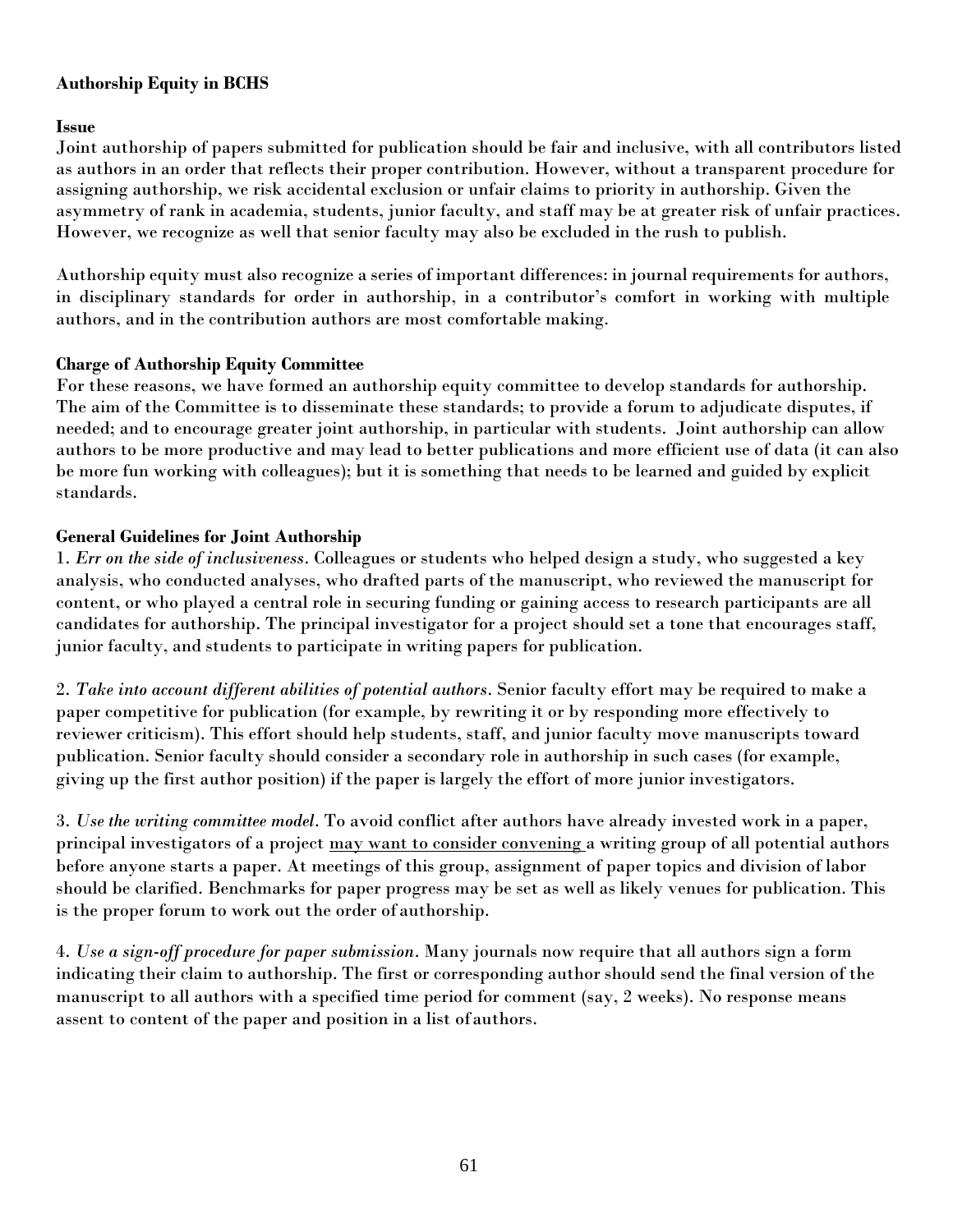5. Do n*ot inflate the author list*. People who did not make a contribution to the paper or research project should not be included as authors. Also, more than 5-6 authors may be questioned by journals.

6. *List* s*tudent as first author in papers emerging from theses*. For articles emerging from masters and dissertation theses, students should consider adding the primary faculty supervisor as a minor author (last or middle). An exception would be a case where a faculty member substantially adds to the thesis, and the student and faculty member agree this is a new effort. In that case, the student would likely be a subordinate author. This scenario would most likely apply to a paper covering a topic outside the primary analysis of the dissertation.

These broad guidelines will not prevent all conflict but present a broad outline of an equitable approach to joint authorship that encourages increased collaboration.

# **Department Policy Innovations Relating to Authorship Equity**

In addition to these standards, we propose a number of important policy innovations for the Department.

1. *Provide incentives for joint publication with junior faculty, research staff, and students.* In promotion reviews and yearly evaluations, the BCHS chair should take into account joint publication efforts as a positive attribute. Faculty who take a second or last authorship in a paper led by a student or junior faculty member should be rewarded. Publication with students should be a valued category in itself.

2. *Convene a research committee to promote publication*. A monthly meeting, led by a research committee of senior faculty, could be held to review manuscripts, entice students to work on dormant data, suggest journal venues, and build collaborations. This could be part of an internal peer review process for authors seeking comment. The Research

Committee will have a chair, who will announce the meeting, solicit manuscripts for discussion, and ensure that discussion is constructive.

3. *Use the BCHS website to highlight Department commitment to publication with students*. This could be an important recruitment resource.

4. *Accumulate a yearly count of papers published by Department members and track publicationsinvolving students and staff.* In this way we can evaluate the success of efforts to increase joint publication.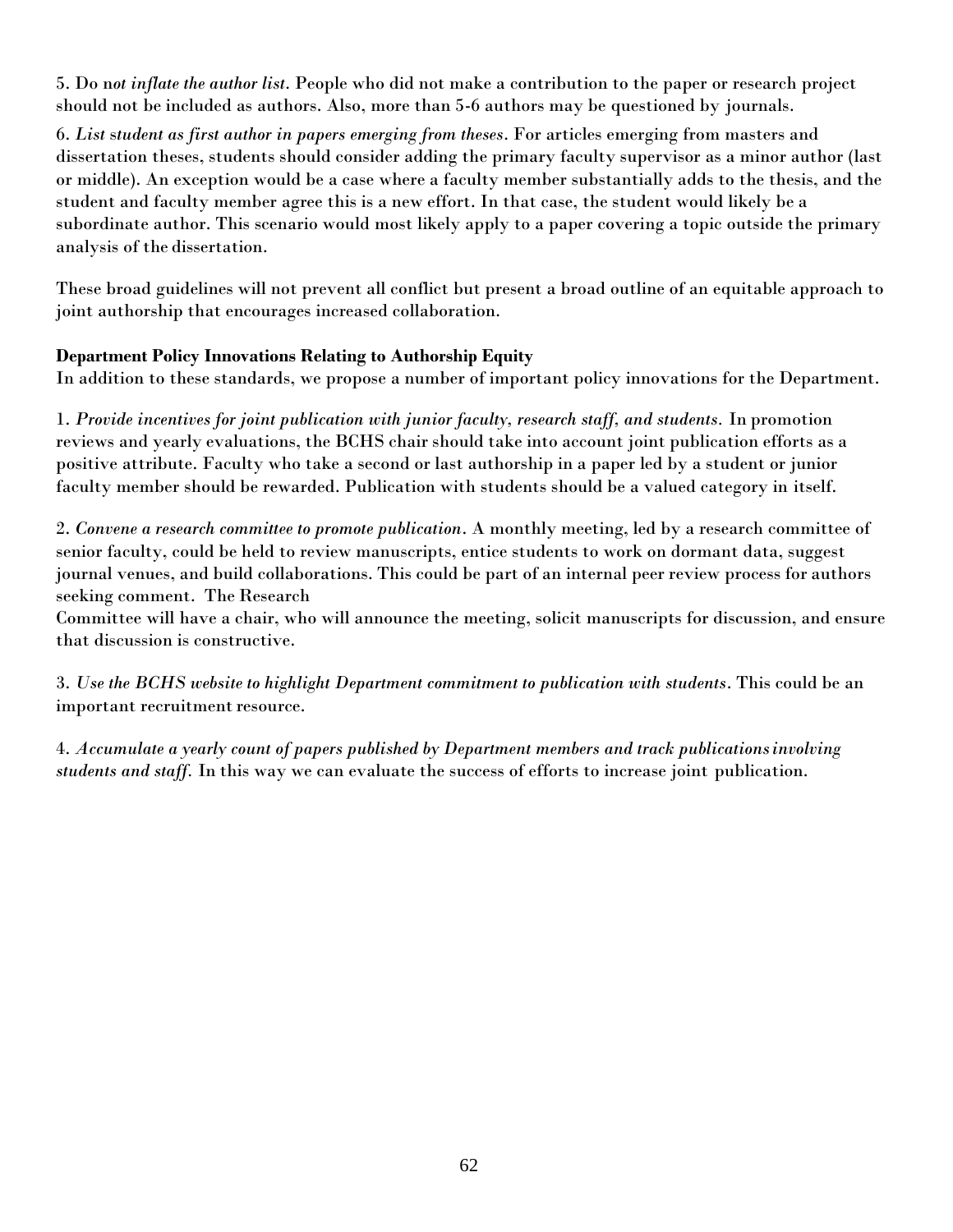APPENDIX VIX:

# ACADEMIC INTEGRITY MODULE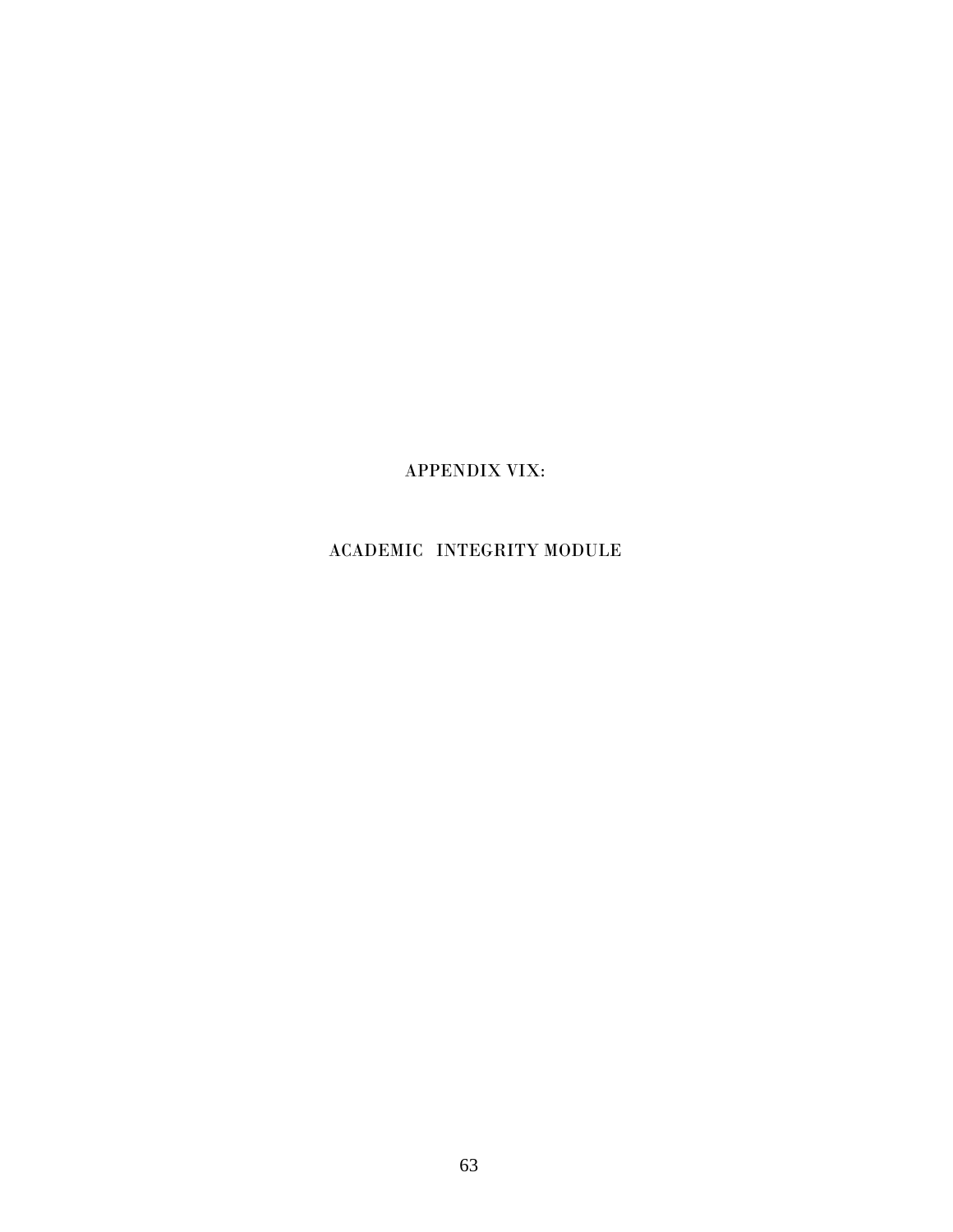## **Academic Integrity Module Policy for Students**

(*revised June 8, 2010 and submitted to EPCC for a vote, approved by EPCC on June 14, 2010 with revisions approved by PITT PUBLIC HEALTH Council July 2010*)

Effective August 30, 2010, all enrolled students at the Graduate School of Public Health (PITT PUBLIC HEALTH) are required to complete the *PITT PUBLIC HEALTH Student Academic Integrity Module* by the last day of the month of September. This is to ensure that PITT PUBLIC HEALTH students are familiar with the University of Pittsburgh's academic integrity policy, and to prevent violations of academic integrity.

Students will be deemed to have completed the module satisfactorily by scoring 80% or higher on the module assessment. Those who have not successfully complete the module assessment with a qualifying score of 80% or higher by the first business day of October will not have the advising hold removed from their student registration account. This hold does prevent registration for the subsequent semester's classes. The hold will be removed only after the student demonstrates satisfactory completion of the module.

All new students enrolled in a PITT PUBLIC HEALTH program (certificate, degree, or non-degree) will be required to complete the PITT PUBLIC HEALTH Student Academic Integrity Module during their first semester. All continuing students, enrolled in the fall term 2010 will also be required to complete the module by September 30, 2010. Students who enter PITT PUBLIC HEALTH with non-degree status, and are later admitted into a PITT PUBLIC HEALTH certificate or degree program within one academic year of having completed this instruction will not be required to repeat it. In summary, PITT PUBLIC HEALTH students will be required to complete this module only once unless significant changes in University or School policy require recertification.

The Office of Student Affairs will establish a deadline for completion of the module for each subsequent semester so as not to disadvantage PITT PUBLIC HEALTH students in the registration process. Students will be notified of this date through Office of Student Affairs communications and their respective department liaisons.

The student's department liaison will be required to monitor student completion of the module and ensure that the certificate of completion is filed in the student's academic file housed in the department. Department liaisons will notify the Office of Student Affairs if students do not complete the module by the deadline.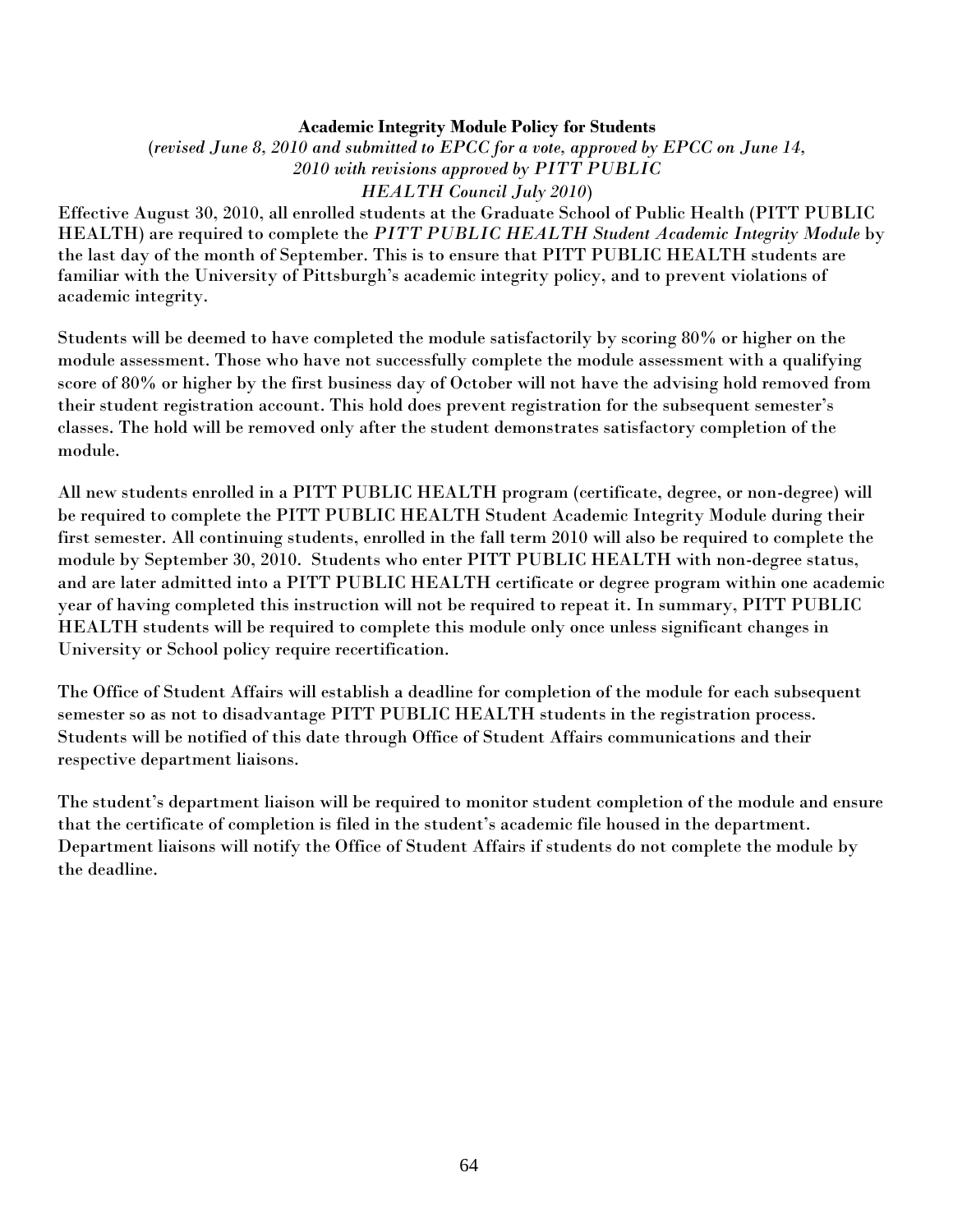# APPENDIX X:

School –Wide MPH Essay/ Thesis Completion Policy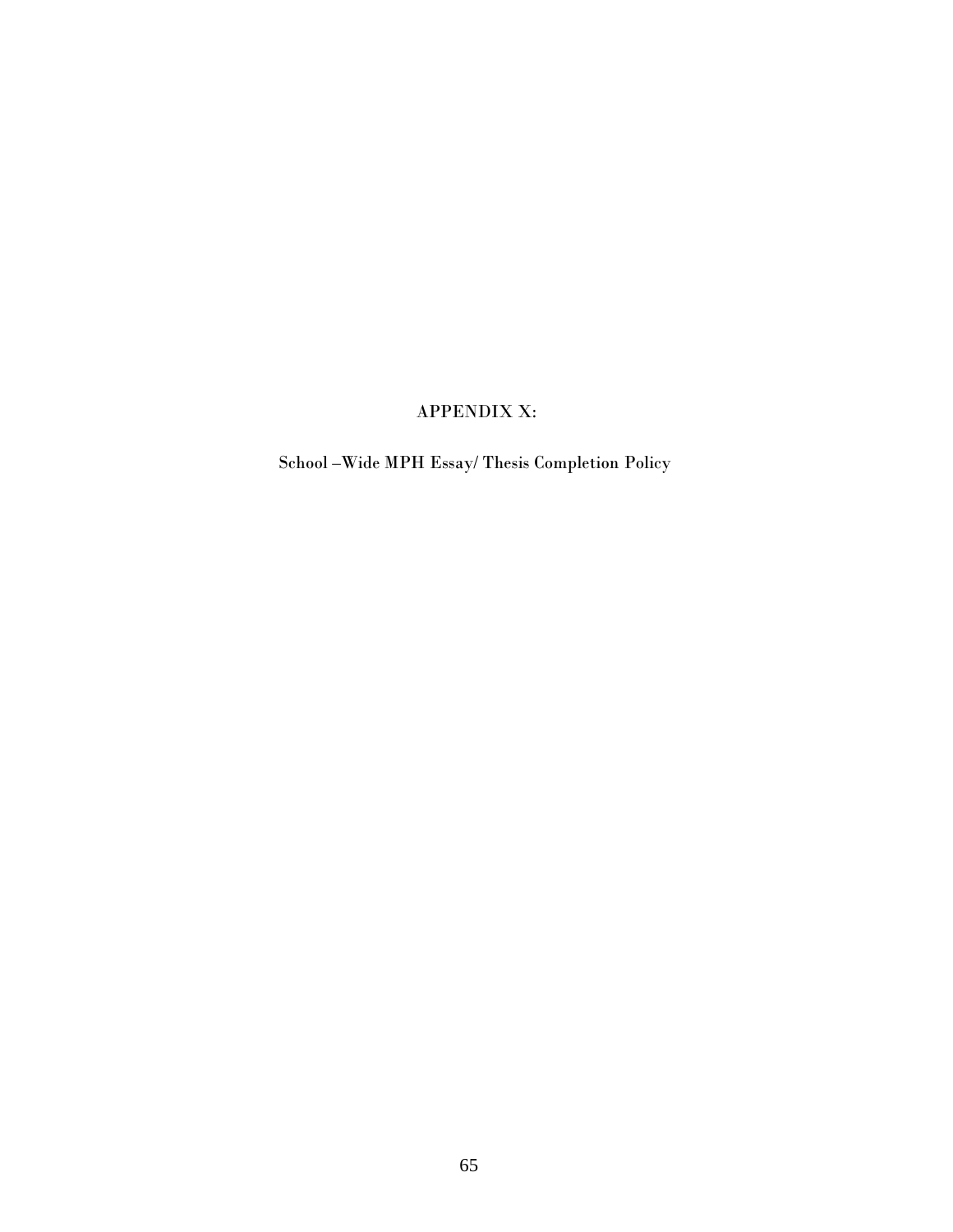Drafted by a Working Group of the Pitt Public Health MPH Committee (Nancy Glynn, Jeremy Martinson, and Martha Ann Terry) | Presented at June 2016 EPCC Meeting with Requested Edits Incorporated | Approved by EPCC

## NOTES:

These recommendations in this policy are being made as a consequence of discussions at the MPH Committee meetings about faculty experiences with the essay/thesis. There are common concerns across the seven departments in the Graduate School of Public Health (Pitt Public Health), about the essay/thesis process, which seems to be deteriorating over the last year or so but particularly in the spring of 2016.

This policy will be incorporated into the Pitt Public Health Academic Handbook for Academic Year 2016-17. Departments and programs are encouraged to adapt the policy for their needs. Departmental and programmatic faculty are encouraged to foster their relationships with each other and to value the amount of time faculty devote to service on student committees.

I. Requesting committee chair/main reader and/or faculty advisor and additional committee members/readers

Students will confer with their academic advisor or other designee about the essay/thesis in the semester prior to the one in which they plan to graduate. Students will request faculty members to serve as committee members/readers no later than the end of the semester prior to the one in which students plan to graduate.

II. Timeline for submitting drafts to committee members/readers

The chair/main reader and student together will determine the timeline for submitting drafts, as many as are needed, so that the student can produce a highquality paper and graduate on time, without putting undue pressure on readers.

- III. Students will submit the final version of the essay/thesis to committee members/readers at least two (2) weeks prior to:
	- a. the defense date, in the case of the thesis, or
	- b. the final upload date, in the case of the essay.